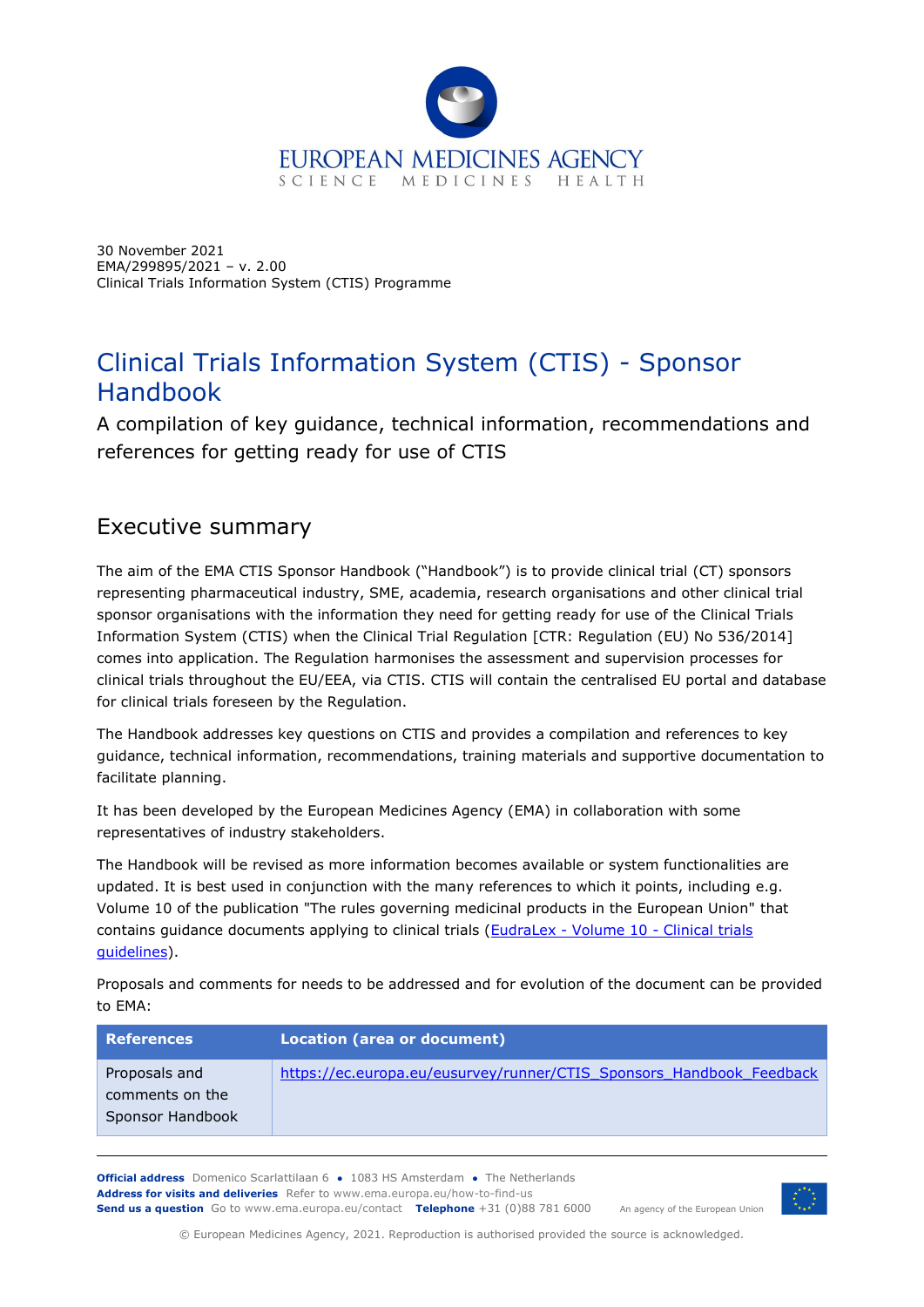# Document evolution

|     | <b>Version</b> Version description                                                                                                                                                                                                                                                                                                                                                                                                                                                                                                                    | <b>Date</b>      |
|-----|-------------------------------------------------------------------------------------------------------------------------------------------------------------------------------------------------------------------------------------------------------------------------------------------------------------------------------------------------------------------------------------------------------------------------------------------------------------------------------------------------------------------------------------------------------|------------------|
| 1.0 | This first version of the CTIS Sponsor Handbook contains prioritised topics.<br>Additional topics will be inserted/completed in the document and updates<br>provided in next versions.                                                                                                                                                                                                                                                                                                                                                                | 28 July 2021     |
| 2.0 | Updated handbook sections:<br>- Editorial changes across the document<br>- OMS registration process (section 3.2.1) updated<br>- User personas and organisation models (section 4.5) updated with new<br>links<br>- Product management in CTIS (section 5) updated<br>- Transition from Directive to Regulation (section 6) updated<br>- Data fields and documents specifications (sections 7.1.3) new<br>- SUSARs reporting (section 8.1) updated<br>- Training environment for user training and organisation preparedness<br>(section $10.4$ ) new | 30 November 2021 |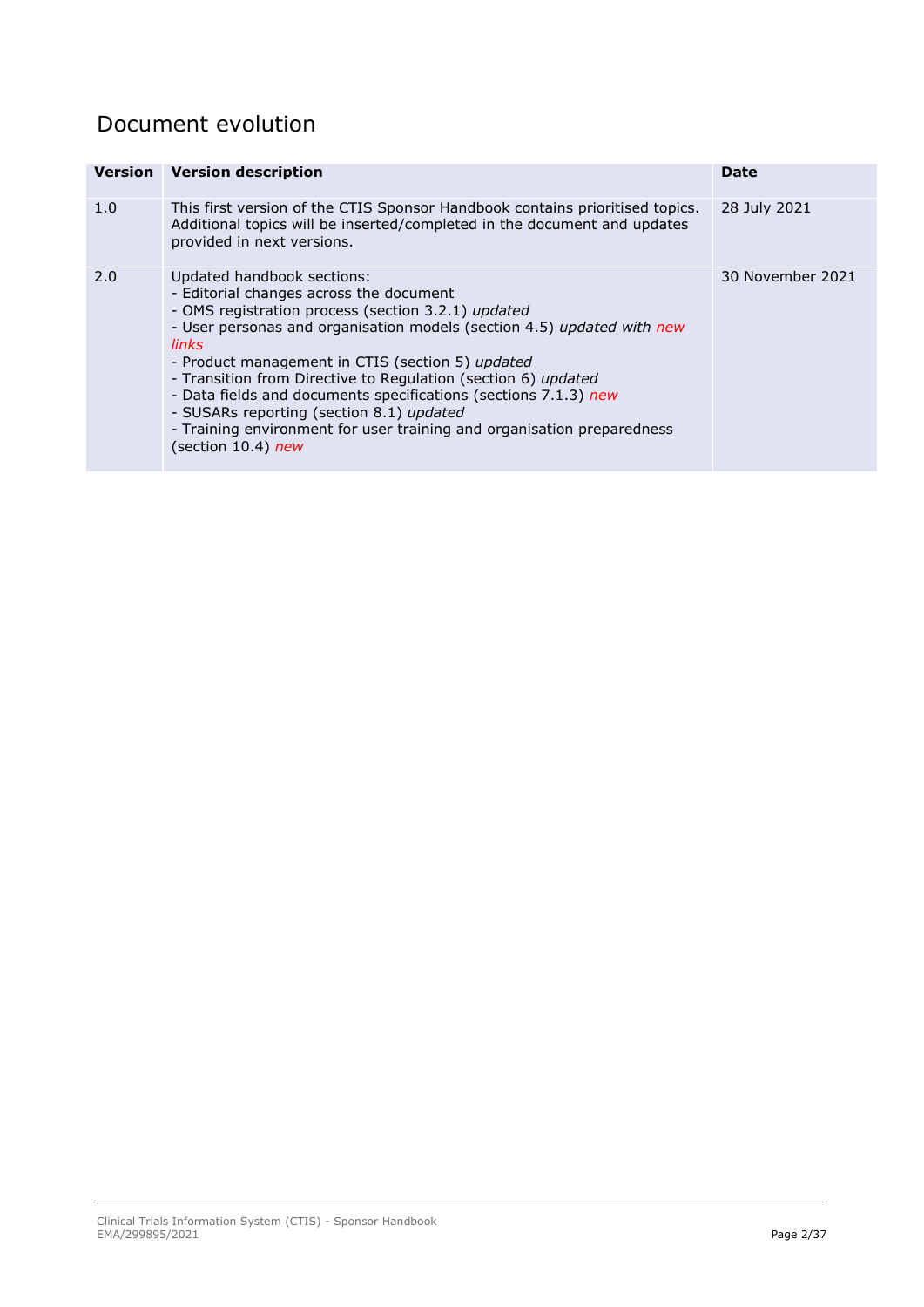# **Contents**

| 1.2. Overview of Clinical Trial Application (CTA) process in CTIS - from submission to     |  |
|--------------------------------------------------------------------------------------------|--|
|                                                                                            |  |
|                                                                                            |  |
|                                                                                            |  |
|                                                                                            |  |
|                                                                                            |  |
|                                                                                            |  |
| 4. Management of users and organisations in CTIS  11                                       |  |
|                                                                                            |  |
|                                                                                            |  |
|                                                                                            |  |
|                                                                                            |  |
|                                                                                            |  |
|                                                                                            |  |
|                                                                                            |  |
|                                                                                            |  |
|                                                                                            |  |
|                                                                                            |  |
|                                                                                            |  |
| 6. Transition from Directive to Clinical Trial Regulation 19                               |  |
|                                                                                            |  |
|                                                                                            |  |
|                                                                                            |  |
|                                                                                            |  |
| 7.1.1. Clinical Trial Application Form overview of the data fields to be completed and     |  |
| 7.1.2. Notification forms: overview of the data fields to be completed and documents to be |  |
|                                                                                            |  |
|                                                                                            |  |
|                                                                                            |  |
|                                                                                            |  |
|                                                                                            |  |
|                                                                                            |  |
|                                                                                            |  |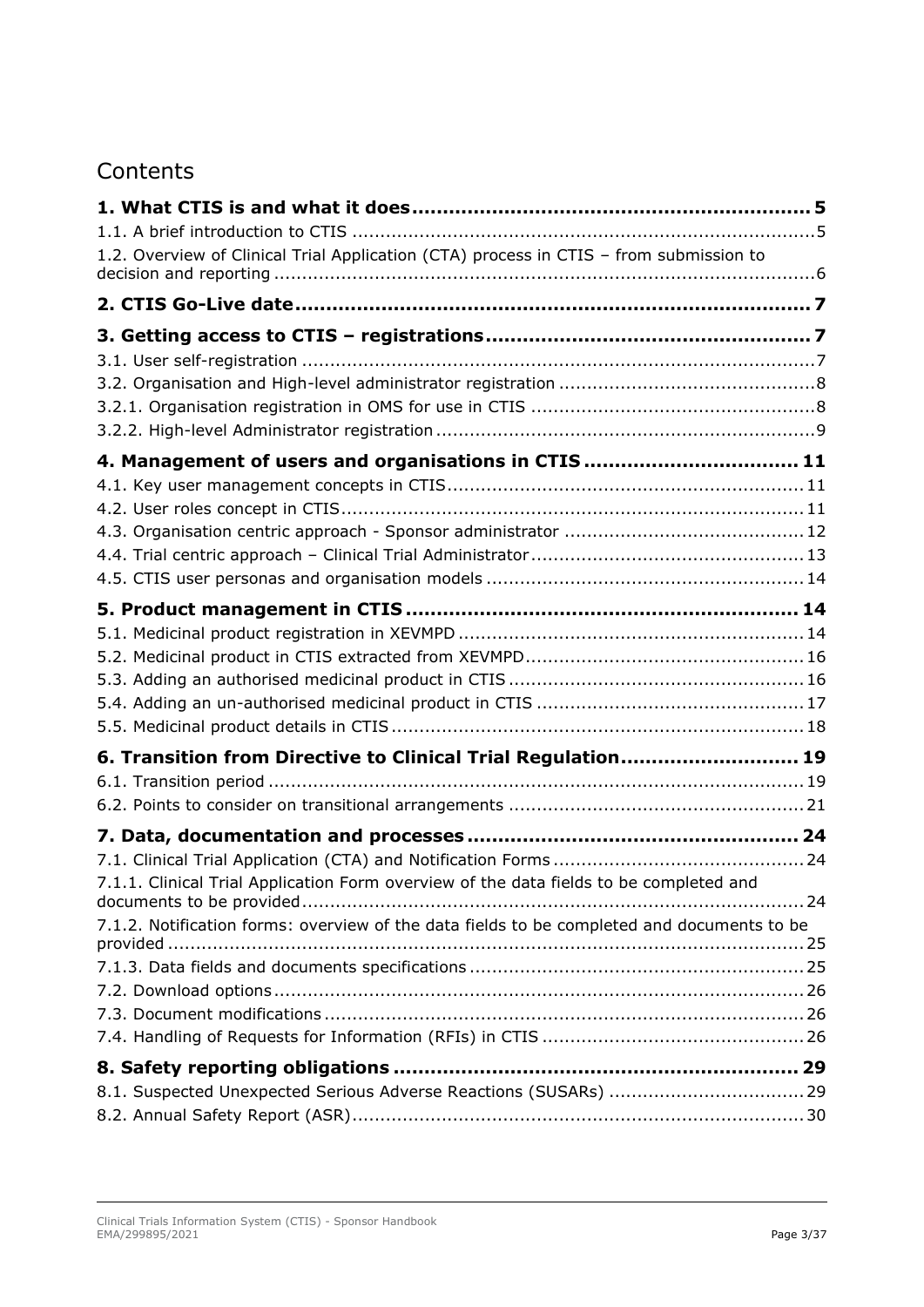| 10.4. CTIS training environment for user training and organisation preparedness  35 |  |
|-------------------------------------------------------------------------------------|--|
|                                                                                     |  |
|                                                                                     |  |
|                                                                                     |  |
|                                                                                     |  |
|                                                                                     |  |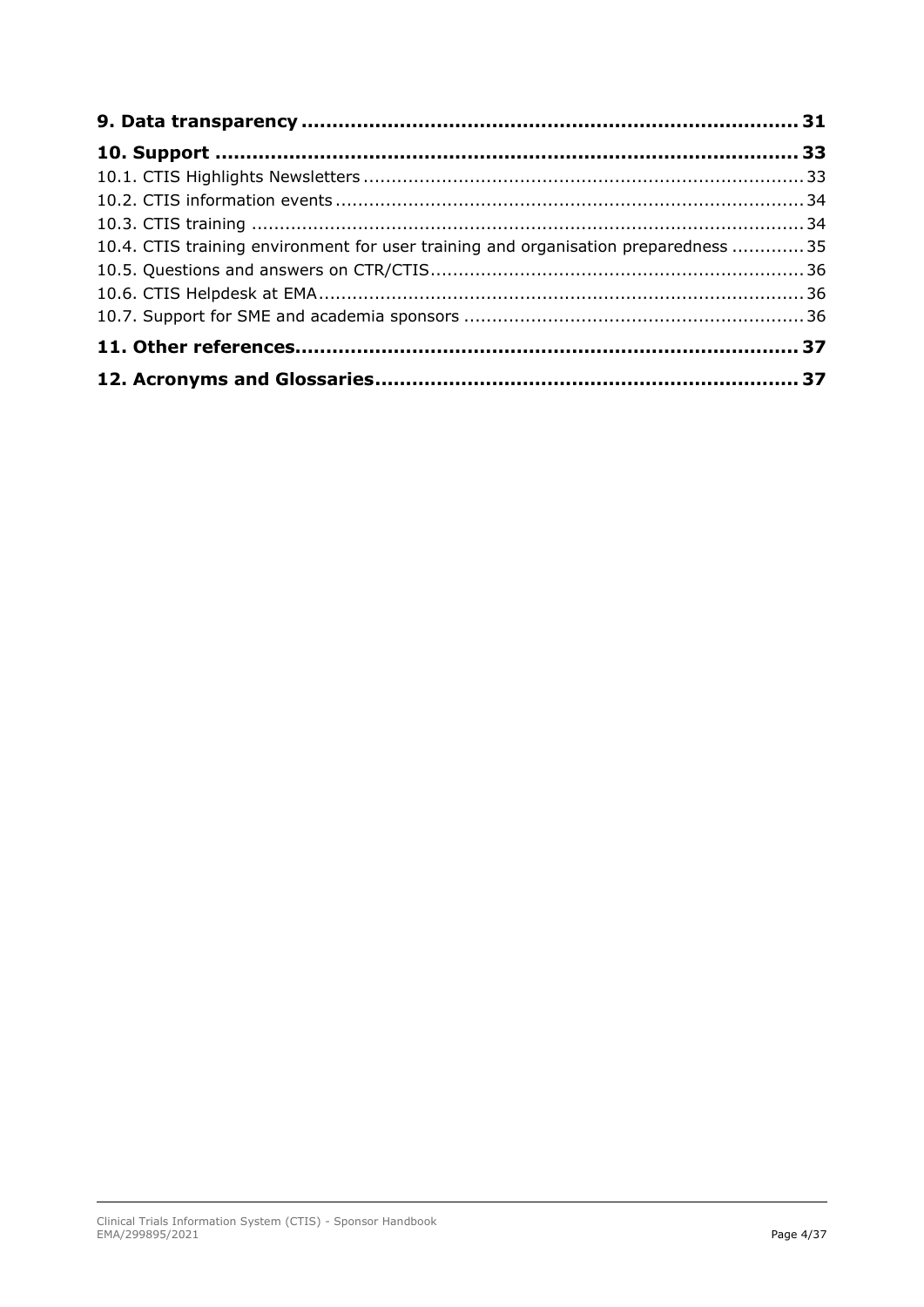# <span id="page-4-0"></span>**1. What CTIS is and what it does**

# <span id="page-4-1"></span>*1.1. A brief introduction to CTIS*



When live, CTIS will be the **single entry point** for clinical trials information in the European Union *(*EU) and in the European Economic Area (EEA).

This will include a single clinical trial application dossier, covering clinical trial applications submitted to EU/EEA Member States (including submission to National Competent Authorities (NCAs) and Ethics committees) and registration of the clinical trial in a public register; all in one integrated submission.

CTIS provides harmonised and simplified **end-to-end electronic application procedures** over the lifecycle of clinical trials across the EU/EEA.

CTIS is, however, not a clinical trial management system. It should therefore not be relied upon by sponsors to store information on a clinical trial. Although CTIS provides a digital secured archive of documents, decisions and information on a clinical trial, sponsors should ensure they utilise their own information management system to store information needed for compliance purposes.

**The exchange** of information between sponsors and Member States will be fully **electronic in CTIS.**

In CTIS, Member States will collaborate and **coordinate amongst themselves for the evaluation and supervision of clinical trials resulting in** one single decision per Member State Concerned.

Documents can be uploaded but not created in CTIS.



CTIS will offer searchable **clinical trial information** to the patient, the healthcare professional and the general public. Clinical trial **results will be available both as a technical summary and in lay language.**

Information can be retrieved by searching for a particular trial or across trials for treatment-related details.



Patient safety in clinical trials is enhanced as CTIS provides an end-to-end electronic solution for safety reporting of trials.

CTIS facilitates a harmonised safety assessment in Europe, supported by agreed assessment report templates.

The clinical trial module of EudraVigilance will provide for the electronic reporting of Suspected Unexpected Serious Adverse Reactions (SUSARs) by sponsors and re-routing to Member States.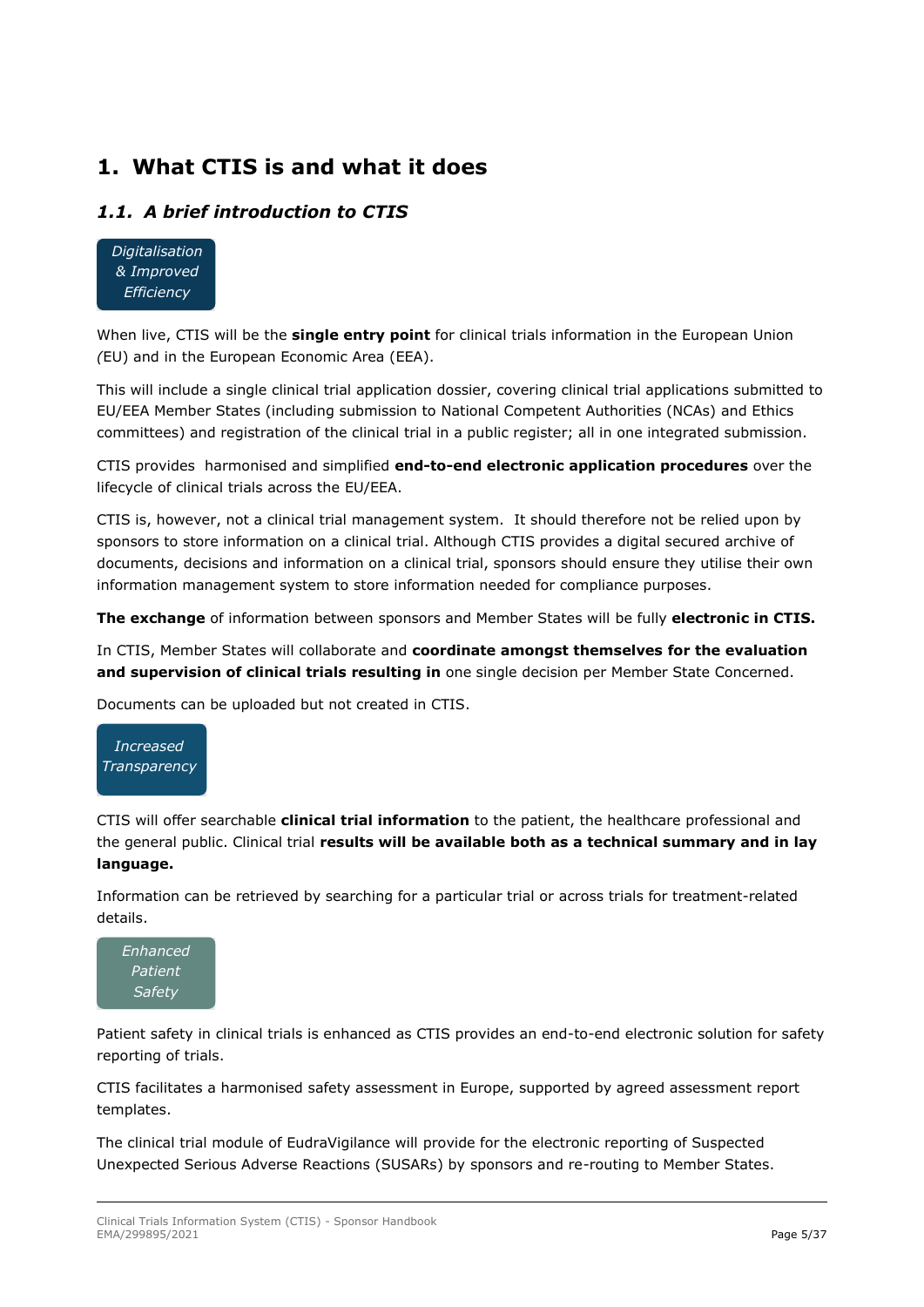CTIS delivers an electronic Annual Safety Reports (ASRs) repository.



CTIS is a unique intuitive tool that facilitates submission of clinical trial applications including those for multi-national trials and therefore facilitating investigation of *e.g.* rare diseases. It thereby also supports academic innovative work.

CTIS offers search and export of structured clinical trial data to allow efficient reporting for scientists.

A clinical trial can be extended to more Member States *e.g.* to enhance recruitment rates.

### <span id="page-5-0"></span>*1.2. Overview of Clinical Trial Application (CTA) process in CTIS – from submission to decision and reporting*

CTIS is structured in two restricted and secured workspaces (Sponsor and Authority), only accessible to registered users, and a website openly accessible to the general public.

The sponsor workspace provides clinical trial sponsors with the functionalities for submission of CTAs to Member States and management of information throughout the life cycle of clinical trials.

CTIS allows sponsors to manage system users and their roles within their organisations, compile clinical trial dossiers including document upload for new and updated trials, cross-refer in the application to other trials, where for example the same product was used, receive alerts and notices for ongoing trials, respond promptly to requests for information, view deadlines, search and access clinical trials and record a summary of clinical study results.

At the top of the sponsor workspace landing page, users view a menu bar with tabs that correspond to the various functionalities that reflect the roles and related permissions assigned to the user in CTIS depending on their responsibilities regarding the clinical trials.

- The *clinical trials* tab provides search functionalities that facilitate users to find specific trials and view information (see module 9 of the CTIS training programme).
- The *notices and alerts* tab shows the messages triggered by activities that occur during the life cycle of a clinical trial.
- The tab for *requests for information* –*RFI* tab– provides access to such requests made by Member States Concerned for clinical trials, and enables users to view their status, due dates and other relevant information.
- The *User administration* tab allows management of roles and permissions for all users that are registered in the system.

The CTIS Training Material Catalogue Module 02 provides a High-level overview of CTIS workspaces.

| <b>References</b>                                                                | Location (area or document)                                                                       |
|----------------------------------------------------------------------------------|---------------------------------------------------------------------------------------------------|
| Clinical Trial Regulation (EMA website)                                          | <b>Clinical Trial Regulation   European Medicines Agency</b><br>(europa.eu)                       |
| CTIS Training Material Module 02 'High-<br>level overview of CTIS workspaces and | https://www.ema.europa.eu/documents/other/quick-<br>guide-overview-ctis-workspaces-common-system- |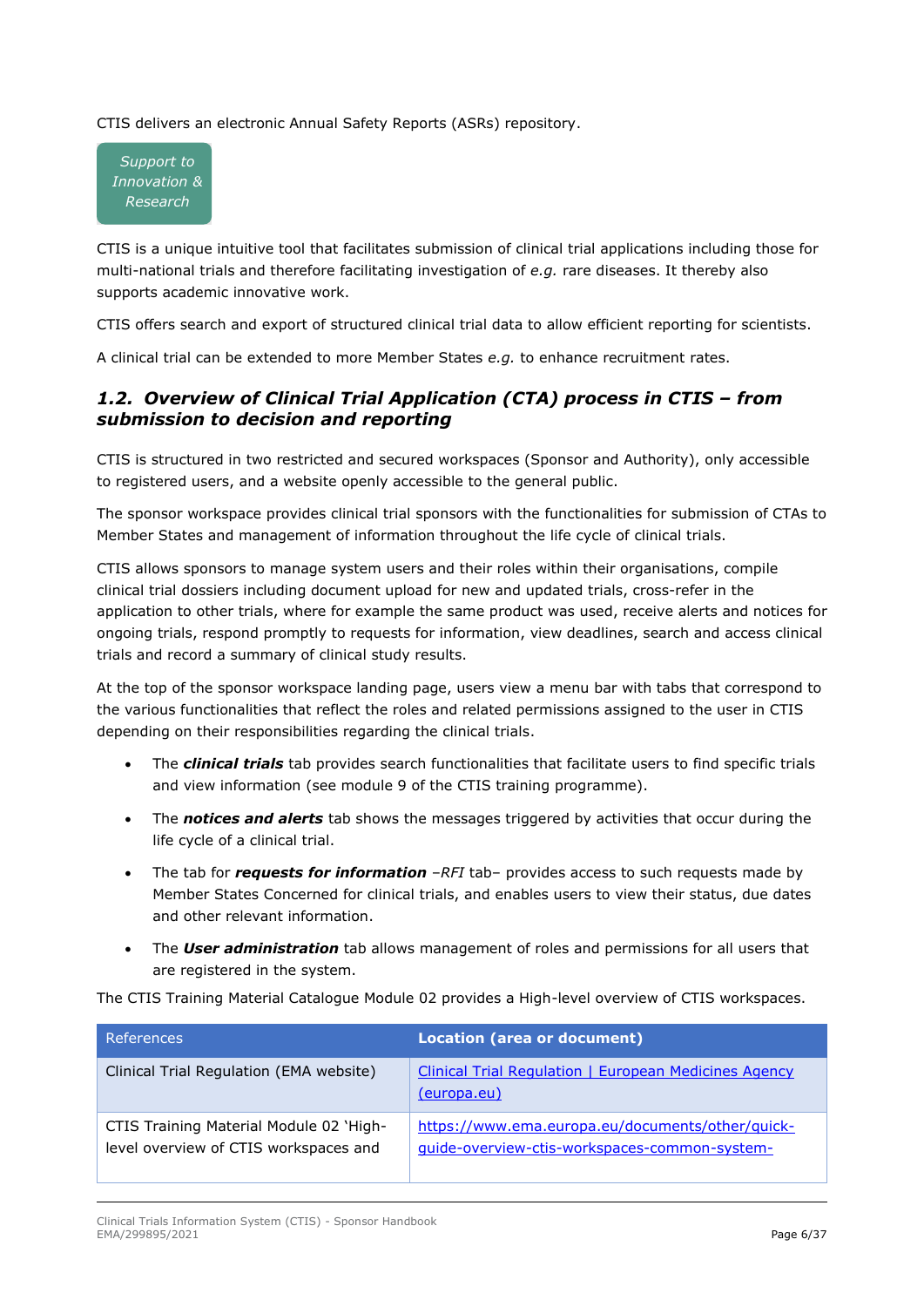| common system functionalities: User<br>Quick Guide'                                                                                                        | functionalities-ctis-training-programme-module-<br>02 en.pdf                                                                                             |
|------------------------------------------------------------------------------------------------------------------------------------------------------------|----------------------------------------------------------------------------------------------------------------------------------------------------------|
| CTIS Training Material Module 02 'High-<br>level overview of CTIS workspaces and<br>common system functionalities: CTIS<br>common functionalities, Part A' | https://youtu.be/EqIRpL17WaU                                                                                                                             |
| CTIS Training Material Module 09<br>'Search, view and download information<br>on clinical trials and clinical<br>trial applications: User Quick Guide'     | https://www.ema.europa.eu/en/documents/other/quick-<br>guide-how-search-view-download-clinical-trial-clinical-<br>trial-application-ctis-training en.pdf |

# <span id="page-6-0"></span>**2. CTIS Go-Live date**

The Clinical Trial Regulation was adopted and entered into force in 2014, however the timing of its application depends on confirmation of full functionality of CTIS through an independent audit.

On 21 April 2021, following an independent, successful audit of CTIS, the EMA's Management Board confirmed that CTIS is fully functional and meets the agreed functional specifications.

The European Commission considered that the conditions set by the Regulation were met and published a notice in the Official Journal (OJ) of the European Union on 31 July 2021.

Six months after this notice, the Regulation will start to apply and CTIS will go live.

The CTIS will go live on 31 January 2022.

| <b>References</b>                                                                                                                                           | <b>Location (area or document)</b>                                                                                   |
|-------------------------------------------------------------------------------------------------------------------------------------------------------------|----------------------------------------------------------------------------------------------------------------------|
| Information on clinical trials in the<br>context of Regulation EU No 536/2014,<br>including the notice published in the OJ<br>(European Commission website) | https://ec.europa.eu/health/human-use/clinical-<br>trials/regulation en                                              |
| Information in the context of Regulation<br>EU No 536/2014 (EMA website)                                                                                    | https://www.ema.europa.eu/en/human-<br>requiatory/research-development/clinical-trials/clinical-<br>trial-regulation |

# <span id="page-6-1"></span>**3. Getting access to CTIS – registrations**

### <span id="page-6-2"></span>*3.1. User self-registration*

In order to access the CTIS Sponsor workspace, a user will need to have an active EMA Account.

If the user already uses other EMA applications (e.g. Eudralink, SPOR, IRIS, EudraVigilance, OMS), the user already has an EMA Account and could access the CTIS Sponsor workspace using his/her existing EMA Account credentials.

If the user does not have an active EMA Account, (s)he needs to create one, by self-registration.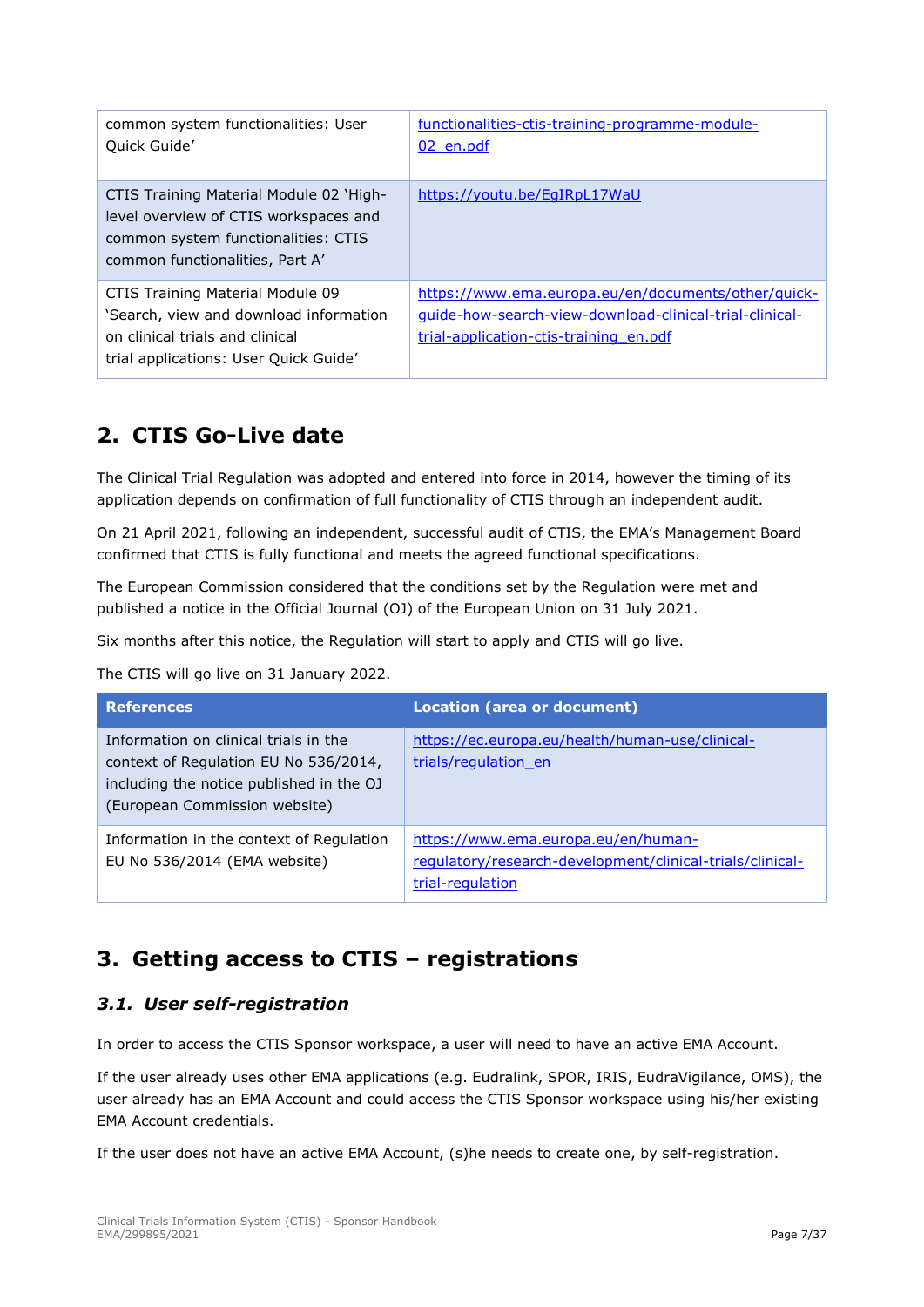The self-registration process is described on the EMA Account Management (IAM) homepage and in Module 03 of the CTIS Training Material Catalogue.

| <b>References</b>                                                                                  | <b>Location (area or document)</b>                                                                                               |
|----------------------------------------------------------------------------------------------------|----------------------------------------------------------------------------------------------------------------------------------|
| <b>EMA Account Management homepage</b>                                                             | https://register.ema.europa.eu/identityig/home.html                                                                              |
| CTIS Training Material Module 03 'User<br>Access Management: Quick Guide'                          | https://www.ema.europa.eu/en/documents/other/quick-<br>quide-user-access-management-ctis-training-<br>programme-module-03 en.pdf |
| CTIS Training Material Module 03 'User<br>Access Management: Frequently Asked<br>Questions (FAQs)' | https://www.ema.europa.eu/en/documents/other/fags-<br>user-access-management-ctis-training-programme-<br>module-03 en.pdf        |
| CTIS Training Material Module 03 'User<br>Access Management: Videoclip'                            | https://www.youtube.com/watch?v=VSLYv9I-LcE&ab                                                                                   |

# <span id="page-7-0"></span>*3.2. Organisation and High-level administrator registration*

### <span id="page-7-1"></span>**3.2.1. Organisation registration in OMS for use in CTIS**

CTIS consumes organisation data from Organisation Management Service (OMS). OMS provides a single source of validated organisation data that can be used as a reference to support EU regulatory activities and business processes. It stores master data comprising organisation name and location address for organisations such as marketing authorisation holders, sponsors, regulatory authorities, trial sites and manufacturers.

If an organisation has already been successfully registered in OMS, a user can retrieve its details within CTIS to populate the clinical trial application, submit notifications or to use it for other sponsor-related activities in CTIS (i.e. populate employer's details in personal profile).

If an organisation is not yet registered in OMS when starting to use CTIS, it is recommended first to register the organisation via a change request $1$  directly on the [OMS portal.](https://spor.ema.europa.eu/omswi/#/)

It may also be possible to submit a request to register an organisation in OMS while working within CTIS. This functionality in CTIS is offered to facilitate sponsors that need to submit, within very tight deadlines, clinical trial applications and/or notifications including details of organisations that are not yet available in OMS. The validation of a change request, raised in OMS directly or via CTIS, takes up to a maximum of 10 working days.

Regardless if the details of a new organisation are created via OMS directly or by accessing OMS via CTIS, it is paramount that such requests are supported by a valid documentation to achieve a successful OMS validation, therefore it is expected that the entity in possession of the valid documentation proceed with the registration in OMS.

Depending on the type of organisation to be registered in OMS, different types of documentation can be provided to support the registration process in OMS. Guidance is published on the OMS portal,  $E -$ [OMS Change Requests.](https://spor.ema.europa.eu/omswi/#/viewDocuments)

 $<sup>1</sup>$  The term 'change request' for OMS refers to an addition of new or modification of existing records in OMS.</sup>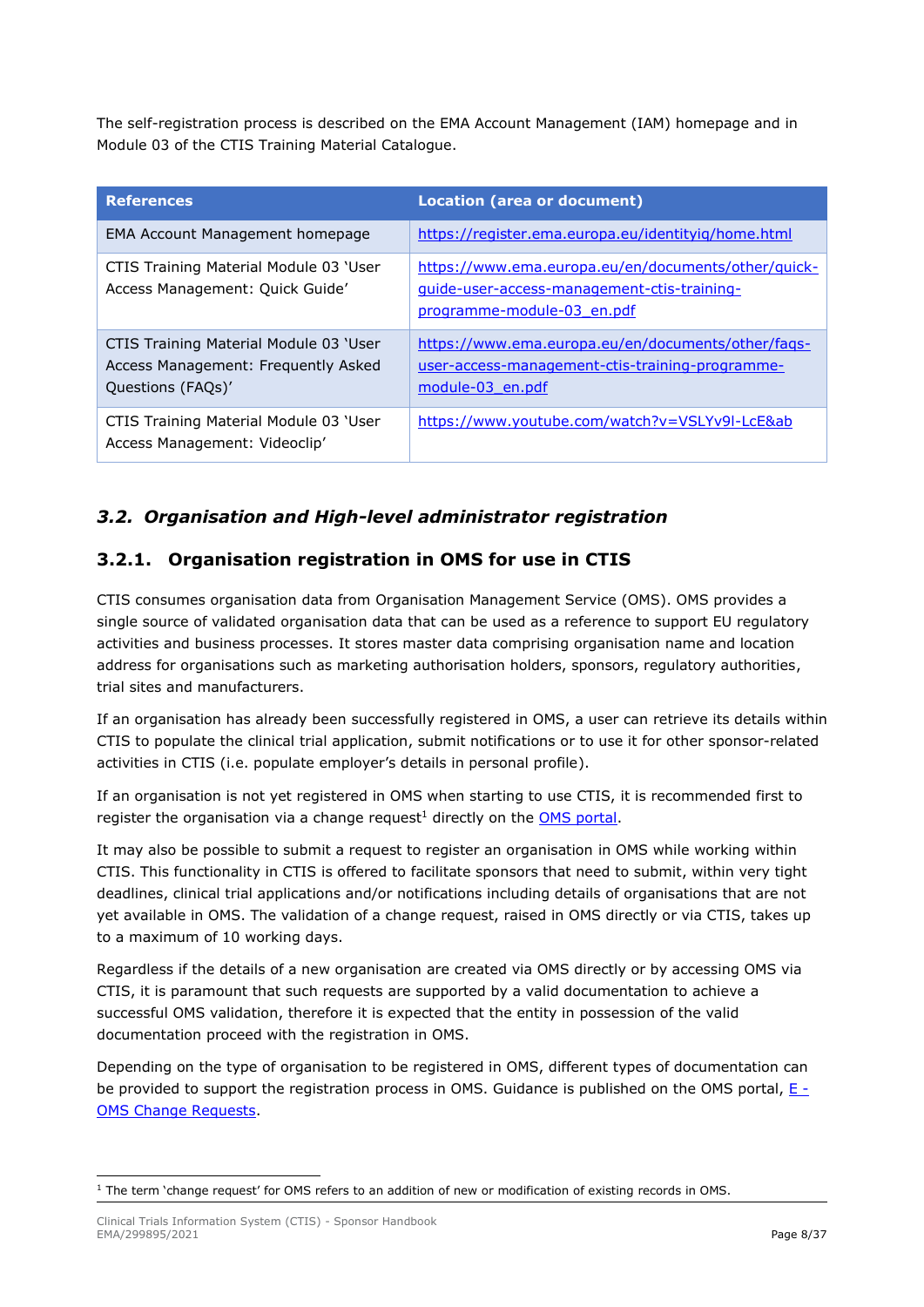In case the request raised is incorrect, or it is not supported by the appropriate accompanying documentation, this will result in the OMS validation being failed and the organisation's details will not be retrievable in a subsequent search in OMS for that organisation.

It should be noted that when populating organisation details via CTIS, it is strongly discouraged to provide incorrect/incomplete documentation, although, in terms of system functionalities, CTIS still allows users to progress with submission.

**Note**: Registration of clinical investigator sites in CTA, part II: it should be noted that CTIS requires sponsors to populate details of clinical investigator sites in part II of the dossier by retrieving the information from OMS, therefore clinical investigator sites also qualify as organisations that should be registered in OMS, as needed.

In case the required organisation is not already available in OMS, the sponsor can create a new organisation record directly from CTIS while compiling a CTA, as explained above. To support the registration in OMS of a clinical investigator site/ facility, a headed letter document signed and dated by a representative of that organisation, stating the full company name and address, should be provided.

Of note, any party can create a new organisation record in OMS for a clinical investigator site in part II. However, as explained above, the request should be supported by a valid documentation, otherwise it will not be possible for the sponsor user to search, select and find that organisation details again if the OMS request has failed.

Please note that the same applies for registration of other organisations in OMS, used when completing a CTA or submitting a notification in CTIS, such as details of CROs, vendors or other facilities that take part during the conduct of the trial. They will also need to be correctly registered in OMS to be retrievable when completing the CTA.

| <b>References</b>                                                              | <b>Location (area or document)</b>                                                                                                                                                                       |
|--------------------------------------------------------------------------------|----------------------------------------------------------------------------------------------------------------------------------------------------------------------------------------------------------|
| <b>EMA Organisation Management</b><br>Service (OMS) homepage                   | https://www.ema.europa.eu/en/human-<br>requiatory/research-development/data-medicines-iso-idmp-<br>standards/spor-master-data/organisation-management-<br>service-oms                                    |
| Submission of change requests in<br>OMS                                        | https://www.ema.europa.eu/en/human-<br>requiatory/research-development/data-medicines-iso-idmp-<br>standards/spor-master-data/organisation-management-<br>service-oms#submitting-change-requests-section |
| <b>CTIS Training Material Module 03</b><br>'User Access Management: Videoclip' | https://www.youtube.com/watch?v=tUKA44v3P4Y&ab                                                                                                                                                           |
| Industry Webinar Introduction to<br>OMS services and activities                | https://www.youtube.com/watch?v=fxMpsqDnWZY&ab                                                                                                                                                           |

More details can be found in the Module 03 of the CTIS Training Material Catalogue.

# <span id="page-8-0"></span>**3.2.2. High-level Administrator registration**

The CTIS High-level Administrators are roles that are requested and managed through the EMA Account Management portal.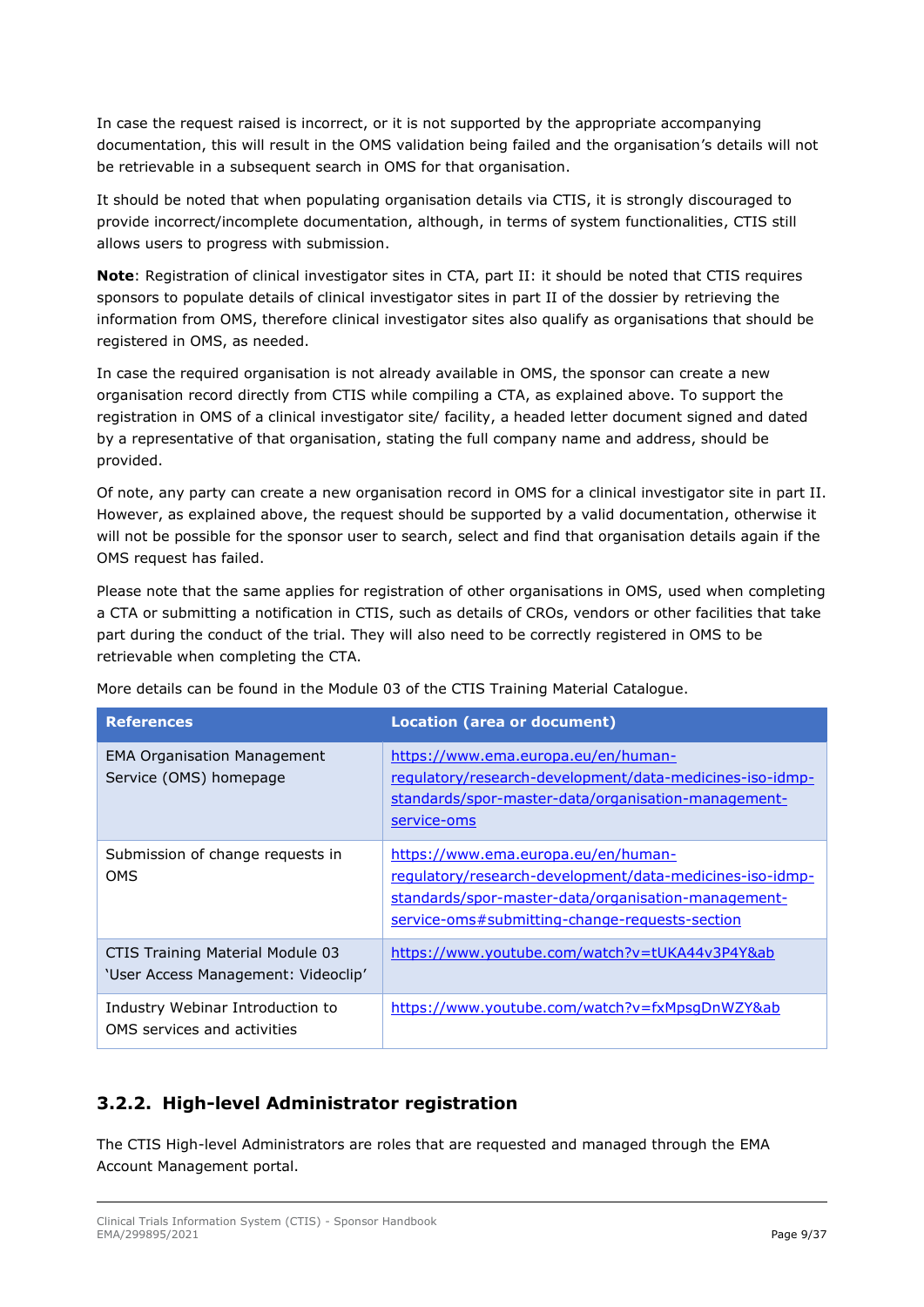Two high-level administrators are required to initiate the management of users in the sponsor workspace:

#### **A) Sponsors group of users:**

The Sponsor Administrator role is considered to be the high-level Administrator for sponsors. The request for the Sponsor Administrator is submitted by the user that will become the Sponsor Administrator for an organisation and will be handled via EMA Account Management portal.

The registration process for the Sponsor Administrator (Admin) role, via the EMA Account Management portal, started on 1 September 2021 and needs to be supported by an appropriate "Affiliation letter" submitted to EMA at the time of registration.

It should be noted that the appointment of the high-level Admin for a sponsor, namely the sponsor Admin for an organisation, will be processed in IAM based on the organisation ID (Org-ID).

If different Org-IDs for the same organisation exist, they cannot be grouped together in the request to appoint a sponsor Admin for the purpose of using CTIS, and therefore each request should be raised individually. However, the same affiliation letter can be used and attached for each individual request.

Once the Sponsor Administrator role is assigned by EMA to one person, on basis of the validation of the request, the Sponsor Administrator will manage any following requests from other users who wish to become Sponsor Administrator for the same organisation.

EMA will not handle these requests once the first Sponsor Administrator has been assigned by EMA. The necessity of an "Affiliation letter" or any other supporting documentation for these subsequent requests will be decided by each organisation internally.

Explanatory training material is available in the CTIS Training Material Catalogue, in Module 07 – "Management of registered users and Role matrix" and on the EMA Account Management homepage.

#### **B) Marketing Authorisation Holder (MAH) group of users:**

A MAH Administrator role is also available to support the submission of clinical study reports into CTIS when a trial has been included in a marketing authorisation application. The registration process for MAH Administrator will take place via Service helpdesk and the process is currently under development. Further information will provided in the next updates of this document.

| <b>References</b>                                                                                                                                  | <b>Location (area or document)</b>                                                                                                                             |
|----------------------------------------------------------------------------------------------------------------------------------------------------|----------------------------------------------------------------------------------------------------------------------------------------------------------------|
| <b>EMA Account Management</b><br>homepage                                                                                                          | https://register.ema.europa.eu/identityig/home.html                                                                                                            |
| Affiliation letter template                                                                                                                        | https://register.ema.europa.eu/identityig/help/affiliation%20temp<br>late.docx                                                                                 |
| <b>CTIS Training Material Module</b><br>07 'Management of registered<br>users and Role matrix: Step-<br>by-step Quick Guide (high level<br>Admin)' | https://www.ema.europa.eu/en/documents/other/step-step-<br>guide-high-level-ctis-administrator-management-roles-<br>permissions-ctis-training-programme en.pdf |
| <b>CTIS Training Material Module</b><br>07 'Management of registered<br>users and Role matrix:                                                     | https://www.ema.europa.eu/en/documents/other/fags-<br>management-roles-permissions-ctis-training-programme-module-<br>07 en.pdf                                |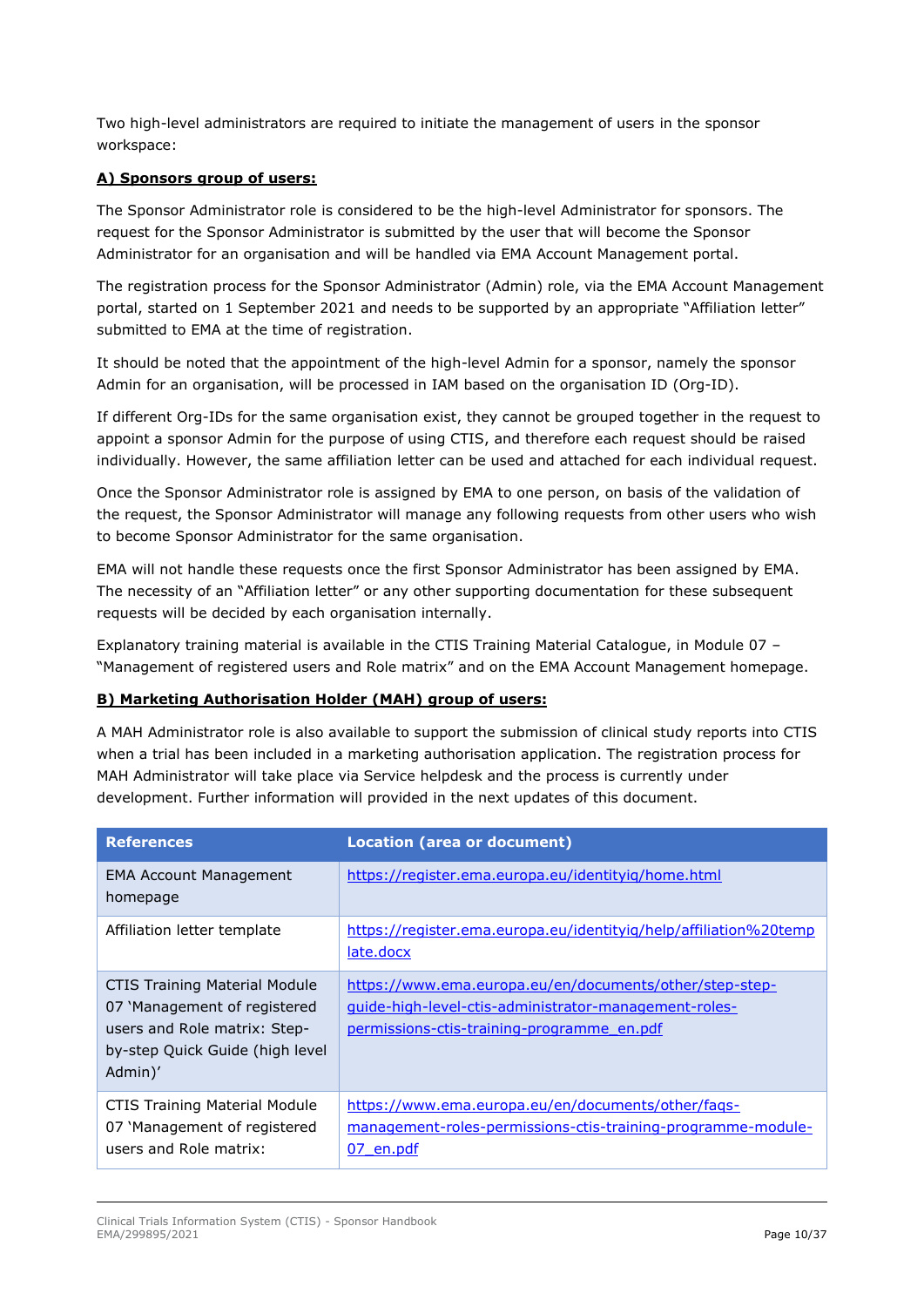| Frequently Asked Questions<br>(FAQs) - specific ones'                                                         |                                                                                                  |
|---------------------------------------------------------------------------------------------------------------|--------------------------------------------------------------------------------------------------|
| <b>CTIS Training Material Module</b><br>07 'Management of registered<br>users and Role matrix:<br>Videoclips' | https://www.youtube.com/watch?v=SWvMeCnBhz0&ab<br>https://www.youtube.com/watch?v=a02SfPT3fWY&ab |

# <span id="page-10-0"></span>**4. Management of users and organisations in CTIS**

# <span id="page-10-1"></span>*4.1. Key user management concepts in CTIS*

There are two approaches to user management in CTIS: The organisation-centric approach and the trial-centric approach.

These approaches have been designed according to the needs of the different types of sponsor organisations that will use CTIS.

Before using CTIS, sponsors should carefully consider which user management approach best fits their organisation.

A full description of each of these approaches, and the advantages and disadvantages of choosing each one, are explained in the reference documents listed below, as well as in section 4.3 (organisation centric approach) and section 4.4. (clinical trial centric) of this document.

| <b>References</b>                                                                                                                            | <b>Location (area or document)</b>                                           |
|----------------------------------------------------------------------------------------------------------------------------------------------|------------------------------------------------------------------------------|
| CTIS Training Material Module 07 'Creating a<br>clinical trial: Clinical trial centric approach vs<br>organisation centric approach' (Video) | https://www.youtube.com/watch?v=hfzZxwX2W-Y                                  |
| CTIS Training Material Module 07 'Management<br>of registered users and role matrix'                                                         | https://www.ema.europa.eu/en/learning-<br>module/management-roles/story.html |

# <span id="page-10-2"></span>*4.2. User roles concept in CTIS*

In order to perform an action in CTIS, such as preparing, submitting or viewing a clinical trial application, notifications, summary of results and clinical study reports, a user must be assigned with a CTIS user role to obtain appropriate permissions.

Up to 18 sponsor user roles are foreseen for CTIS. The profile of a user can be built with a combination of different roles, to allow the user to complete various actions in CTIS. Users with administrator roles (high-level administrator, clinical trial administrator) can assign roles to other users, enabling them to perform actions.

Each role in CTIS comes with a specific set of permissions, which are predefined levels of actions that users can perform on data and documents stored in CTIS. These permissions are at user management level (reserved for administrator user roles) and access level, ranging from viewing to preparing and submitting clinical trial information in CTIS.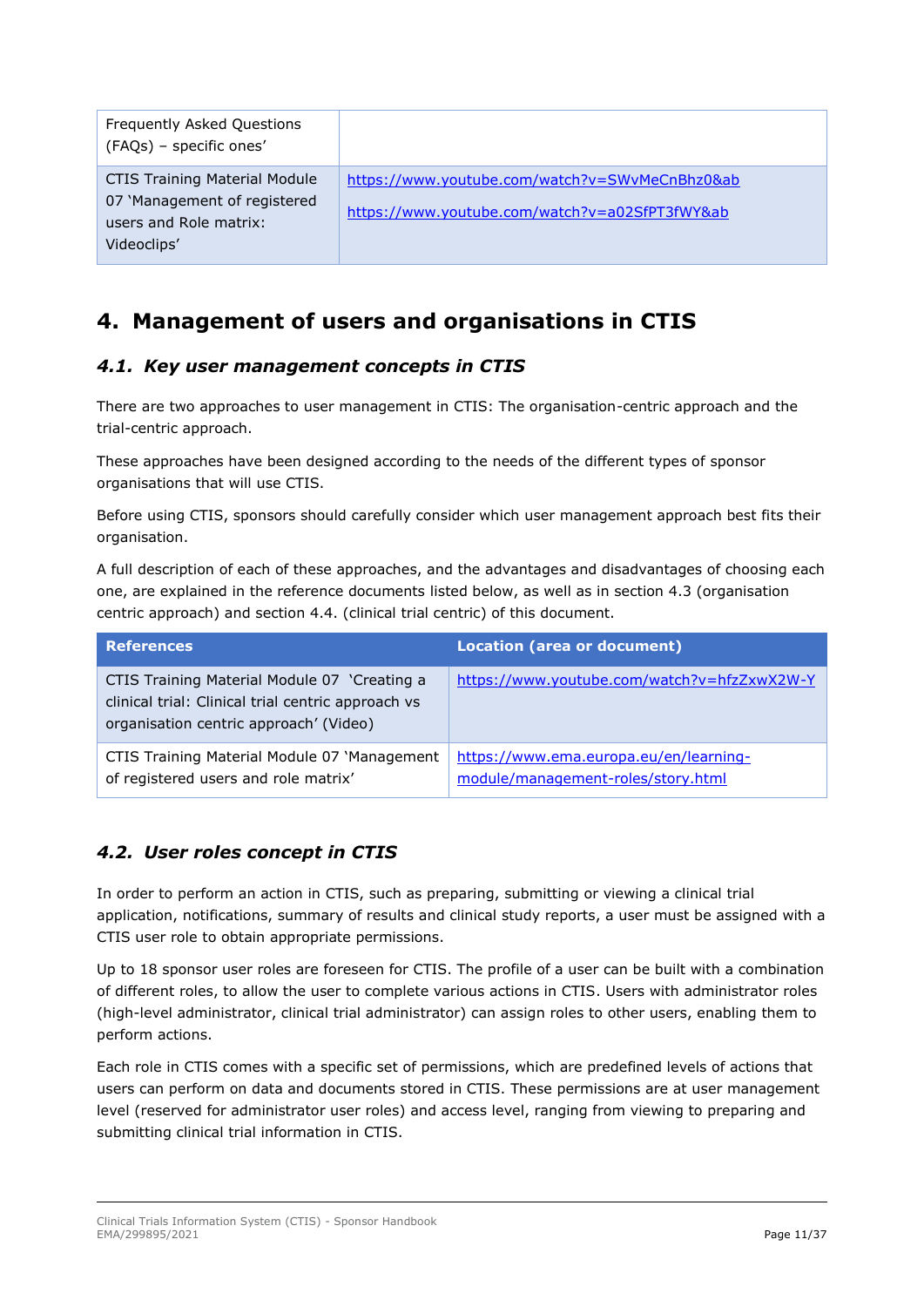EMA has prepared a document to describe the concept of user roles and permissions in detail, a Role Matrix, which outlines the permissions linked to each user role, and a summary of roles document. These documents can be found at the links below.

| <b>References</b>                                                                                          | <b>Location (area or document)</b>                                                                 |
|------------------------------------------------------------------------------------------------------------|----------------------------------------------------------------------------------------------------|
| CTIS Training Material Module 07<br>'Management of registered users and<br>role matrix                     | https://www.ema.europa.eu/en/learning-<br>module/management-roles/story.html                       |
| Guide to using holistic overview<br>document                                                               | https://www.ema.europa.eu/documents/other/quide-<br>using-holistic-overview-document en.pdf        |
| Sponsor workspace: summary of roles                                                                        | https://www.ema.europa.eu/documents/other/sponsor-<br>workspace-summary-roles en.pdf               |
| Sponsor workspace: summary of role<br>permissions - Sponsor Workspace<br>Roles - permission matrix summary | https://www.ema.europa.eu/en/documents/other/sponsor-<br>workspace-summary-role-permissions en.pdf |

## <span id="page-11-0"></span>*4.3. Organisation centric approach - Sponsor administrator*

The organisation-centric approach is one of two user management approaches in CTIS that can be used by sponsors of a clinical trial. It is intended to serve the needs of organisations and/or sponsors that run multiple clinical trials.

The organisation-centric approach means that user management is done at organisation level.

Under the organisation-centric approach, the sponsor needs to appoint a high-level administrator (sponsor administrator). The sponsor administrator must be registered in EMA Account Management platform (see section on High-level administrator registration).

Before a user can register as a high-level administrator for a sponsor organisation, this organisation needs to be registered with the Organisation Management Service (OMS); see section 3.2.1 on Sponsor organisation registration.

Management of users within the organisation is done at the organisation level with a top-down model. Once appointed, sponsor administrators can assign medium-level administrator (i.e. clinical trial administrator) and business roles to users in CTIS to perform user management or business activities. In the organisation-centric approach, users become affiliated to the organisation (in particular, the user becomes affiliated to the Org-ID number as registered in OMS) of the sponsor administrator in CTIS when they are assigned with a role by this administrator.

The organisation-centric approach is particularly useful for organisations that will conduct trials on a regular basis, even if the frequency is low. The advantages of this approach are that it allows the management of access and roles across trials within one organisation thus, supporting data quality and integrity through a top-down validation process, as well as ensuring security as a user can only create a new CTA for that organisation-ID, as registered in OMS, if it has been previously assigned the clinical trial administrator (CT Administrator) role by the sponsor administrator.

**Note**: a user needs to be given the role of CT Administrator with scope 'all trials' in order to be able to create one or more new clinical trial applications for that organisation-ID .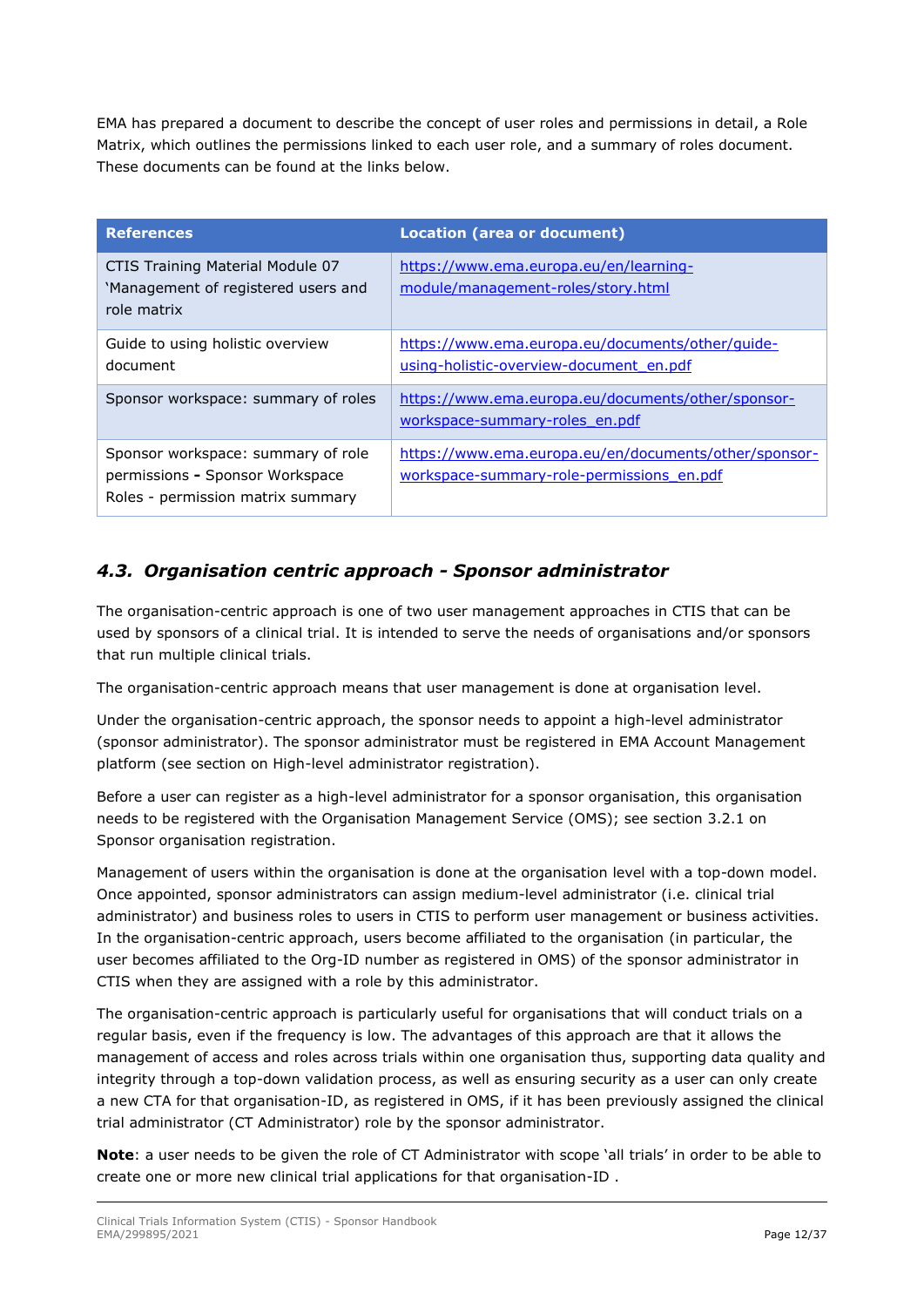Additional information is published on the EMA Corporate website under the Training Programme - User access management (Module 3).

| <b>References</b>                                                              | Location (area or document)                                                                                                      |
|--------------------------------------------------------------------------------|----------------------------------------------------------------------------------------------------------------------------------|
| EMA Account Management homepage                                                | https://register.ema.europa.eu/identityig/home.html                                                                              |
| CTIS training material module 03 'User<br>access management: User Quick Guide' | https://www.ema.europa.eu/en/documents/other/quick-<br>guide-user-access-management-ctis-training-<br>programme-module-03_en.pdf |

## <span id="page-12-0"></span>*4.4. Trial centric approach – Clinical Trial Administrator*

The trial-centric approach is one of two user management approaches in CTIS. A user will automatically be guided to use this approach in CTIS only in the case a sponsor administrator has not been registered and appointed in the EMA account management system for a specific organisation.

In this approach, when the user initiates the creation of a new clinical trial application, the system will check if a sponsor administrator has been appointed for the sponsor organisation selected for that initial Clinical Trial Application. If that is not the case, the user will be able to proceed becoming the clinical trial administrator for that particular trial.

Further allocation of other CT Administrator or business roles to users is then done at trial level. The clinical trial administrator can manage users only for the trial(s) of his/her concern and can perform all sponsor business activities in CTIS related only to that particular trial(s).

In the trial-centric approach, users follow a bottom-up model that supports an easy way of submitting a limited number of clinical trial applications and straightforward management of a small number of users at trial level, not organisation level.

This approach is intended to serve the needs of small organisations and specifically academic sponsors, which may initiate trials on an *ad hoc* basis. It allows for the management of a smaller number of users and one or very limited numbers of clinical trials. This allows a faster process (no need for registration of a high-level sponsor administrator) when submitting a first initial, and subsequent applications, as applicable. However, it is less secure as any user can, potentially, create a trial on behalf of a sponsor organization that has not previously registered a sponsor administrator. Moreover, no individual user will have a centralised oversight of the trials being conducted for that sponsor organization nor the users involved.

Additional information is published on the EMA Corporate website under the Training Programme - User access management (Module 3).

| References                                                                     | Location (area or document)                                                                                                      |
|--------------------------------------------------------------------------------|----------------------------------------------------------------------------------------------------------------------------------|
| CTIS training material module 03 'User<br>access management: User Quick Guide' | https://www.ema.europa.eu/en/documents/other/quick-<br>quide-user-access-management-ctis-training-<br>programme-module-03 en.pdf |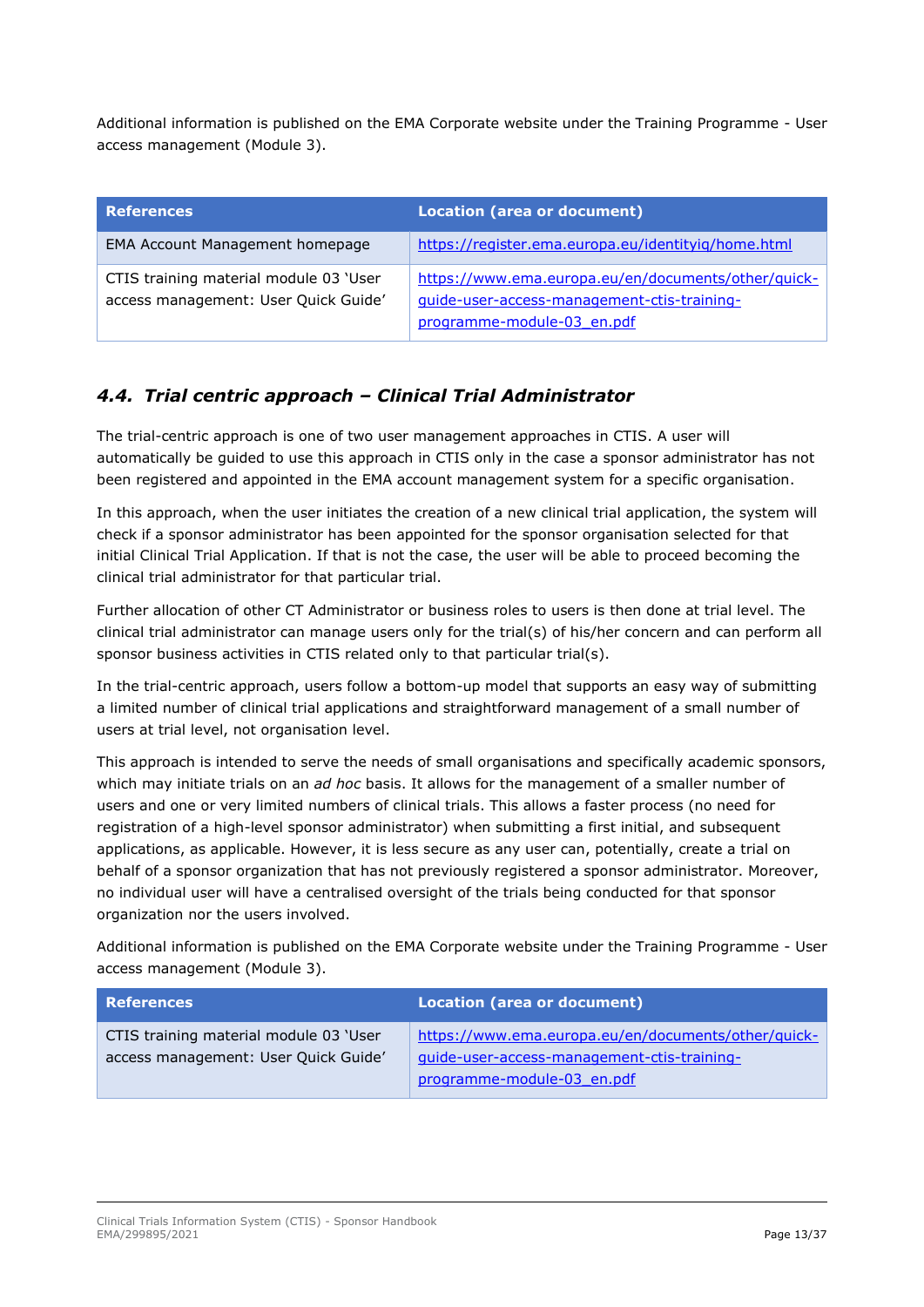# <span id="page-13-0"></span>*4.5. CTIS user personas and organisation models*

Sponsors have various processes, structures and partnerships for managing clinical trials. In order to facilitate the completion of processes in CTIS, sponsors must understand the CTIS User Management functionalities and how to best make use of these functionalities in their organisational environment. Sponsors also need to understand user roles so that they can ensure that they have the correct confidentiality agreements in place.

To assist sponsors in understanding the CTIS User Management functionalities and how to organise in CTIS, EMA has published CTIS user personas linked to CTIS user roles and permissions, and example sponsor organisation models in CTIS.

| <b>References</b>                                        | <b>Location (area or document)</b>                                                                                    |
|----------------------------------------------------------|-----------------------------------------------------------------------------------------------------------------------|
| CTIS sponsor user personas                               | https://www.ema.europa.eu/documents/other/clinical-<br>trial-information-system-ctis-sponsor-user-<br>personas en.pdf |
| Principles for sponsor organisation<br>modelling in CTIS | https://www.ema.europa.eu/documents/other/principles-<br>sponsor-organisation-modelling-ctis en.pdf                   |

# <span id="page-13-1"></span>**5. Product management in CTIS**

# <span id="page-13-2"></span>*5.1. Medicinal product registration in XEVMPD*

Before completing the clinical trial application in CTIS, the sponsors should ensure that the details of the medicinal products used in the clinical trials are already registered in the eXtended EudraVigilance Medicinal Product Dictionary (XEVMPD). It should be noted that a placebo can be added manually in CTIS directly; sponsors do not need to submit information on a placebo to the XEVMPD.

The dictionary includes all medicinal products that are authorised in the EU/EEA and un-authorised medicinal products (referred to in the XEVMPD as 'development' products) that are associated with clinical trials. Un-authorised products include those that have not received a marketing authorisation in the EU/EEA for the strength and/or pharmaceutical form.

To submit medicinal product data in the XEVMPD, sponsor organisations must be registered in the Organisation Management Service (OMS) and also with EudraVigilance either via Gateway or the EudraVigilance web application (EVWEB). This application allows registered users to create and send Extended [EudraVigilance](https://www.ema.europa.eu/en/glossary/eudravigilance) Product Report Messages (XEVPRMs), receive XEVPRM acknowledgements, view medicinal product information and perform queries.

Consolidated guidance on the electronic submission of information on un-authorised medicinal products for human use in the XEVMPD is now available on the 'Data submission on investigational medicines: guidance for clinical trial sponsors' webpage. The guidance was drafted based on the processes already in use and on information available in existing documentation.

Some high-level details specific for the registration of medicinal products in XEVMPD, to then be used in CTIS, are also presented below to describe the business flow.

The active substance for the development medicinal product must be available in EMA SMS (Substance Management Service).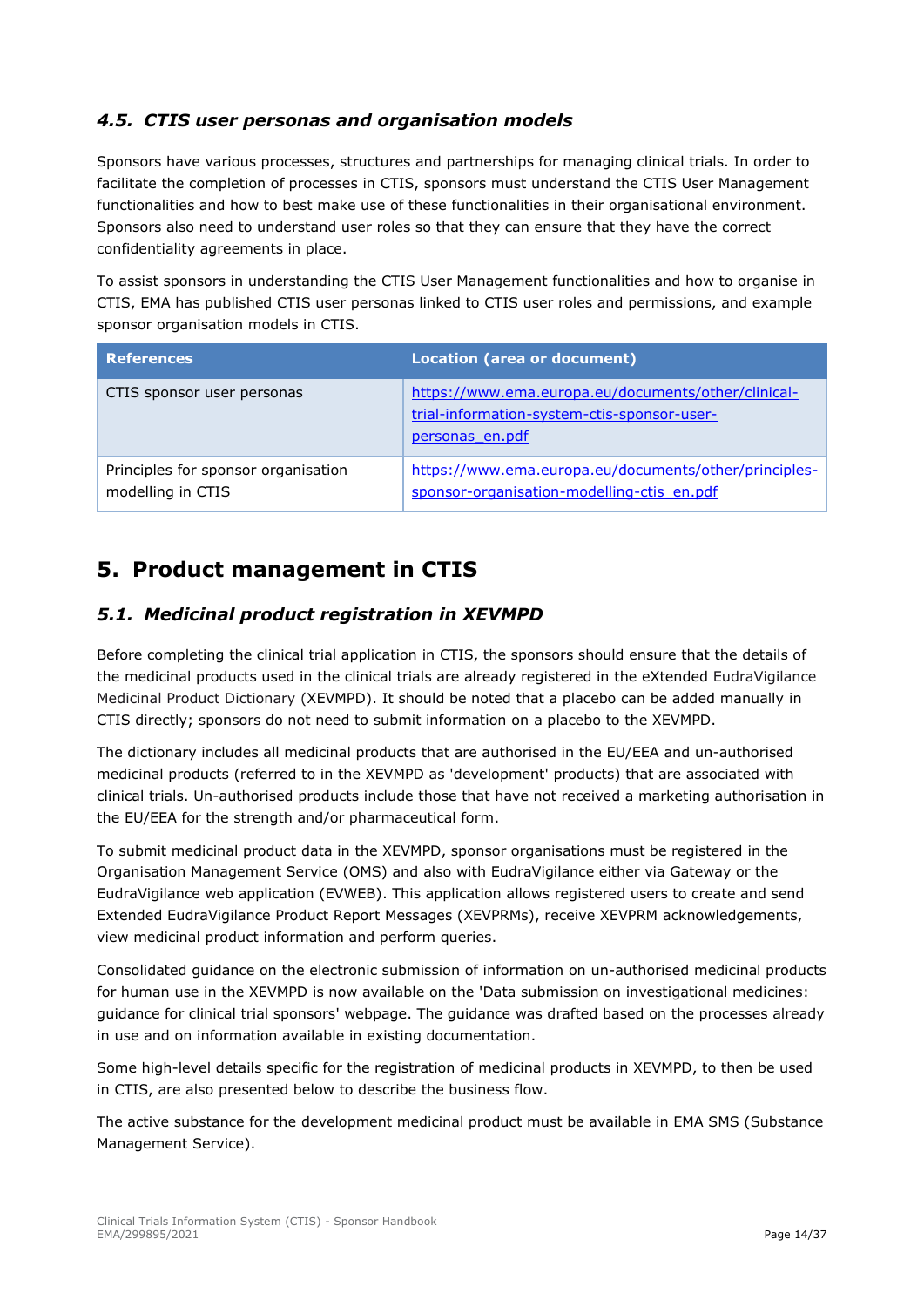Substance data is entered and maintained in the XEVMPD by the EMA; when substance information is successfully inserted in the XEVMPD, a substance EV Code is generated by the XEVMPD.

To request the addition of new substance information, or an amendment of existing substance information, in the XEVMPD, sponsors should follow the process described in the ['Changes to some](https://www.ema.europa.eu/en/documents/other/changes-some-business-rules-extended-eudravigilance-medicinal-product-dictionary-xevmpd-submission_en.pdf)  business rules of the eXtended [EudraVigilance Medicinal Product Dictionary \(XEVMPD\)'](https://www.ema.europa.eu/en/documents/other/changes-some-business-rules-extended-eudravigilance-medicinal-product-dictionary-xevmpd-submission_en.pdf) document.

The EMA will validate the request and the substance EV Code will be provided to the sponsor via an email confirmation from the EMA Service Desk within 4 working days.

If a development medicinal product needs to be entered in the dictionary by the sponsor, the sponsor should submit the medicinal product data in the XEVMPD via an XEVPRM with the operation type 'Insert'.

The medicinal product data must be submitted in accordance with the principles described in section 1 '*Initial submission of a development medicinal product'* of the ['Guidance on the electronic submission](https://www.ema.europa.eu/en/documents/other/guidance-electronic-submission-information-investigational-medicinal-products-human-use-extended_en.pdf)  [of information on investigational medicinal products for human use in the Extended EudraVigilance](https://www.ema.europa.eu/en/documents/other/guidance-electronic-submission-information-investigational-medicinal-products-human-use-extended_en.pdf)  [medicinal product dictionary \(XEVMPD\)' document.](https://www.ema.europa.eu/en/documents/other/guidance-electronic-submission-information-investigational-medicinal-products-human-use-extended_en.pdf) The document also includes information on how to add missing information (for example substance or sponsor details) in the XEVMPD.

Providing that the insertion was successful, an EV Code will be assigned to the medicinal product record by the XEVMPD and sent automatically to the sponsors' sender organisation ID via an XEVPRM acknowledgement.

Once the EV Code assigned to the medicinal product record is available in the XEVMPD, the sponsor can search and retrieve the product details in CTIS. More information to associate an un-authorised medicinal product to a CTA can be found in section 5.4 of this handbook.

Training for clinical trial sponsors on how to enter and maintain product information into the XEVMPD is also available.

| <b>References</b>                                                                                                                                                                                      | <b>Location (area or document)</b>                                                                                                                                                  |
|--------------------------------------------------------------------------------------------------------------------------------------------------------------------------------------------------------|-------------------------------------------------------------------------------------------------------------------------------------------------------------------------------------|
| Data submission on investigational<br>medicines: guidance for clinical trial sponsors<br>webpage                                                                                                       | https://www.ema.europa.eu/en/human-<br>requiatory/research-development/clinical-<br>trials/data-submission-investigational-medicines-<br>guidance-clinical-trial-sponsors           |
| Guidance on the electronic submission of<br>information on investigational medicinal<br>products for human use in the Extended<br>EudraVigilance medicinal product dictionary<br>(XEVMPD)              | https://www.ema.europa.eu/en/documents/other/g<br>uidance-electronic-submission-information-<br>investigational-medicinal-products-human-use-<br>extended en.pdf                    |
| Electronic submission of investigational<br>medicinal product (IMP) data to the Extended<br>EudraVigilance medicinal product dictionary<br>(XEVMPD) - Frequently asked questions and<br>answers (FAQs) | https://www.ema.europa.eu/en/documents/other/el<br>ectronic-submission-investigational-medicinal-<br>product-imp-data-extended-eudravigilance-<br>medicinal .pdf                    |
| Extended EudraVigilance medicinal product<br>dictionary (XEVMPD) training webpage                                                                                                                      | https://www.ema.europa.eu/en/human-<br>requlatory/post-authorisation/data-medicines-iso-<br>idmp-standards/extended-eudravigilance-medicinal-<br>product-dictionary-xevmpd-training |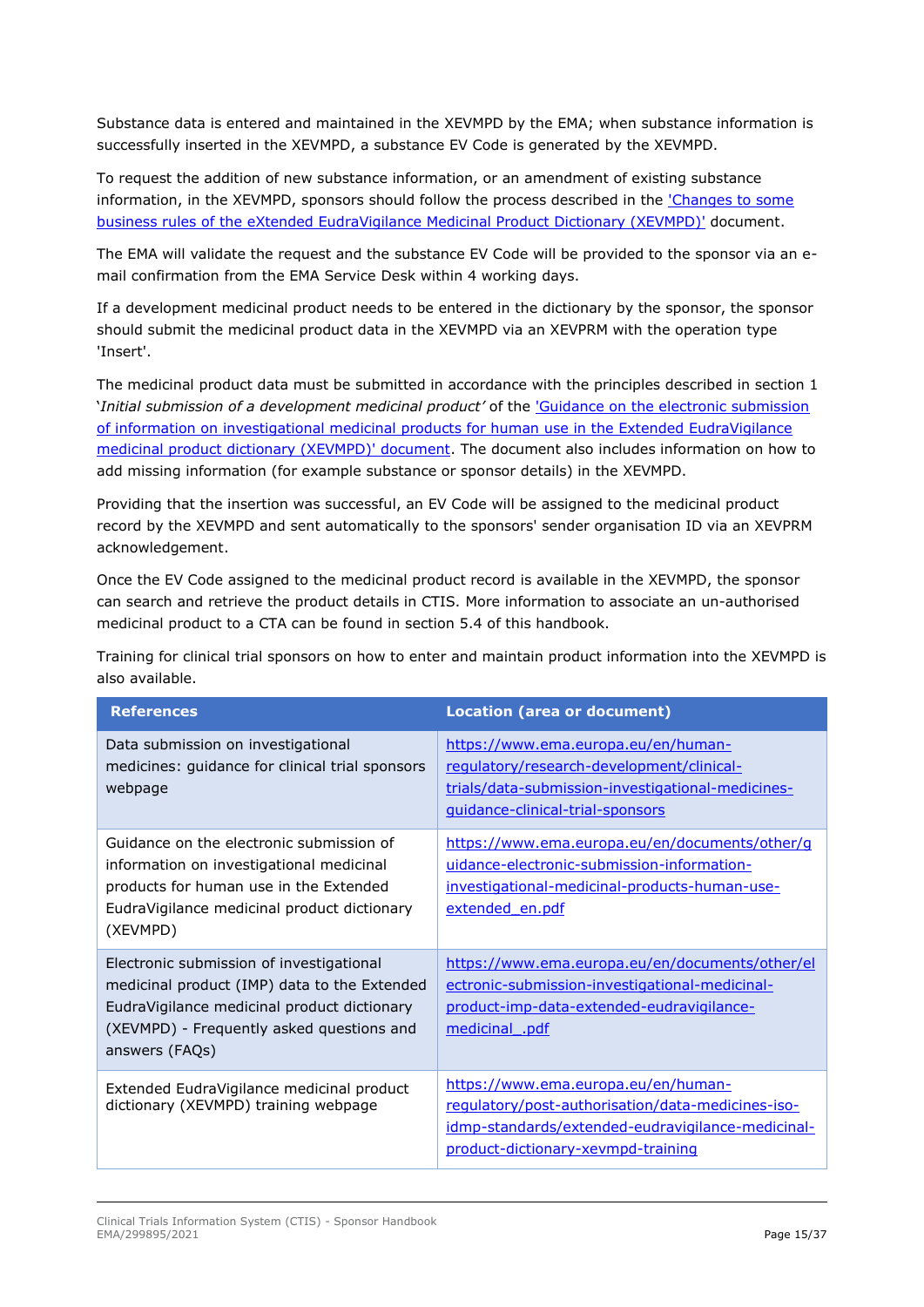| eXtended EudraVigilance Medicinal Product<br>Dictionary (XEVMPD) Data-Entry Tool<br>(EVWEB) user manual | https://www.ema.europa.eu/en/documents/other/e<br>xtended-eudravigilance-medicinal-product-<br>dictionary-xevmpd-data-entry-tool-user-<br>manual en.pdf |
|---------------------------------------------------------------------------------------------------------|---------------------------------------------------------------------------------------------------------------------------------------------------------|
| eXtended EudraVigilance Medicinal Product                                                               | https://www.ema.europa.eu/en/documents/other/e                                                                                                          |
| Report Message (XEVPRM) Step-by-Step                                                                    | xtended-eudravigilance-medicinal-product-report-                                                                                                        |
| Guide: Insert of a Development Medicinal                                                                | message-step-step-guide-insert-                                                                                                                         |
| Product (DMP)                                                                                           | development en.pdf                                                                                                                                      |

### <span id="page-15-0"></span>*5.2. Medicinal product in CTIS extracted from XEVMPD*

For each trial in CTIS, the sponsor has to associate at least one medicinal product with the role as 'test' and populate this information in the part I of an initial clinical trial application.

Other product roles that can be associated to a clinical trial application, as applicable, are: comparator, placebo and auxiliary medicinal product.

In CTIS, the product information (for test product, comparator and auxiliary medicinal product) is retrieved from the XEVMPD and this is enabled by a search and selection functionality available for an authorised product (i.e. a product with a marketing authorisation in the EU/EEA), an active substance, an Anatomical Therapeutic Chemicals (ATC) code and an un-authorised product.

## <span id="page-15-1"></span>*5.3. Adding an authorised medicinal product in CTIS*

Medicinal products details in an application form are mandatory. The users can add product details in a CTA for any product role in the trial (test, comparator, auxiliary) by searching and selecting the product details from XEVMPD. Only for placebo, the product details can be specified locally in CTIS.

A user can add an authorised product by searching per product details, active substance or ATC code, as applicable.

The following parameters are displayed to a user that can search in XEVMPD, via CTIS, for an authorised medicinal product:

| <b>Select Product</b>          |                    |                       | $\times$                                   |
|--------------------------------|--------------------|-----------------------|--------------------------------------------|
| EU MP number                   | starts with $\sim$ | Pharmaceutical form   |                                            |
|                                |                    |                       | $\checkmark$                               |
| Marketing authorisation number | starts with $\sim$ | Strength              | starts with $\sim$                         |
|                                |                    |                       |                                            |
| Name of product                | starts with $\sim$ | Active Substance Name | starts with $\sim$                         |
|                                |                    |                       |                                            |
| EU substance number            | starts with $\sim$ | ATC Code              | starts with $\sim$                         |
|                                |                    | XNNXXNN               |                                            |
|                                |                    |                       | <b>Q</b> Search products<br><b>X CLEAR</b> |
|                                |                    |                       | <b>Add product</b><br>Cancel               |

Depending on the parameters used to run the search, the user can get a unique search result returned, or multiple results can be retrieved.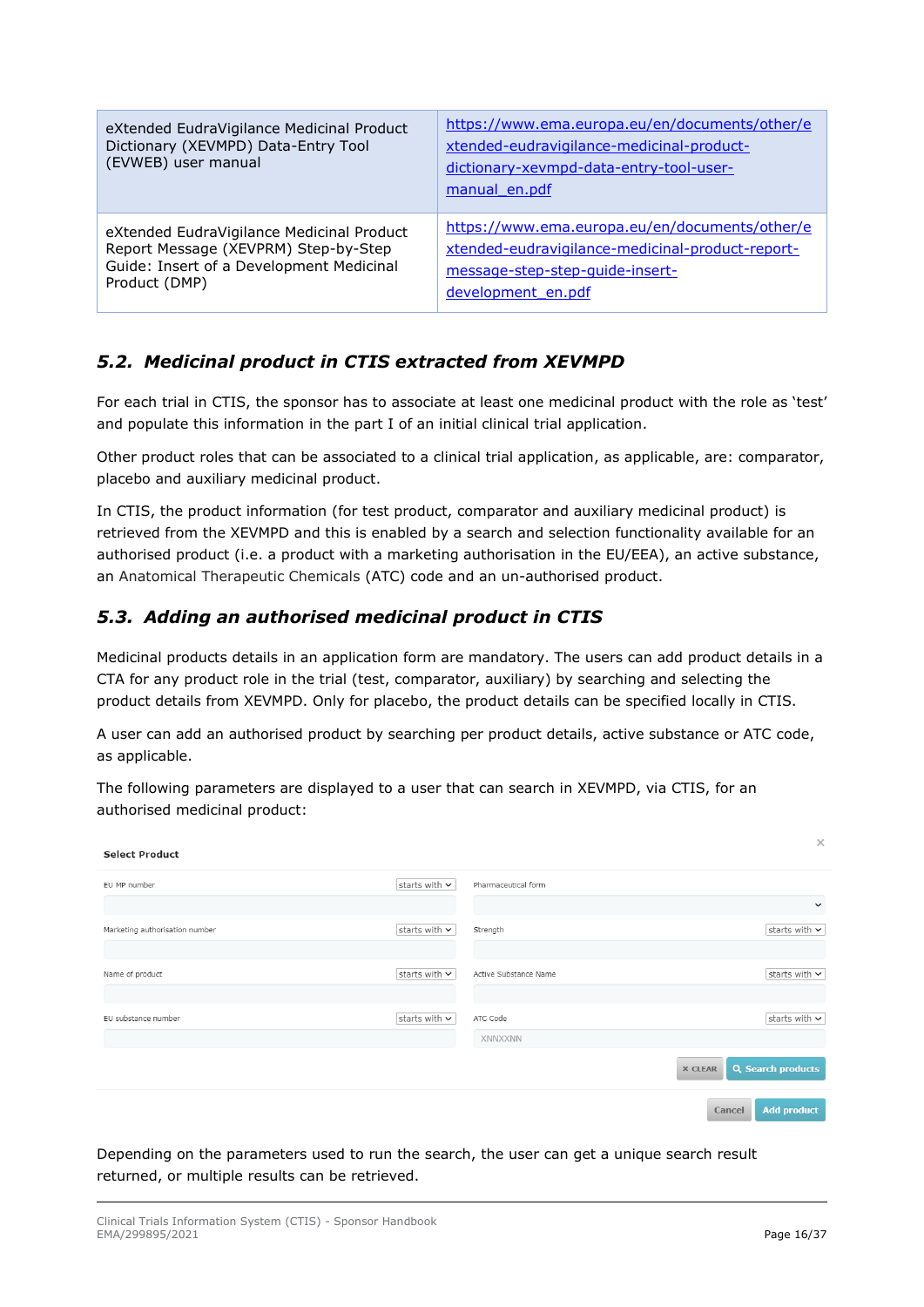For example, in case of search by EU MP number (i.e. EV Code assigned to a specific medicinal product record) only one result will be returned.

If, however, the user is searching per pharmaceutical form or strength of a medicinal product, then multiple results may be returned.

The following parameters are displayed to a user that can search in XEVMPD, via CTIS, for an active substance used in an authorised medicinal product:

| <b>Select Substance</b> | $\times$                                     |
|-------------------------|----------------------------------------------|
| Name *                  | starts with $\sim$<br>EU Substance Number    |
|                         |                                              |
| Pharmaceutical form     | Strength                                     |
| $\checkmark$            |                                              |
|                         | <b>Q</b> Search substances<br><b>×</b> Reset |
|                         | <b>Add Substance</b><br>Cancel               |

The following parameters are displayed to a user that can search in XEVMPD, via CTIS, for an ATC code (level 3, 4 or 5) associated with an authorised product:

| Search ATC | ×                            |
|------------|------------------------------|
| ATC Code   | ATC Name                     |
| XNNXXNN    |                              |
|            | <b>X Reset Q Search ATCs</b> |
|            | <b>Add ATC</b><br>Cancel     |

### <span id="page-16-0"></span>*5.4. Adding an un-authorised medicinal product in CTIS*

Un-authorised medicinal product details may contain confidential information and therefore access to this information is restricted.

As explained in section 5.1 above, un-authorised products include those that have not received a marketing authorisation in the EU/EEA for the strength and/or pharmaceutical form.

If an active substance is used in a clinical trial in a new pharmaceutical dose form and/or new strength, a new development medicinal product must be entered in the XEVMPD by the sponsor organisation.

If a medicinal product not yet authorised in the EEA is used in a clinical trial for different indications and/or routes of administration(s), the sponsor can update their existing development medicinal product in XEVMPD with the new indication/route of administration.

Registration of development medicinal products in XEVMPD is independent of the role of the medicinal product in the clinical trial, i.e. test, comparator before they can be used to populate dossier part I of the CTA in CTIS.

Users can retrieve un-authorised products information in CTIS only by searching for EU MP number (medicinal product EV Code) together with the EU substance number (substance EV Code) referenced in this product in the XEVMPD.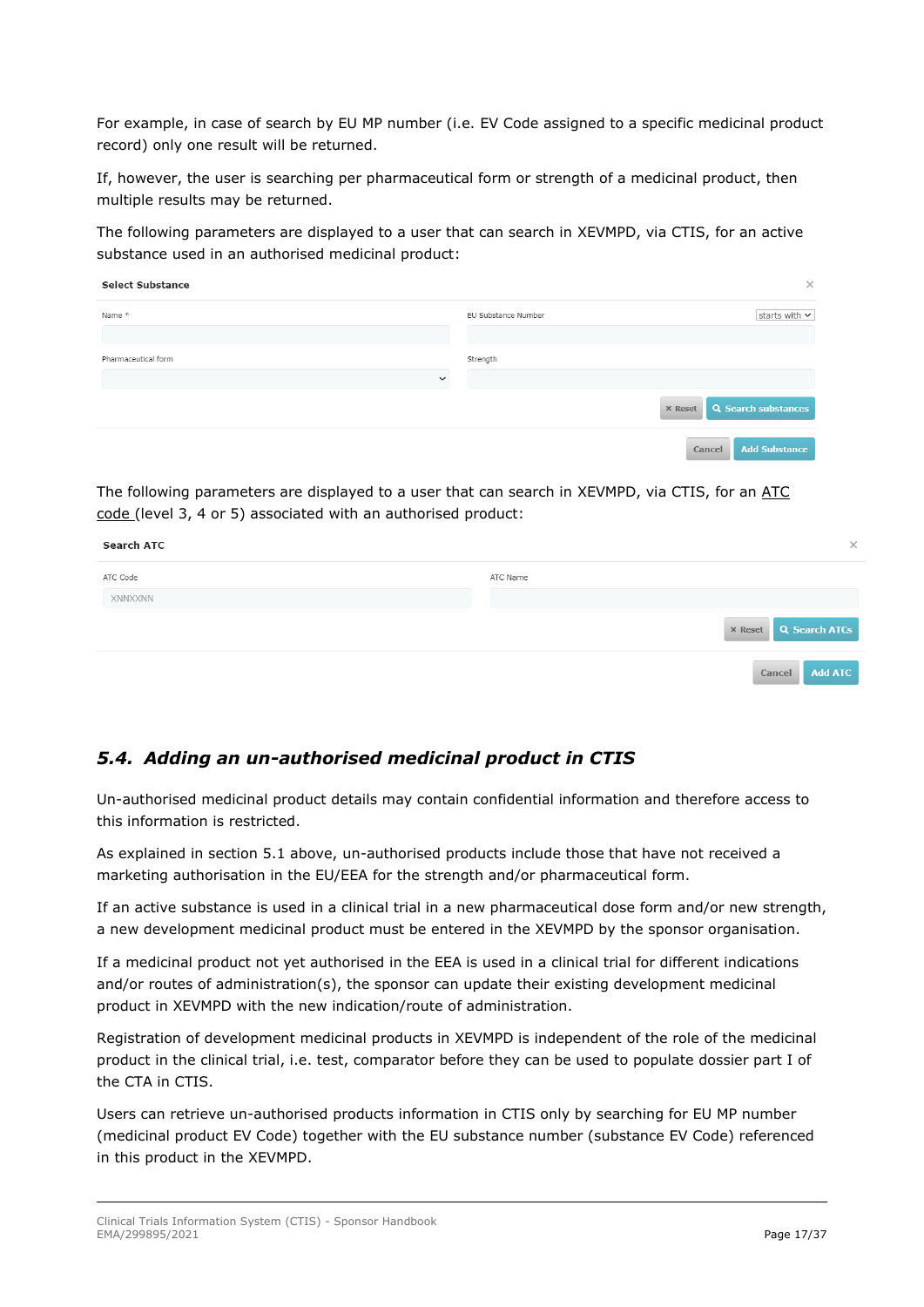A medicinal product EV Code is a unique number assigned by the XEVMPD to each medicinal product record successfully inserted in the dictionary; it is used to identify this medicinal product in the XEVMPD.

It should be noted that both parameters, namely the medicinal product EV Code and the substance EV Code, are mandatory to run the search in CTIS for un-authorised medicinal product data.

Users will have to be cognisant of the required information in order be able to run the search for development products in XEVMPD and add the product in the CTA of CTIS.

| <b>Select Product</b> |           |                      | $\times$                         |
|-----------------------|-----------|----------------------|----------------------------------|
| EU MP number*         | equals to | EU substance number* | equals to                        |
|                       |           |                      |                                  |
|                       |           |                      | <b>x CLEAR Q Search products</b> |
|                       |           |                      | <b>Add product</b><br>Cancel     |

Once the medicinal product of interest is identified, the user will see some pre-populated data, as it is available in the XEVMPD. The strength and the pharmaceutical form of the retrieved un-authorised product will not be displayed in the draft CTA dossier part I. It will only become visible following the submission of the application to the MSCs.

More details on the registration of medicinal products in XEVMPD is provided in section 5.1 of this handbook.

### <span id="page-17-0"></span>*5.5. Medicinal product details in CTIS*

For both authorised and un-authorised product, once that the desired medicinal product details are retrieved from XEVMPD, users will see some pre-populated data in CTIS extracted from the XEVMPD.

Some additional details, such as the dosage and administration details, information about of the medicinal product, Advance Therapy Medicinal Product (ATMP) details (as applicable), combination with medical device (as applicable), will have to be populated in CTIS.

In addition to the population of the structed data fields in CTIS, for each product, users will have to also provide the documents foreseen in the Clinical Trials Regulation, as applicable, namely:

- Investigator Brochure (IB) or the Summary of Product Characteristics (SmPC)
- Investigational Medicinal Product Dossier (IMPD) Quality
- Investigational Medicinal Product Dossier (IMPD) Safety and Efficacy
- GMP documentation
- Content labelling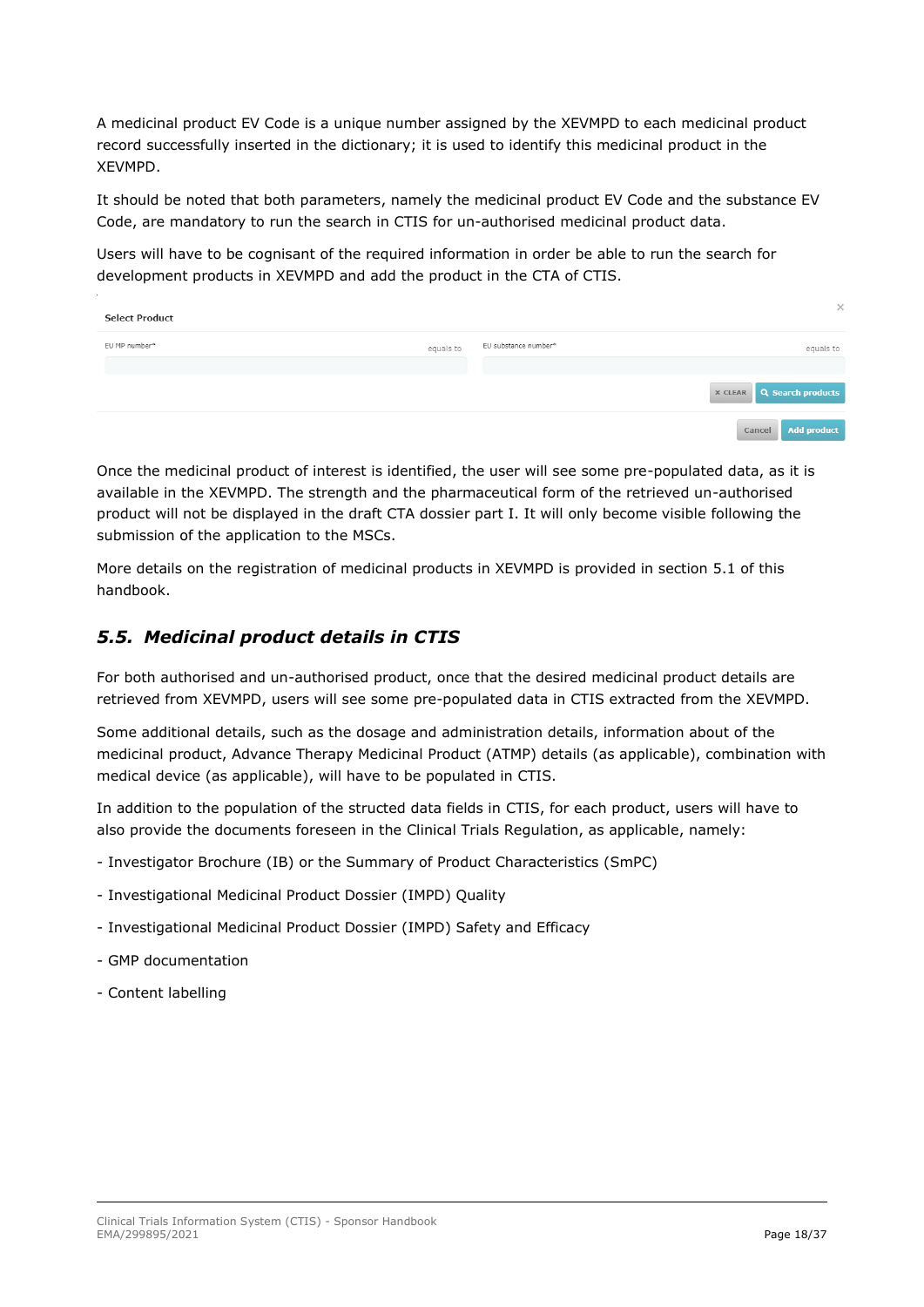| rt I | <b>Medicinal product details</b>                                   | $\rightarrow$ |
|------|--------------------------------------------------------------------|---------------|
| t II | <b>Product characteristics</b>                                     | $\rightarrow$ |
| ion  | Dosage and administration details                                  | $\rightarrow$ |
| ble  | <b>Information about the modification of the Medicinal Product</b> | $\rightarrow$ |
|      | <b>Product Classification</b>                                      | $\rightarrow$ |
|      | <b>Product authorisation details</b>                               | $\rightarrow$ |
|      | <b>Orphan Designation</b>                                          | $\rightarrow$ |
|      | <b>Active substance</b>                                            | $\rightarrow$ |
|      | <b>Advanced Therapy Medicinal Product</b>                          | $\rightarrow$ |
|      | Device associated with medicinal product                           | $\rightarrow$ |
|      |                                                                    |               |
|      | Investigator brochure for the medicinal product                    | $\checkmark$  |
|      | Compliance with (GMP) for the Medicinal Product                    | $\checkmark$  |
|      | <b>IMPD Quality</b>                                                |               |
|      | <b>IMPD - Safety and Efficacy</b>                                  | $\checkmark$  |
|      | <b>Content labeling</b>                                            | $\checkmark$  |

For more information, see also training module 10.

| <b>References</b>                                                                                                                                                                                                                    | <b>Location (area or document)</b>          |
|--------------------------------------------------------------------------------------------------------------------------------------------------------------------------------------------------------------------------------------|---------------------------------------------|
| CTIS training module 10 'Create, submit and<br>withdraw a clinical trial': e.g. Videoclip How<br>to submit an initial clinical trial application in<br>the CTIS Sponsor workspace - Fill in the<br>Product details of Part I section | https://www.youtube.com/watch?v=e-JTvFoBICs |

# <span id="page-18-0"></span>**6. Transition from Directive to Clinical Trial Regulation**

# <span id="page-18-1"></span>*6.1. Transition period*

D- $D<sub>2</sub>$ Evaluat Timeta

There is a 3-year transition period that starts on the CTIS go-live date.

Year 1 (31 January 2022 to 31 January 2023):

- During the first year after CTIS go-live, sponsors will be able to choose whether to apply for a new clinical trial application (CTA) under the regime of the Clinical Trial Directive (CTD: Directive 2001/20/EC) including using EudraCT or to apply under the new legislation, the Clinical Trial Regulation (EU) No 536/2014, using CTIS.
- Both options will be possible, and sponsors will be able to choose for themselves which system to use.
- Member States will be ready to use CTIS and accept applications under the new legislation (CTR) from day 1 of CTIS go-live.

Years 2 and 3 (31 January 2023 to 31 January 2025)

- Submission of new CTAs under the CTD in EudraCT will not be available for new CTAs. From 31 January 2023 all new CTAs must be submitted under the new legislation (CTR) using CTIS.
- CTAs that were submitted under the old legislation (CTD) utilising EudraCT prior to 31 January 2023, will be able to continue to run and complete under that Directive for a further two years maximum, until the end of the 3-year transition period, occurring on 31 January 2025. Processes will remain unchanged, and sponsors will therefore be able to submit end of trial and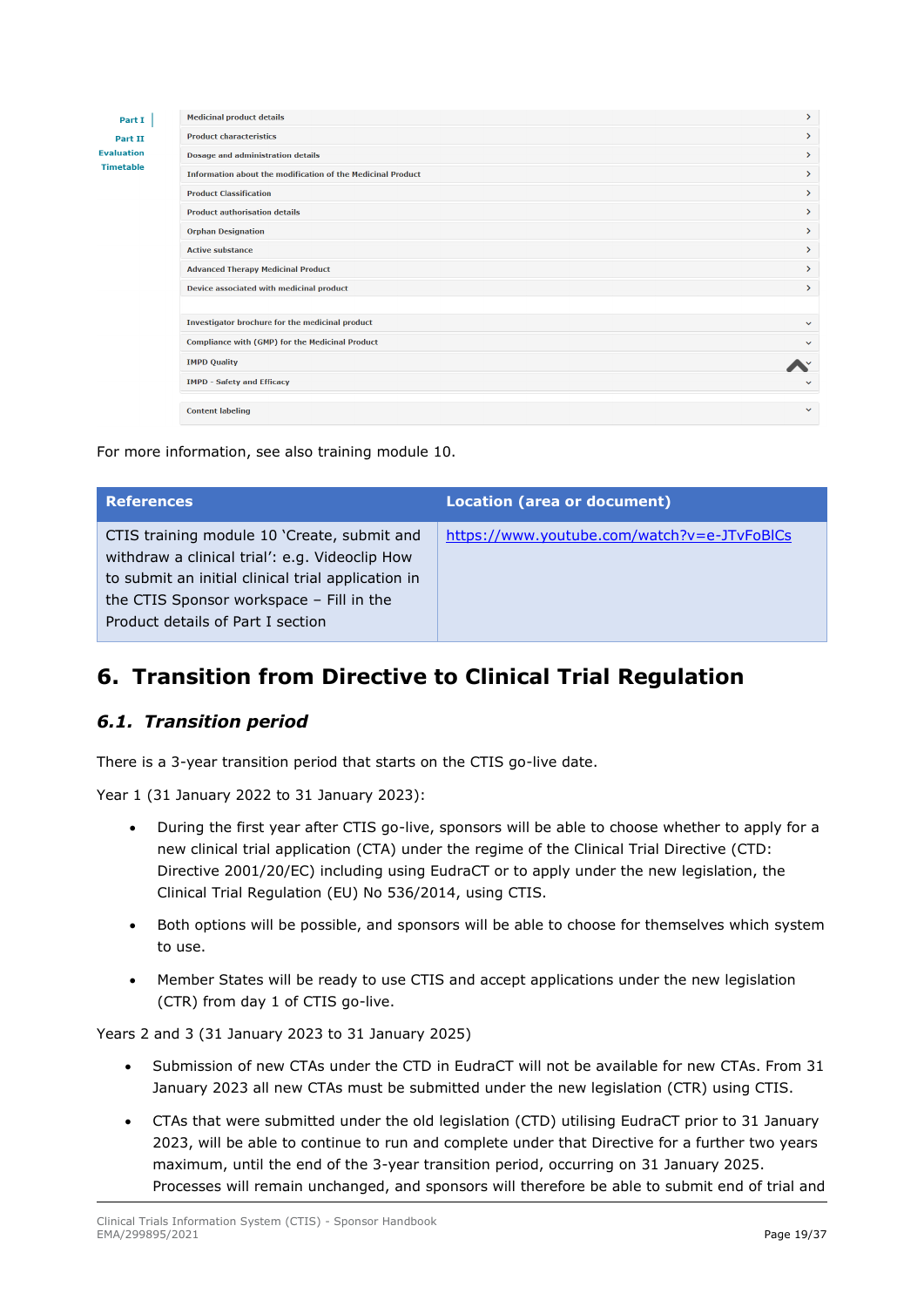substantial amendments, as needed during the course of the trial, under the Directive. EudraCT will remain operational throughout the transition period to enable these trials to continue.

- By 31 January 2025, these clinical trials, authorised under the CTD, must either have ended in the EU/EEA or have been transitioned; they cannot continue running under the old legislation utilising EudraCT beyond the end of the 3-year transition period (31 January 2025). Thus, if sponsors are running trials that they expect to continue in EU/EEA beyond 31 January 2025, sponsors will need to transition them to the CTR before the transition period expires. EudraCT will remain active after the end of the transition period for sponsors to notify global end of the trial and submission of summary results of trials completed under the Directive.
- Clinical trials applications to be transitioned have already been approved under the Directive. Member States Concerned (MSC) may therefore choose to approve transition trials within or in less than 60 days. However, MSC are also permitted to raise RFIs on the transition application (leading to a maximum approval period of 106 days) and applications for trials with some types of investigational medicinal product (e.g. ATMPs) can be extended further. Therefore sponsors are required to submit their transition applications to CTIS early enough before the end of the transition period, to ensure that trial conduct is not interrupted.
- Transition applications can be submitted at any time during the 3-year transition period and sponsors are urged to ensure that they complete the process early enough in the transition period to ensure continuity of the clinical trial beyond 31 January 2025, taking account of statutory holidays and the two-week winter clock stop.
- Once a clinical trial has switched to the CTR, all the requirements of the CTR will apply from the date of approval of the transition application under the CTR.
- Details of the requirements for transitioning of single-country and multi-national trials are provided in the Eudralex Volume 10 Q&A mentioned in the table below. Multi-national clinical trials (trials conducted under the same EudraCT number in different Member States) should be transitioned as a single multi-country clinical trial application under the CTR, utilising a harmonised or at least consolidated protocol (refer to Eudralex Volume 10 Q&A 11.7). Sponsors may need to consider harmonising the protocol by substantial amendments under the CTD before they transition them as one trial under CTR with one EU Clinical Trial number (refer to Eudralex Volume 10 Q&A 11.8). Consolidation of a protocol to only reflect what is already approved in each MSC prior to submission of a transition application does not require prior approval via submission of a substantial amendment under the Directive since no changes to the protocol content are made during the consolidation process.

#### Voluntary Harmonisation Procedure (VHP) trials:

• The VHP will discontinue as of entry into application of the CTR; it should be noted that the ability to submit new applications or substantial amendments under the VHP terminated already on 15 October 2021. The clinical trials included in the VHP will, in principle, qualify to transition as multi-national clinical trials. More details are provided in Eudralex Volume 10 Q&A 11.9.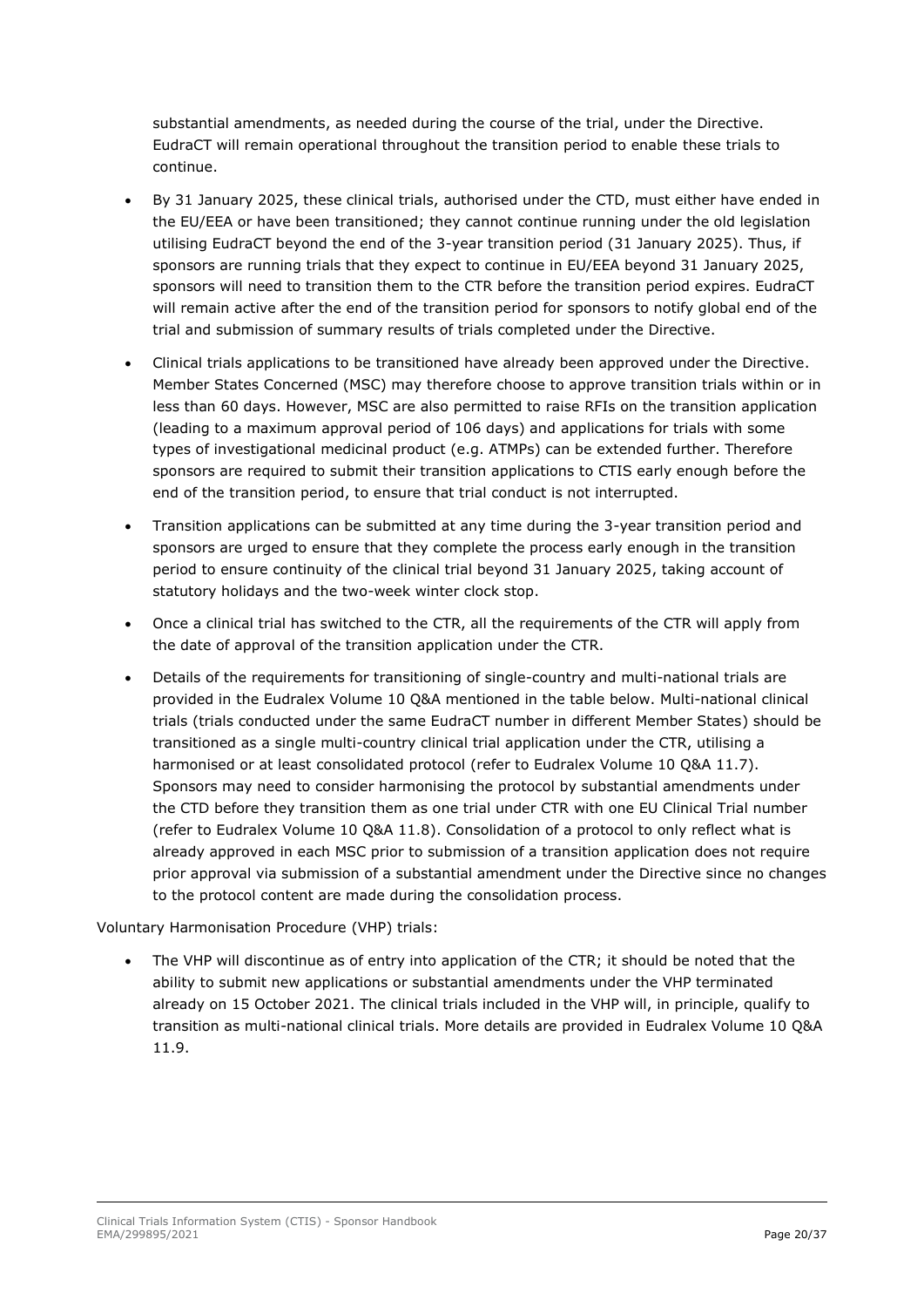|                                                                   | February 2023<br>CTR mandatory<br>for new trials                  |                                                       | February 2025 cut<br>off - all trials<br>running under<br>CTD cease                               |
|-------------------------------------------------------------------|-------------------------------------------------------------------|-------------------------------------------------------|---------------------------------------------------------------------------------------------------|
| <b>CTR Transition</b><br>1 <sup>st</sup> year Post CTIS<br>Launch | <b>CTR Transition</b><br>2 <sup>nd</sup> year Post CTIS<br>Launch | <b>CTR Transition</b><br>3rd year Post CTIS<br>Launch | EudraCT continues to<br>operate for results<br>reporting of CTD trials<br>and global end of trial |

| <b>References</b>                                                                     | Location (area or document)                                                                                                                                                                            |
|---------------------------------------------------------------------------------------|--------------------------------------------------------------------------------------------------------------------------------------------------------------------------------------------------------|
| Link to EudraLex - Volume 10 - Clinical trials                                        | https://ec.europa.eu/health/documents/eudralex/vol-                                                                                                                                                    |
| guidelines                                                                            | 10 en#fragment1                                                                                                                                                                                        |
| Link to EudraLex - Volume 10 - Clinical trials                                        | https://ec.europa.eu/health/sites/health/files/files/eudra                                                                                                                                             |
| quidelines - QUESTIONS & ANSWERS draft                                                | lex/vol-10/regulation5362014 ga en.pdf                                                                                                                                                                 |
| Conclusion of VHP Procedure - Deadline for                                            | https://www.hma.eu/fileadmin/dateien/Human Medicin                                                                                                                                                     |
| submissions to VHP in the context of the                                              | $es/01-$                                                                                                                                                                                               |
| Christmas Break 2021/2022 and transition to                                           | About HMA/Working Groups/CTFG/2021 07 CTFG Con                                                                                                                                                         |
| CTIS/CTR starting with the CTR application                                            | clusion VHP Deadlines for VHP Submissions.pdf                                                                                                                                                          |
| CTFG_Best_Practice_Guide_for_sponsors_of_<br>transition_multinational_clinical_trials | https://www.hma.eu/fileadmin/dateien/Human Medicin<br>$es/01 -$<br>About HMA/Working Groups/CTFG/2018 05 CTFG Bes<br>t Practice Guide for sponsors of transition multinatio<br>nal clinical trials.pdf |

# <span id="page-20-0"></span>*6.2. Points to consider on transitional arrangements*

Some aspects have been included here of what the sponsor should consider when defining a submission strategy for CTIS during the transition period.

#### **Key dates:**

| Event                                                                                                                       | Date            |
|-----------------------------------------------------------------------------------------------------------------------------|-----------------|
| Earliest date for submission of a new clinical trial application under the<br>Regulation.                                   | 31 January 2022 |
| Earliest date for submission of a clinical trial application to transition a<br>trial from the Directive to the Regulation. | 31 January 2022 |
| Latest date for submission of a new clinical trial application under the<br>Directive.                                      | 30 January 2023 |

#### **Does the trial need to be transitioned?**

• Sponsors need to consider whether a trial needs to be transitioned.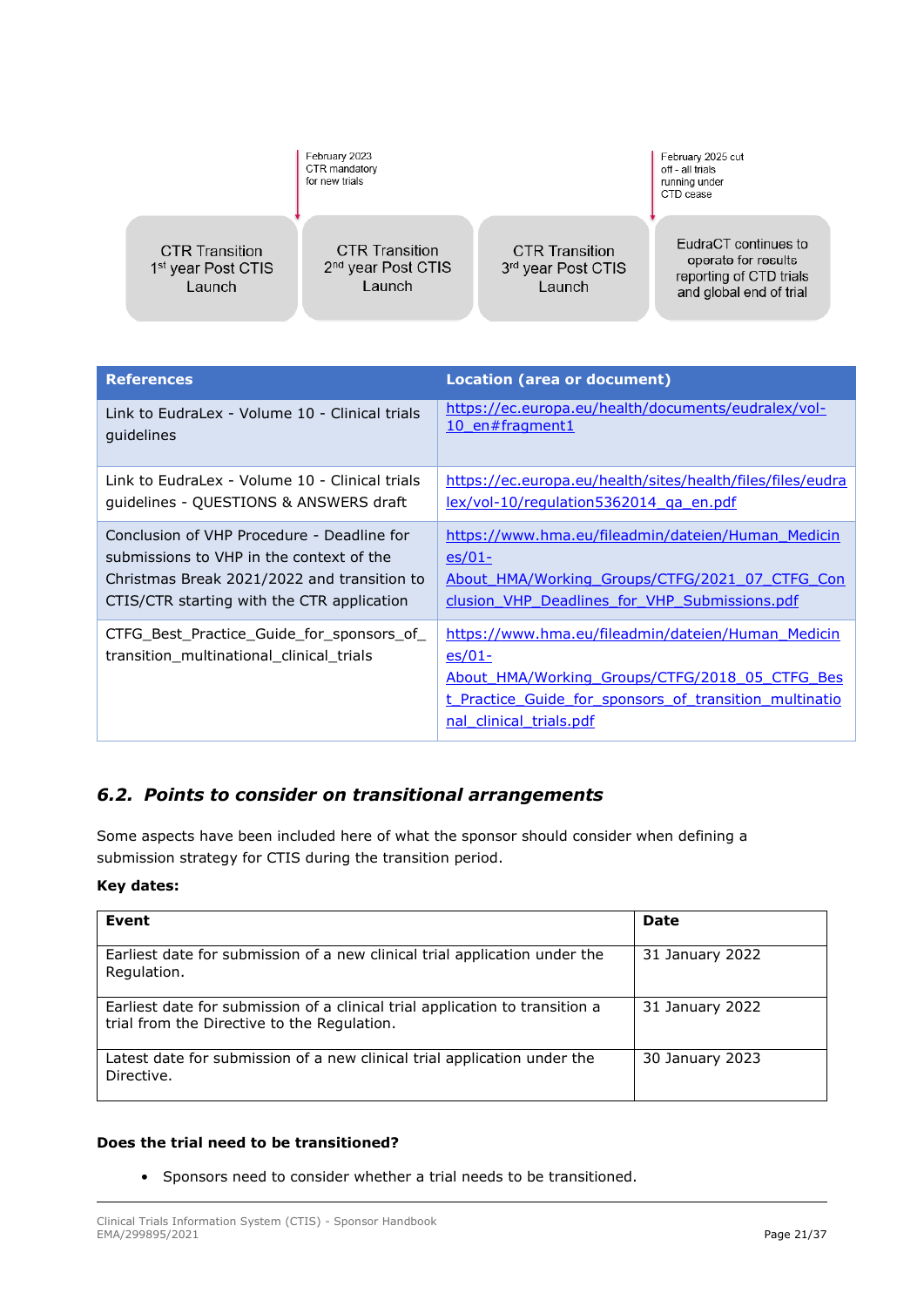- Only trials that are still running under the Directive on 30 January 2025 that meet the following criteria need to be transitioned:
	- ❖ Are interventional clinical trials in humans and
	- ❖ Involve at least one site in the EU/EEA where the trial is still ongoing and
	- ❖ Are not on hold
	- ❖ Have not submitted a notification that the trial has ended in the EU/EEA.

If an end of trial notification has been submitted in all EU/EEA member states, but the global end of the trial has not been notified, the trial does not need to be transitioned. Global end of the trial and trial summary results should be posted via EudraCT under the Directive.

Trials that are very old and started prior to the Directive 2001/20/EC coming into application do not benefit from the transition process. If they are truly interventional and need to continue to run after the end of the CTR transition period, then a new CTA under the CTR needs to be submitted.

Paediatric trials that are being conducted entirely outside the EU/EEA but for which a EudraCT number has been created should also not be transitioned.

Trials that are on hold beyond the end of the transition period cannot be transitioned. In these circumstances restarting the trial would require submission of a new application under the CTR.

#### **General considerations:**

- Sponsors will need to ensure that all documentation is available in electronic format for submission via CTIS.
- The workflow in CTIS for transitioning a trial follows the workflow of submitting an initial application. Therefore, transitioning a trial from the Directive to the Regulation can take up to a period of 60 days [(if no Member States intervene during the workflow) and up to a maximum of 106 days (in situations where a Member State raises an Request for Information (RFI)]. However, it should be noted that it is possible for a Member State to intervene in the workflow and approve a transition application before 60-day automatic workflow is completed. In addition, the timelines may be extended beyond 106 days if the product falls within the definition of an Advanced Therapy Medicinal Product (ATMP).
- Transitioning trials from the regime of the CTD into the regime of the CTR, must be carried out when there are no substantial amendments ongoing in any Member State Concerned (MSC) under the Directive.
- The trial will be required to comply with the requirements of the Regulation as of the CTA decision date captured in CTIS. Prior to that date the trial continues under the CTD.
- Where a mandatory document is expected to be uploaded into the CTIS that does not exist for the transitioning trial, then a blank document is expected to be uploaded with a comment that the document does not apply and it has been provided to allow transition from the CTD to the CTR Regulation.

If a substantial modification affecting this part of the CTA follows approval of the transition application, the required documentation would need to be provided as part of the substantial modification.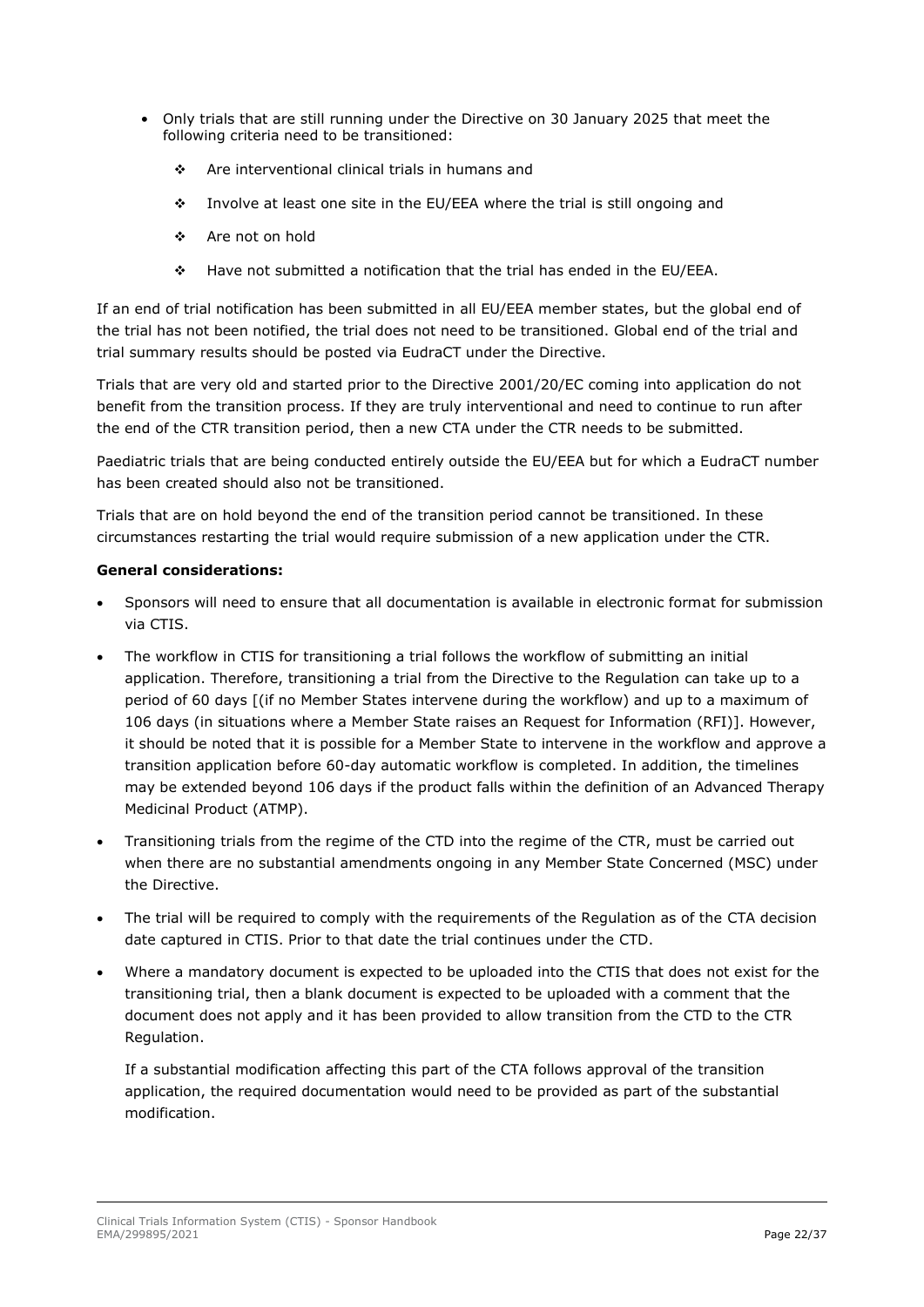- In addition, if a sponsor intends to transition a multi-national clinical trial as a single multi-country clinical trial application under the CTR, only data field information and documents for the MSCs where the trial is still ongoing need to be entered in CTIS.
- When completing the CTA and providing the CT data and documents in CTIS, consideration should be given to the transparency requirements of the CTR, including the need to remove personal data from submitted documentation and to apply for a deferral of publication, if applicable.
- Notifications information, even if they have already occurred (e.g. start and end of the of trial, start of recruitment, temporary halt) will need to be completed in CTIS since they trigger other events in the system.
- For example, start of recruitment is relevant since transition trials can expire for any MSC if recruitment has not started within 2 years of the decision date registered in CTIS.
- However, retrospective documentation does not need to be submitted to CTIS (e.g. interim CSRs, inspection reports or earlier versions of IBs or Protocols that have been superseded under the CTD). Only current approved versions should be included in the transition application.
- Submission planning during the active phase of the trial will be critical to ensure trials are not interrupted.

#### **Mono-national trials:**

• The trial is transitioned from the CTD to the CTR by submitting a new application in CTIS that reflects the content of the dossier that is currently approved and has been assessed by the MSC. Documentation required is specified in Eudralex Volume 10 Q&A #11.6 in addition to the cover letter and CTIS field information.

#### **Multi-national Trials:**

- It is preferable to transition multi-national trials to the CTR under a single CT number in CTIS provided they have a consolidated protocol that corresponds to what is already authorised in each of the MSCs.
- The trial is transitioned from the Directive to the Regulation by submitting a new application in CTIS that reflects the dossier that is currently approved and has been assessed by ALL the MSCs. If the protocol is not consolidated, the sponsor should first submit a substantial amendment under the Directive in order to align and obtain a harmonised protocol authorised by all Member States before submitting a transition application under the CTR.
- Documentation required is specified in Eudralex Volume 10 Q&A #11.7 in addition to the cover letter and CTIS field information.
- Once the application to transition the trial has been submitted to CTIS, a reporting Member State (RMS) will have to be selected. The RMS will be required to coordinate the oversight of the trial under CTR.
- All ongoing trials, including VHP trials, can be submitted for transition to CTIS as from 31 January 2022, and during the review/approval time no substantial amendments or substantial modifications can be submitted via the Clinical Trial Directive or Clinical Trial Regulation respectively.
- In the period from the end of the VHP procedure submission (15 October 2021) until submission of the transition application, any substantial amendments submitted to VHP trials will be assessed in accordance with the Clinical Trial Directive by individual MSCs.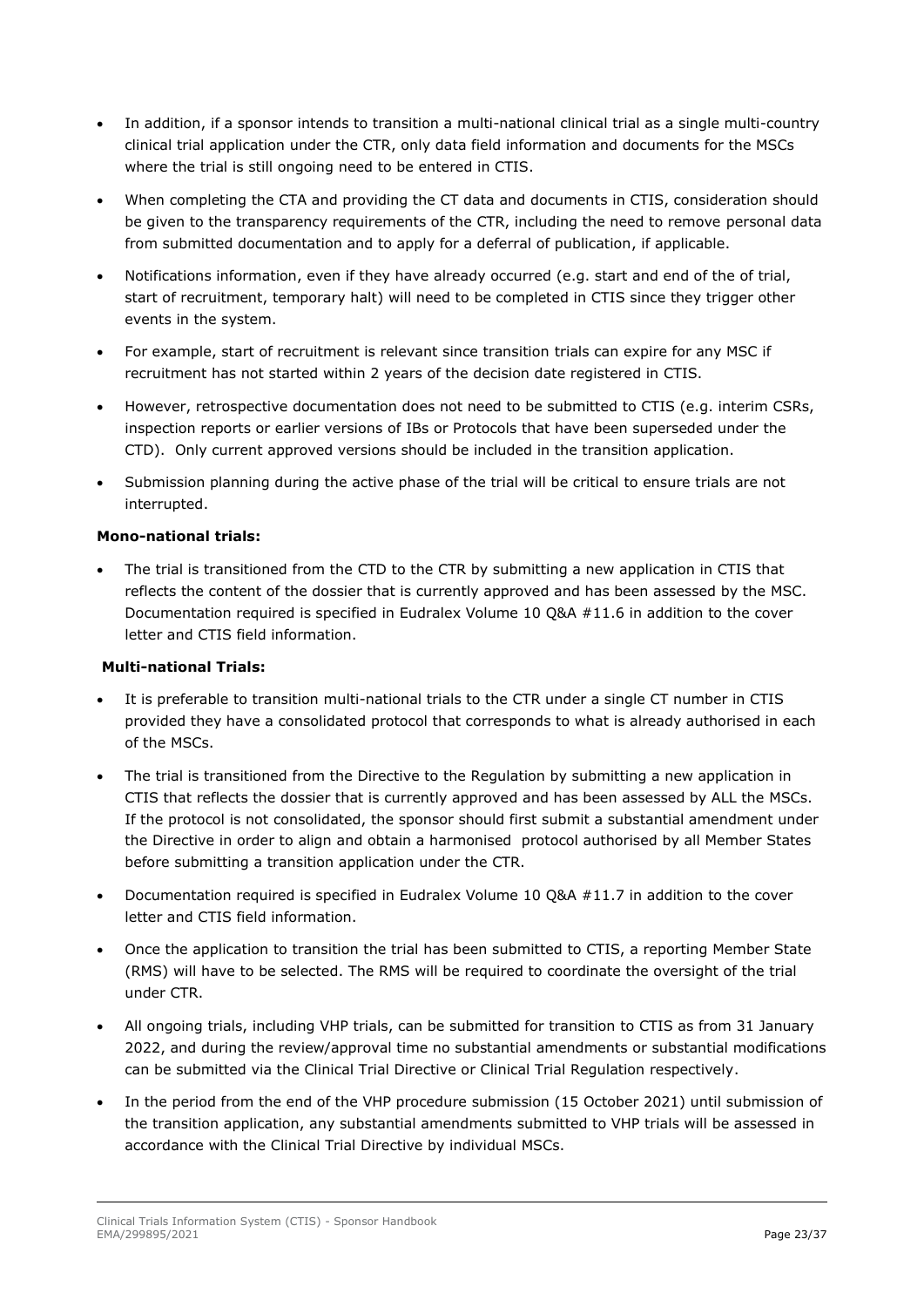# <span id="page-23-0"></span>**7. Data, documentation and processes**

# <span id="page-23-1"></span>*7.1. Clinical Trial Application (CTA) and Notification Forms*

This section intends to provide information on the data fields and documents that sponsors need to complete, as applicable, in the context of clinical trials applications and notifications to be submitted to CTIS. These forms provide an overview of the data fields to be completed and documents to be provided with the aim to help sponsors to prepare in advance the information required for the submission of an initial CTA, adding Member State Concerned application (AMSC), Substantial Modification (SM), non-Substantial Modification (non-SM) and notifications.

The forms referred to in this document have been prepared based on the audit version of the system and further updates are planned for the Go-live and post-Go-live versions. Next review also envisages to include the CTIS structured data form for Request for Information (RFI) and the Annual Safety Report (ASR).

## <span id="page-23-2"></span>**7.1.1. Clinical Trial Application Form overview of the data fields to be completed and documents to be provided**

In the table below there are two excel documents, one providing the forms for initial Clinical Trial application, adding Member State Concerned application, Substantial Modification (for a single trial) and non-Substantial Modification, and a separated one for a Multi trial Substantial Modification application.

Each document contains an overview with some relevant instructions followed by the list of the data fields to be completed and documents to be uploaded for each of the CTIS sections to be prepared for an application: the form section (4 tabs included, one per application type), MSC, Part I and Part II sections. Moreover, the documents include the different searches that the sponsor will need to perform through interfaces with other systems.

For each of the sections mentioned previously, the following columns with the information indicated, have been included per data field:

- ID: reference of the field referring to.
- Field Type: type of field referring to (Header, Lookup list, Radio button, Text, Numeric, Document upload).
- Field Name: field name in CTIS.
- Field Description: brief description of the field.
- Cardinality: information whether the data input in the field is  $0, 1$ , or many.
- Conformance: information whether the field/document is Conditionally required, Optional, Mandatory, Read Only.
- Document format: specific format (.PDF, .Doc, etc) in which the document may be uploaded, when applicable.
- Publication: information whether the field/document will be made public (yes/no).
- Deferrable: information whether deferral to the publication can be applied (yes/no).
- Editable: information whether the field is editable under a given type of application (yes/no). This is not applicable for the Multi trial Substantial Modification application.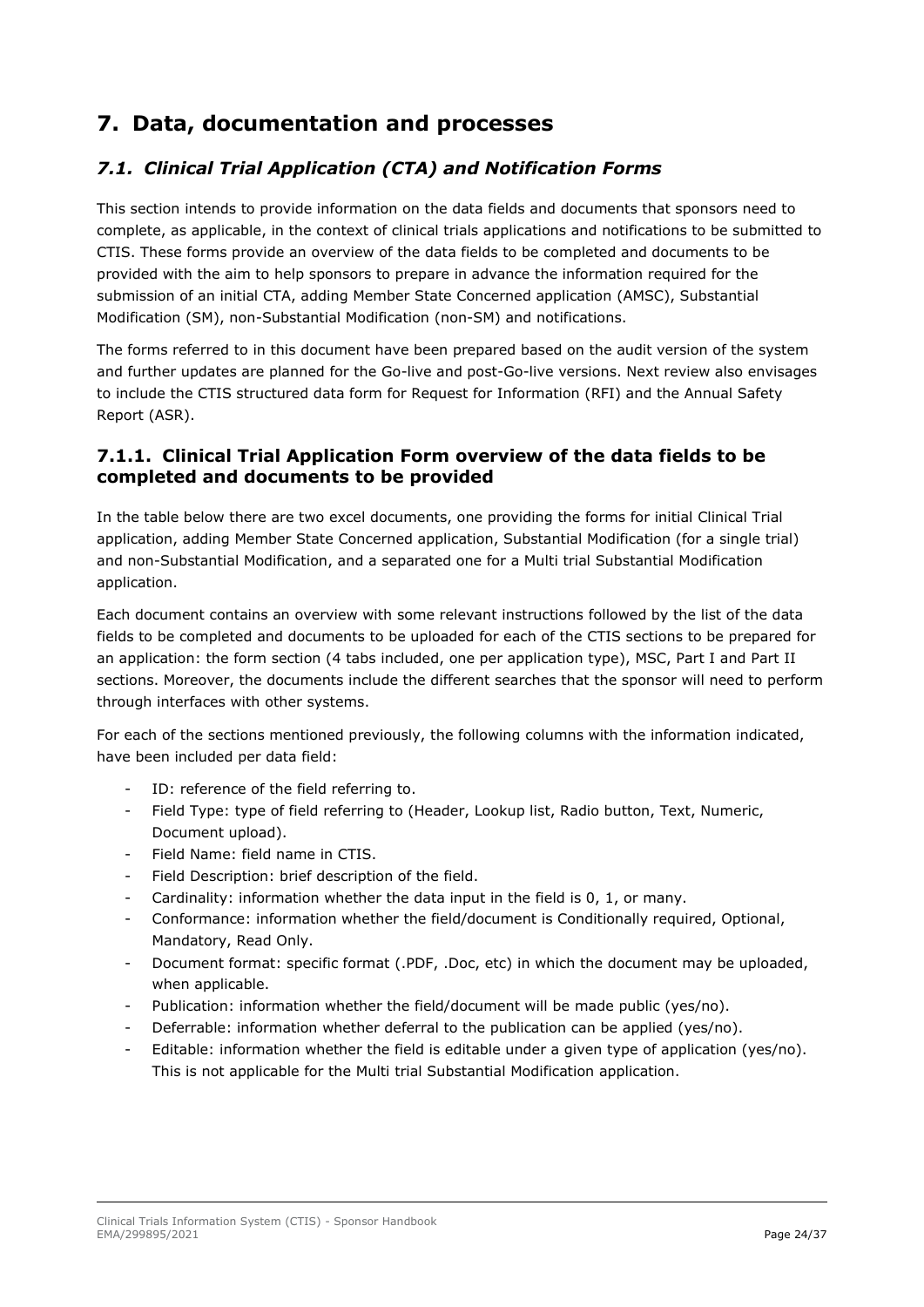| <b>References</b>                                                  | <b>Location (area or document)</b>                                                                                                                                |
|--------------------------------------------------------------------|-------------------------------------------------------------------------------------------------------------------------------------------------------------------|
| CTIS structured data form - Applications (IN,<br>AMSC, SM, non-SM) | https://www.ema.europa.eu/documents/template-<br>form/ctis-structured-data-form-initial-application-<br>additional-member-state-concerned-<br>substantial en.xlsx |
| CTIS structured data form - Applications (Multi<br>trial SM)       | https://www.ema.europa.eu/documents/template-<br>form/ctis-structured-data-form-multi-trial-<br>substantial-modification en.xlsx                                  |

## <span id="page-24-0"></span>**7.1.2. Notification forms: overview of the data fields to be completed and documents to be provided**

The document provided in the table below contains an overview with some relevant instructions followed by the overview of the data fields to be completed and to be uploaded for each notification form present in the notifications section implemented in the system: start of trial, start of recruitment, end of recruitment, end of trial, global end of trial, temporary halt, restart of trial, restart of recruitment, anticipated date of summary of results, unexpected event, serious breach, urgent safety measure and 3rd country inspectorate inspection.

For each of the notifications mentioned previously, the following columns with the information indicated, have been included per data field:

- ID: reference of the field referring to.
- Field Type: type of field referring to (Header, Lookup list, Radio button, Text, Numeric, Document upload).
- Field Name: field name in CTIS.
- Field Description: brief description of the field.
- Cardinality: information whether the data input in the field is 0, 1, or many.
- Conformance: information whether the field/document is Conditionally required, Optional, Mandatory, Read Only.
- Document format: specific format (.PDF, .Doc, etc) in which the document may be uploaded, when applicable.
- Publication: information whether the field/document will be made public (yes/no).
- Deferrable: information to which a deferral to the publication date can be applied (yes/no).

| References                                | Location (area or document)                                                                               |
|-------------------------------------------|-----------------------------------------------------------------------------------------------------------|
| CTIS structured data form - Notifications | https://www.ema.europa.eu/documents/template-<br>form/ctis-structured-data-form-<br>notifications en.xlsx |

# <span id="page-24-1"></span>**7.1.3. Data fields and documents specifications**

Data fields and documents specifications can be found in the overview section of each CTIS Structured data form.

When populating clinical trial information in CTIS, the following points should be considered: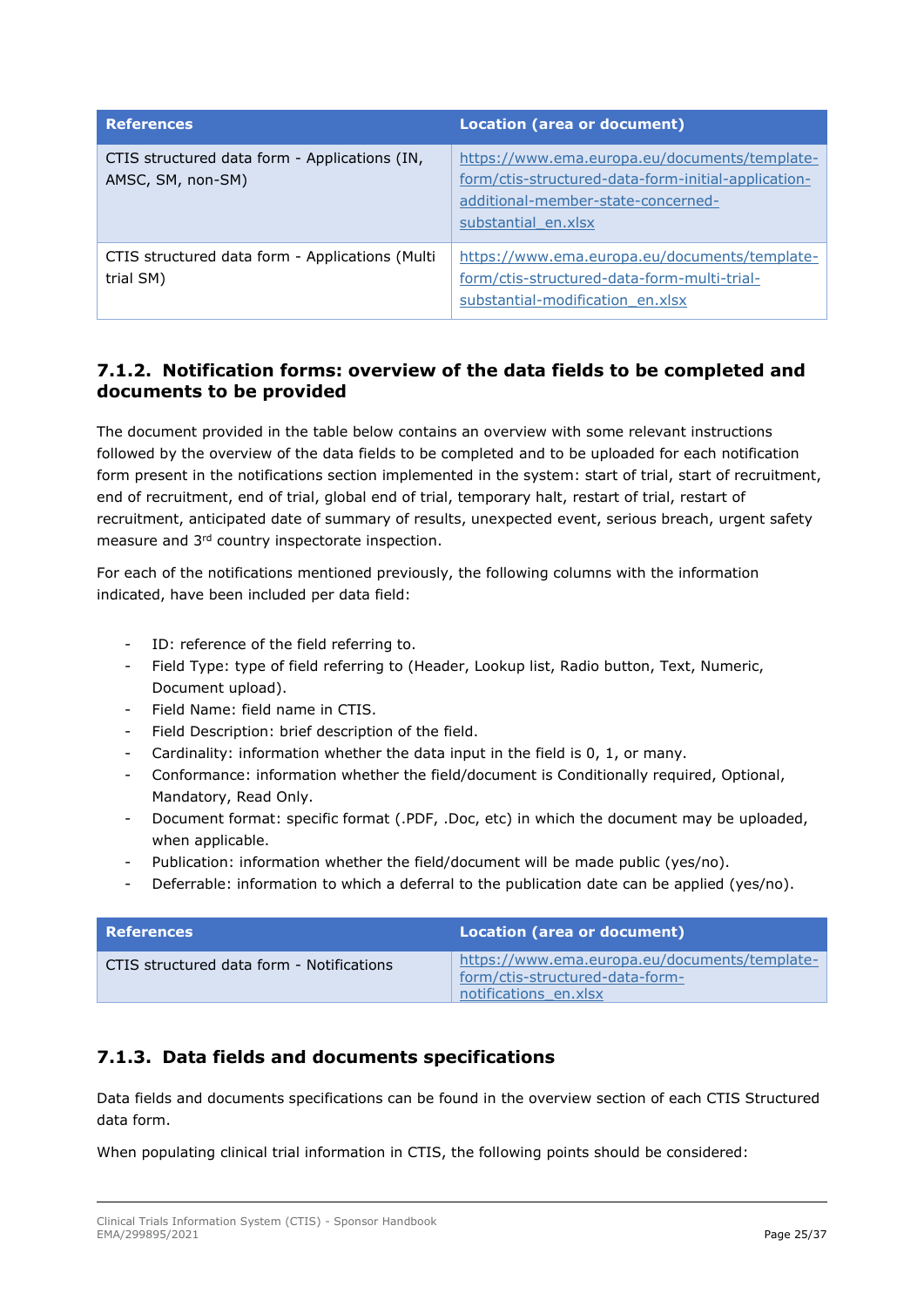As a general rule, there is a limitation of 4000 characters for manual data free-text fields. Nevertheless, there are certain fields following masked values, i.e. PIP number (EMEA-111111-PIP11- 11) or fields with smaller sizes. These are further detailed below.

- **Smaller number of characters allowed in free text fields in CTIS**:
	- o Phone number: 15 characters
	- $\circ$  Protocol code, registry identifier, designation number for orphan drug, CAT reference number: 20 characters
	- o Sponsor internal identifier for unexpected event, serious breach, urgent safety measure, 3<sup>rd</sup> country inspectorate inspection notifications: 20 characters
	- $\circ$  Registry name, source of monetary support, period title, arm title, sponsor contact person first name and last name, address, town/city, department, email address, product code, gene of interest, species origin for the xenogeneic cells, tissue engineered xenogeneic species of origin, device trade name, device notified body, authorisation number of manufacturing and import: 100 characters
	- o Primary and secondary end points: 500 characters
	- o Description of the device: 2000 characters
	- $\circ$  Substantial modification part I, part II, part I and II reason and scope: 2000 characters

#### - **Characteristics of documents upload:**

- $\circ$  Document file name: 100 characters. No special characters ( $\ell$ ..:1) allowed.
- o Document version: 10 characters, it can be numerical or not
- o Document comment free text field: 4000 characters

The system allows for storage of clinical trial data with a maximum size of 220 GB.

#### <span id="page-25-0"></span>*7.2. Download options*

Download options will be described in a later version of the Handbook.

#### <span id="page-25-1"></span>*7.3. Document modifications*

Document modifications will be described in a later version of the Handbook.

#### <span id="page-25-2"></span>*7.4. Handling of Requests for Information (RFIs) in CTIS*

During the evaluation of CTAs, Member States Concerned (MSC) have the possibility to require clarifications to the sponsors by raising RFIs that should be addressed within the defined timelines. It should be noted that failing to provide responses within the timelines will lead to the application being lapsed. It is encouraged that high quality dossiers are submitted in CTIS with each application, to minimise, where possible, the need to raise a request for information.

RFI can be identified by the sponsors via monitoring the notices and alerts tab and the RFI tab in CTIS Sponsor workspace. For example, in an initial application with Part I and part II, an RFI can be raised by the reporting Member State (RMS) as part of the validation and assessment of part I and by each MSC following part II assessment. RFI can be raised by the RMS and MSC at any point in time during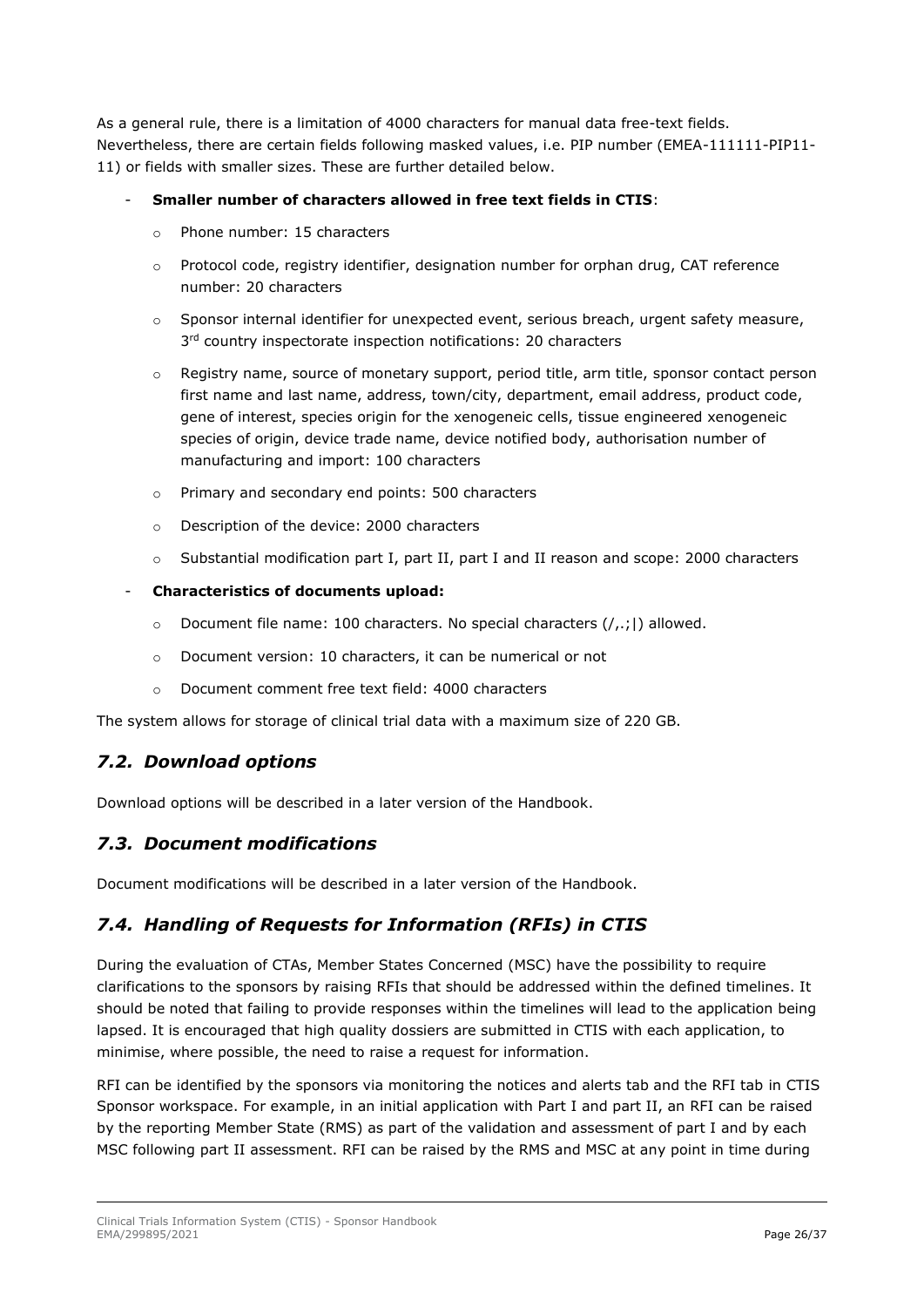the evaluation phase. There are not predicted timelines and period of time when RFI can be raised, therefore the sponsors should be vigilant on monitoring the notices and alerts and the RFI tab.

RFIs are raised by the RMS/MSC via the considerations documented in the system as part of the evaluation. Documented considerations are then consolidated by the RMS/MSC (accepted/merged/adapted or rejected) directly in CTIS and used as the basis for the RFI. RMS/MSC can also upload documents into CTIS as supporting documentation to the RFI being raised.

Sponsors have the possibility to download from CTIS the considerations part of the RFI, as well as any supporting documentation, so RFI can be allocated to relevant team members to be addressed. Users can also have access to the considerations in the RFI and any documents, directly from CTIS and work on their reply directly from the system.

In order to address an RFI, the sponsor will have to provide a response in the free text displayed after each consideration raised by the RMS/MSC as part of the RFI, that can be complemented by supporting documents. RFI responses can be saved as draft before submission.

| Consideration number RFI-CT-2021-500869-24-00-IN-003-02 | Application section parts Part I - Clinical | Application section and document Justification low intervention |
|---------------------------------------------------------|---------------------------------------------|-----------------------------------------------------------------|
| <b>Consideration</b><br>consideration                   |                                             |                                                                 |
| <b>Response</b>                                         |                                             |                                                                 |
|                                                         |                                             |                                                                 |
| Documents related to the response                       |                                             | //<br>Add document                                              |
|                                                         |                                             | 8 Save response                                                 |

The sponsor will also have the possibility to apply changes to the dossier, both structure data and documents, depending on the nature of the request raised. If changes to the dossier are applied, the sponsor should also provide a document containing a description of the changes made.

|                                       |                                                                   | ryhann an +                     |
|---------------------------------------|-------------------------------------------------------------------|---------------------------------|
| Part I *<br>Part II                   | RFI-CT-2021-500869-24-00-IN-003 Due: 19/07/2021                   | $\check{~}$                     |
| <b>Evaluation</b><br><b>Timetable</b> | MSC: France Submission date: 07/07/2021 Due date: 19/07/2021<br>٠ | <b><i>A</i></b> Discard changes |
|                                       | Includes application changes<br>Changes to the application *      |                                 |
|                                       | No document has been uploaded.                                    | Add document                    |
|                                       | <b>Supporting documentation</b>                                   |                                 |
|                                       | MS:                                                               |                                 |
|                                       | Quality                                                           |                                 |
|                                       | No document available                                             |                                 |
|                                       | Non-Quality                                                       |                                 |
|                                       | No document available                                             |                                 |
|                                       | Sponsor:                                                          |                                 |
|                                       | <b>General documentation</b>                                      | Add document                    |
|                                       | Quality related documentation                                     | <b>a</b> Add document           |
|                                       |                                                                   |                                 |

Previously uploaded documents can be deleted when responding to an RFI or a new version of a document can be provided (in this case documents will have the same document type, language and title). When uploading a new document, the sponsor can specify the date and the version of the file, and a system version will also be generated sequentially by the system.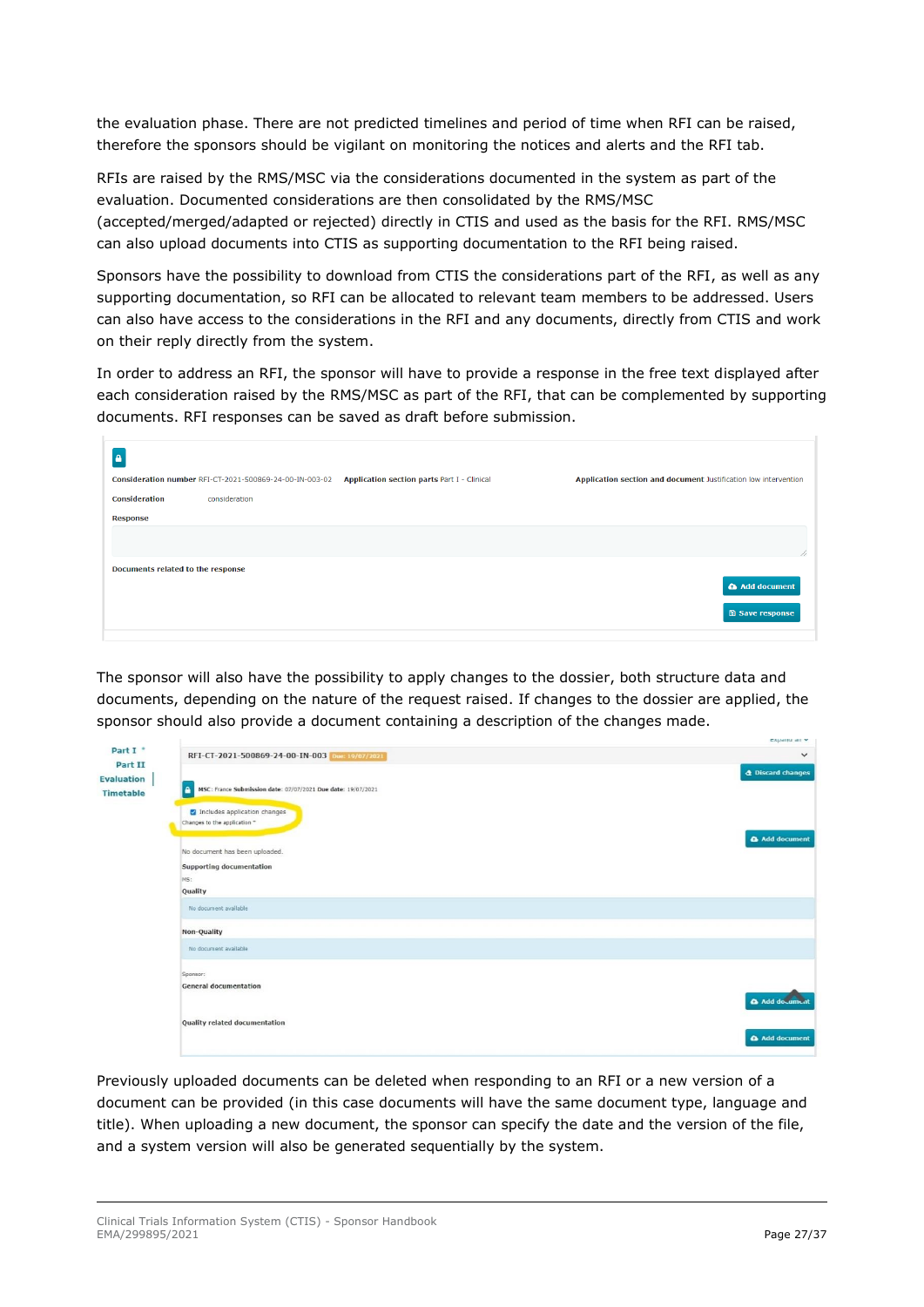| cal trials  | Notices & alerts (2)                                                                                 | <b>Clinical stud</b>                           | $\sim$                                                        |                              |                                                                                                                         |                |                          |                |          |                 |                                                                                       |
|-------------|------------------------------------------------------------------------------------------------------|------------------------------------------------|---------------------------------------------------------------|------------------------------|-------------------------------------------------------------------------------------------------------------------------|----------------|--------------------------|----------------|----------|-----------------|---------------------------------------------------------------------------------------|
| $\mathbf o$ | Please note that, in accordance with Regulation<br>confidential information. It is the responsibilit |                                                | Title                                                         | Type                         |                                                                                                                         | Date           | Language Version version |                | System   | <b>Actions</b>  | igs at protecting personal data and commercially<br>processing personal data in CTIS. |
|             | <b>MSCs</b><br>Part I<br>Part II                                                                     | <b>Subject infor</b><br><b>Suitability of</b>  | Suitability of the<br>facilities in FR                        | facilities (for publication) | Suitability of the clinical trial sites 16/06/2021 French                                                               |                |                          | 4              | 2.00     | 击<br>ū          | $\overline{ }$<br>$\rightarrow$                                                       |
|             | $-AT$<br>$-FR$<br><b>Evaluation</b>                                                                  | <b>Suitability of</b><br>Suitability of the    |                                                               |                              | Place documents here or click to upload                                                                                 | 2004-09-EC.pdf |                          |                |          |                 | $\checkmark$<br><b>C</b> Add document                                                 |
|             | <b>Timetable</b>                                                                                     | 卢<br>Suita<br>French<br><b>Submi</b><br>- Vers | $Title^*$<br>Suitability of facilitate<br>Language<br>English | $\check{~}$                  | Type <sup>x</sup><br>Suitability of the clinical trial sites facilities (for publication)<br>Version*<br>$\overline{1}$ |                | 1.00                     | System version |          |                 |                                                                                       |
|             |                                                                                                      | <b>Proof of insu</b><br><b>Financial and</b>   | Date <sup>*</sup><br>19/07/2021                               | 盖                            |                                                                                                                         |                |                          |                |          |                 | $\rightarrow$<br>$\rightarrow$                                                        |
|             |                                                                                                      | <b>Compliance</b>                              | Comment<br>Doc provided with RFI responses                    |                              |                                                                                                                         |                |                          |                |          |                 | $\rightarrow$<br>$\overline{ }$                                                       |
|             |                                                                                                      | <b>Compliance</b><br>All document              |                                                               |                              |                                                                                                                         |                |                          |                |          | <b>B</b> Remove |                                                                                       |
|             |                                                                                                      |                                                | The above document(s) will be published.                      |                              |                                                                                                                         |                |                          |                |          |                 |                                                                                       |
|             |                                                                                                      |                                                |                                                               |                              |                                                                                                                         |                |                          |                | x Cancel | <b>Attach</b>   |                                                                                       |

Completely new documents can also be submitted when replying to an RFI, for the section of the application dossier in question and subject to the RFI.

Access to the RFI, as well as download functionality, will depend on the user profile, for example part I only users will only have access to RFI pertaining to part I of the dossier. Each user can download the RFI and RFI responses that the user has access to. It should be noted that CT Administrators can assign to themselves access to Part I and Part II and therefore can have access to all RFIs.

CTIS enables sponsors users to address RFI simultaneously in the different sections of the CTA, namely a user can work on part I RFI at the same time as users working on part II RFI. Also, part II raised by different MSC can be addressed simultaneously by different users, if needed.

RFI raised and the responses provided are subject to publication rules, except for RFI raised for sections of the application that are exempted from publication, such as the quality section of the dossier or questions related to quality in general.

Training material on how to address incoming RFIs related to the evaluation of a Clinical trial application has been published on the CTIS Training Material Catalogue, Module 11.

Finally, RFI mechanisms have also been implemented in the system to enable exchange of information between MSC and sponsors as part of an ad hoc assessment, following for example a notification of a serious breach, or in case of evaluation of an annual safety reports (ASRs) or when a sponsor opinion needs to be provided in the context of a corrective measure.

Training material on how to address other types of incoming RFIs (Ad hoc assessment, Corrective measures) has been published on the CTIS Training Material Catalogue, Module 04 and 05. Training material on how to address incoming RFIs related to ASR will be published on the CTIS Training Material Catalogue, Module 18.

| <b>References</b>                                                                                                           | <b>Location (area or document)</b>                                                                                                       |
|-----------------------------------------------------------------------------------------------------------------------------|------------------------------------------------------------------------------------------------------------------------------------------|
| CTIS Training Material Module 04 'Support<br>with workload management in the sponsor<br>workspace: eLearning - RFI section' | https://www.ema.europa.eu/en/learning-<br>module/workload-management-sponsor/story.html                                                  |
| CTIS Training Material Module 04 'Support<br>with workload management in the sponsor<br>workspace: FAQs - RFI section'      | https://www.ema.europa.eu/en/documents/other/fags-<br>support-workload-management-workspace-ctis-<br>training-programme-module-04 en.pdf |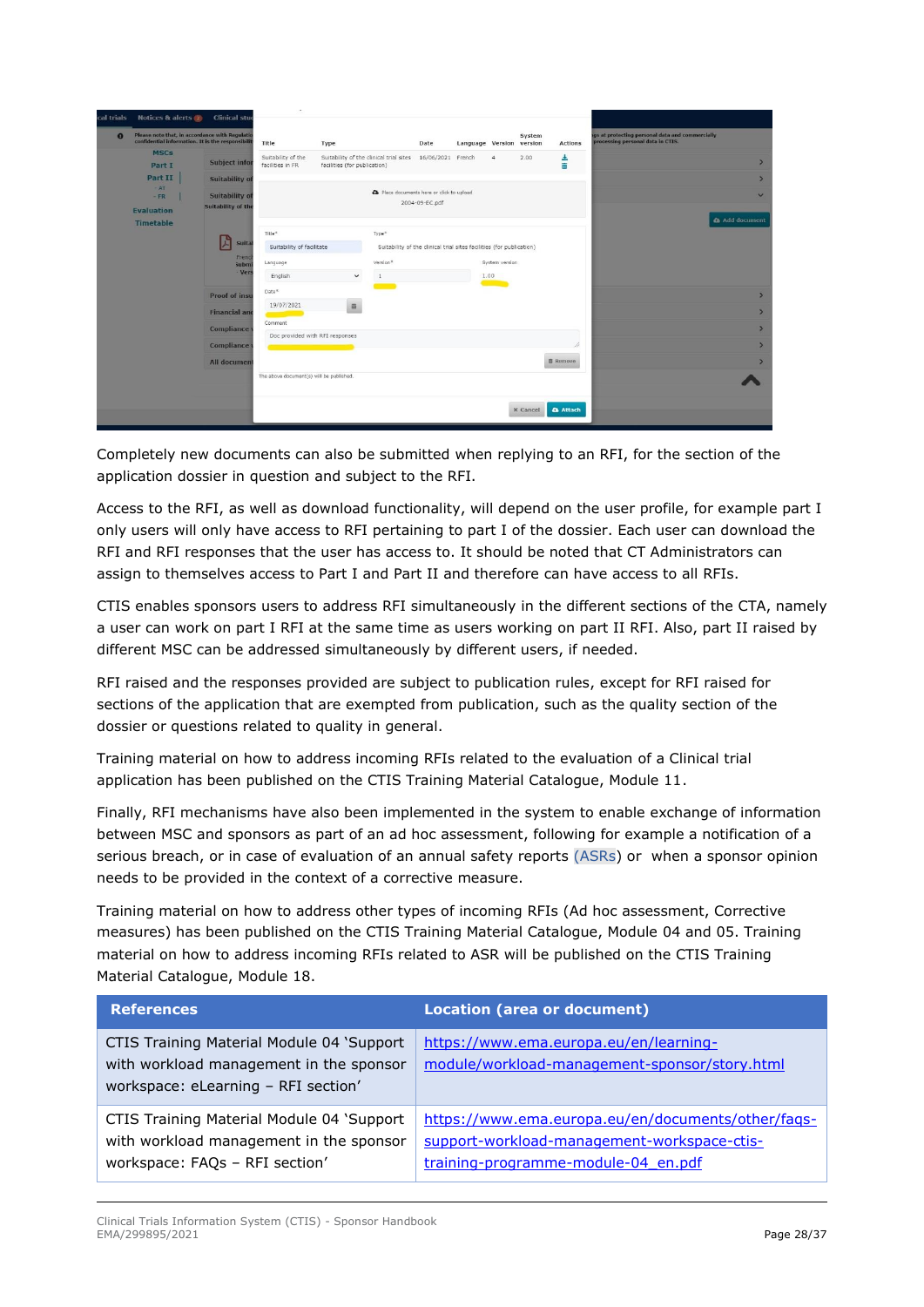| CTIS Training Material Module 04 'Support<br>with workload management in the sponsor<br>workspace: Videoclip'                                                    | https://www.youtube.com/watch?v=6z-Q6-LK8Ws&ab                                                                                                               |
|------------------------------------------------------------------------------------------------------------------------------------------------------------------|--------------------------------------------------------------------------------------------------------------------------------------------------------------|
| CTIS Training Material Module 05 'Manage<br>a CT through CTIS: eLearning - various<br>references to types of RFI'                                                | https://www.ema.europa.eu/en/learning-<br>module/manage-ct/story.html                                                                                        |
| CTIS Training Material Module 05 'Manage<br>a CT through CTIS: FAQs - various<br>references to types of RFI'                                                     | https://www.ema.europa.eu/en/documents/other/fags-<br>how-manage-ct-ctis-training-programme-module-<br>05 en.pdf                                             |
| CTIS Training Material Module 11<br>'Respond to requests for information<br>received during the evaluation of a clinical<br>trial application: eLearning'        | https://www.ema.europa.eu/en/learning-<br>module/respond-to-rfis-ctis/story.html                                                                             |
| CTIS Training Material Module 11<br>'Respond to requests for information<br>received during the evaluation of a clinical<br>trial application: FAQs'             | https://www.ema.europa.eu/en/documents/other/fags-<br>how-respond-requests-information-received-during-<br>evaluation-clinical-trial-application-ctis_en.pdf |
| CTIS Training Material Module 11<br>'Respond to requests for information<br>received during the evaluation of a clinical<br>trial application: Videoclips'       | https://www.youtube.com/watch?v=vbQVkYi3pGI&ab<br>https://www.youtube.com/watch?v=DXrQMStp2a0&ab<br>https://www.youtube.com/watch?v=sO8YRSatsDA&ab           |
| CTIS Training Material Module 18 'How to<br>create and submit an annual safety report<br>and respond to related requests for<br>information: Step by Step guide' | https://www.ema.europa.eu/en/documents/other/step-<br>step-quide-how-create-submit-annual-safety-report-<br>respond-related-requests-information-ctis_en.pdf |

# <span id="page-28-0"></span>**8. Safety reporting obligations**

# <span id="page-28-1"></span>*8.1. Suspected Unexpected Serious Adverse Reactions (SUSARs)*

The reporting of SUSARs by the sponsor to the Agency in the context of the CTR is outlined in Article 42. The most relevant change for sponsors is the legal obligation for the electronic reporting of SUSARs to the clinical trial module of EudraVigilance for a clinical trial performed in at least one Member State (Art 42.1).

Where a sponsor, due to a lack of resources, does not have the possibility to report to EudraVigilance, and the sponsor has the agreement of the Member State concerned (MSC), it may report to the Member State where the SUSARs occurred. That Member State shall then report the SUSARs to EudraVigilance (Art 42.3).

In April 2021 the Clinical Trials Expert Group (CTEG) announced that CT-3 final arrangement for SUSARs will apply also to all trials approved through the CTD from when CTIS goes live. This means that from 31 January 2022, sponsors **will report SUSARs only to EudraVigilance**, regardless of whether the trial has been approved through the CTR or CTD. This will bring the benefit of a single submission process and harmonised procedures to the area of SUSAR reporting. Member States will have the ability to set up SUSAR rerouting rules in EudraVigilance if they wish to receive copies of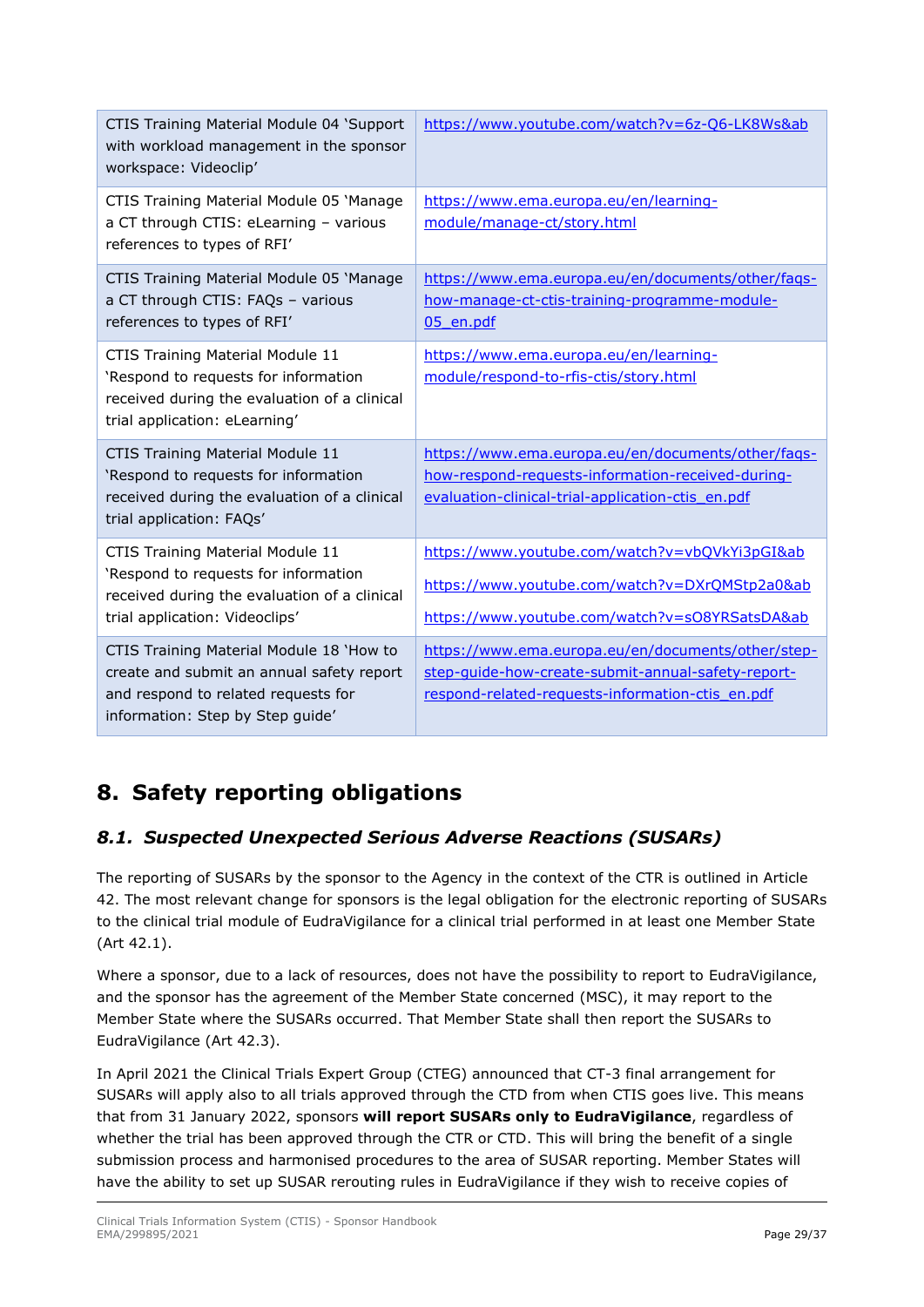SUSARs for their national systems. This will apply for all trials approved under the Clinical Trial Directive and the Clinical Trials Regulation.

The section 7c (REPORTING OF ADVERSE EVENTS/REACTIONS) of the Eudralex Volume 10 Q&A published by the Commission may address some further questions in the context of SUSAR reporting.

| <b>References</b>                                                                                                                                                                              | <b>Location (area or document)</b>                                                                                                                  |
|------------------------------------------------------------------------------------------------------------------------------------------------------------------------------------------------|-----------------------------------------------------------------------------------------------------------------------------------------------------|
| Regulation (EU) No 536/2014 of the European<br>Parliament and of the Council of 16 April 2014<br>on clinical trials on medicinal products for<br>human use, and repealing Directive 2001/20/EC | https://eur-lex.europa.eu/legal-<br>content/EN/TXT/?uri=celex%3A32014R0536                                                                          |
| Link to EudraLex - Volume 10 - Clinical trials<br>guidelines - QUESTIONS & ANSWERS draft                                                                                                       | https://ec.europa.eu/health/sites/health/files/files/eud<br>ralex/vol-10/regulation5362014 ga en.pdf                                                |
| Detailed guidance on the collection, verification<br>and presentation of adverse events/reactions<br>arising from clinical trials on medicinal products<br>for human use ("CT-3")              | https://eur-lex.europa.eu/legal-<br>content/EN/TXT/?uri=CELEX:52011XC0611(01                                                                        |
| CTEG announcement that CT-3 final<br>arrangements for SUSAR reporting will apply<br>from when CTIS goes live                                                                                   | https://ec.europa.eu/transparency/expert-groups-<br>register/core/api/front/document/56534/download                                                 |
| EudraVigilance: electronic reporting                                                                                                                                                           | https://www.ema.europa.eu/en/human-<br>requlatory/research-<br>development/pharmacovigilance/eudravigilance/eudra<br>vigilance-electronic-reporting |

# <span id="page-29-0"></span>*8.2. Annual Safety Report (ASR)*

The reporting of ASRs by the sponsor to the Agency in the context of the CTR is outlined in Article 43, applicable to trials registered in CTIS and managed under the CT Regulation. The sponsor shall submit annually through CTIS a report on the safety of each investigational medicinal product (IMP) used in a clinical trial, other than placebo, for which it is the sponsor. This obligation referred to in paragraph 1 starts with the first authorisation of a clinical trial in accordance with the CTR. It ends with the end of the last clinical trial conducted by the sponsor with the IMP.

The section 7d (ANNUAL SAFETY REPORTS) of the draft Q&A published by the Commission in Eudralex Volume 10 may address some of the questions in the context of ASR reporting.

The documents referred to in section 7.1 apply also to this section. In addition, you can find the link to the ASR submission training module using the url below:

| <b>References</b>                              | <b>Location (area or document)</b>                     |
|------------------------------------------------|--------------------------------------------------------|
| Link to EudraLex - Volume 10 - Clinical trials | https://ec.europa.eu/health/sites/health/files/files/e |
| quidelines - QUESTIONS & ANSWERS draft         | udralex/vol-10/regulation5362014 ga en.pdf             |
| CTIS Training Material Module 18 'How to       | https://www.ema.europa.eu/en/documents/other/st        |
| create and submit an annual safety report      | ep-step-quide-how-create-submit-annual-safety-         |
| and respond to related requests for            | report-respond-related-requests-information-           |
| information: Step by Step Guide'               | ctis en.pdf                                            |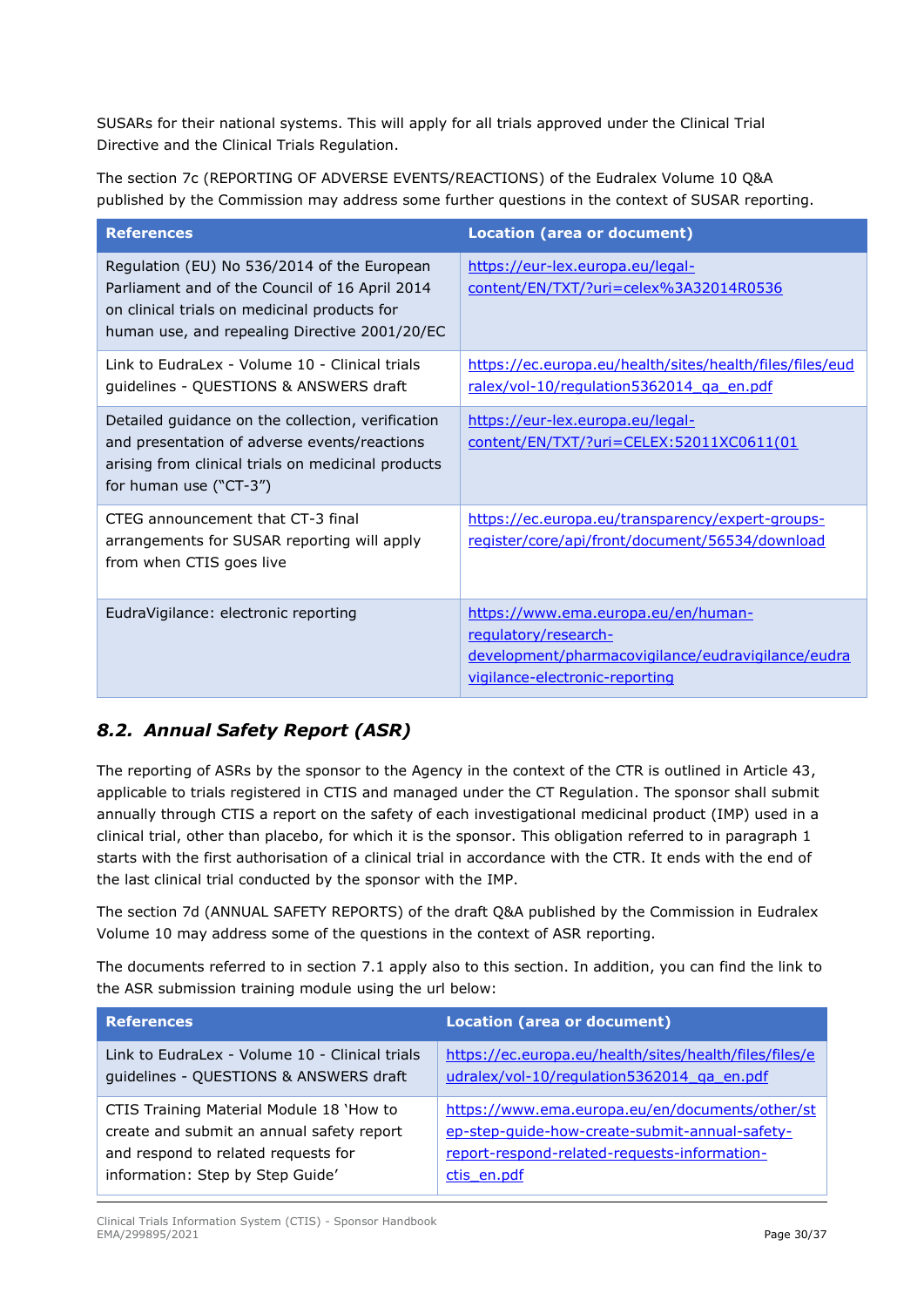# <span id="page-30-0"></span>**9. Data transparency**

The clinical trial information processes and flows in CTIS start with a clinical trial application (CTA) submitted by the sponsor, or delegated entities, via CTIS secure domain (see section on Overview of Clinical Trial Application process in CTIS), to carry out a clinical trial in the EU/EEA, and the corresponding evaluation performed by the Member States Concerned (MSCs).

Following this evaluation, a decision is issued by each MSC for the CTA, on whether the trial is authorised, authorised with conditions, or not authorised. After a decision, of any kind, has been issued by the MSCs, the data and documents submitted to CTIS for the trial will be made available to the public, unless the sponsor has applied for a deferral (see link to disclosure rules in the reference table below).

When populating the data fields of CTIS, the sponsor user will be able to request a deferral. When requested by the sponsors at the time of submission of an initial application and if granted by the RMS/MSC during the evaluation of the application, a deferral will delay the publication of a set of data and documents (e.g. protocol, investigator brochure, informed consent information sheet). The documents that can be deferred from publication and the deferral timelines are listed in the Appendix, on disclosure rules, to the "Functional specifications for the EU portal and EU database" (see link to disclosure rules in the reference table below).

Article 81(4) of the Regulation is clear in defining the publication aspect of the clinical trial information contained in the EU Database that is part of CTIS:

"4. The EU database shall be publicly accessible unless, for all or part of the data and *information contained therein, confidentiality is justified on any of the following grounds: (a) protecting personal data in accordance with Regulation (EC) No 45/2001 (b) protecting commercially confidential information, in particular through taking into account the status of the marketing authorisation for the medicinal product, unless there is an overriding public interest in disclosure*

*(c) protecting confidential communication between Member States in relation to the preparation of the assessment report*

*(d) ensuring effective supervision of the conduct of a clinical trial by Member States.''*

The sequence of events occurring during the trial life cycle might require the collection and processing of personal and non-personal data. Also, data and documents provided by the users in CTIS might contain information that is considered commercially confidential.

As defined in Article 81(4), both personal data and commercial confidential information are exempted from publication.

In order to address this requirement, CTIS provides several functionalities:

- ability to defer publication to protect Commercially Confidential Information (CCI). This is taking into account the marketing authorisation of a medicinal product and phase of a trial;

- ability to upload a document into a placeholder that will never be subjected to publication (e.g. financial arrangements, IMPD-Quality, RFI related to quality);

- ability to upload alongside a document 'for publication', a version 'not for publication' to protect personal data and CCI, if the submission is needed for the assessment by the MSC.

Access to data and document in CTIS secure domain is regulated depending on the user's profile. Part of the clinical trial information contained in CTIS secure domain will also be made available to the general public, via the public website.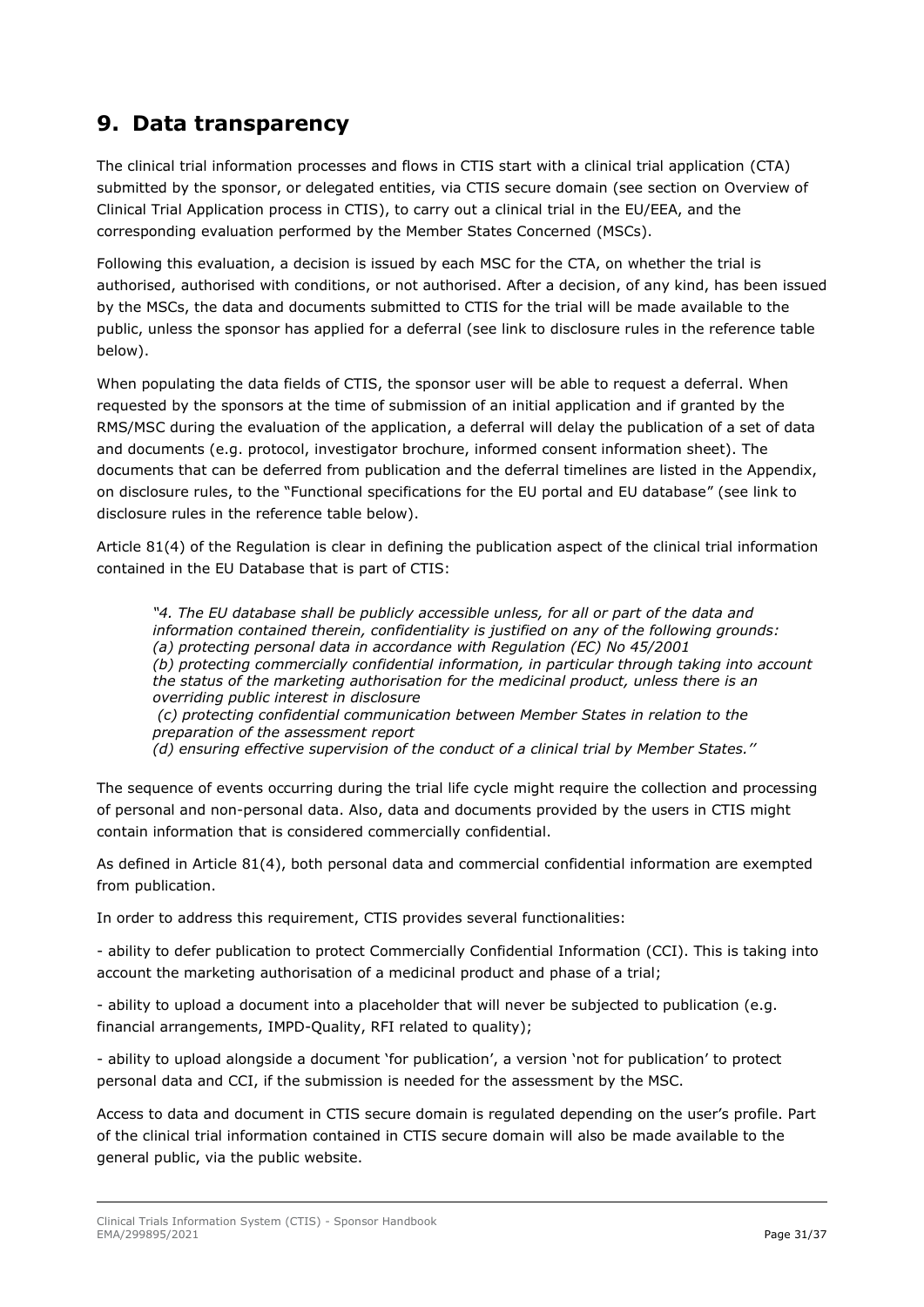

A version 'for publication' of the mandatory documents as outlined in the data fields for clinical trial information submitted to CTIS in an initial application or during the trial lifecycle, must be provided, regardless whether a deferral for publication will be requested or not, as applicable for the document in question. If a sponsor has requested deferral of publication for a document, it will be the 'for publication' version of that document that will be deferred.

The need to have in CTIS a version of the documents 'for publication' and 'not for publication' will depend on document content and might not be necessary in every instances. In case both versions are needed, then they should be provided at the same time. Only the 'for publication' version of the document will be published, with timing depending on the deferral rules –as applicable. CTIS will not allow the uploading of a 'not for publication' version of a document without having already uploaded a 'for publication' version.

It should be noted that the deferral functionality has been implemented as a tool available for sponsors to protect CCI aspect in the documents uploaded in CTIS and avoid extended redaction to be carried out by sponsors.

However, it should be noted that the deferral mechanism is optional for the sponsor to choose, if they wish to delay the publication of data and documents via CTIS. Sponsors are allowed to submit a 'for publication' and 'not for publication' version of documents that are not subject to deferral rules. If no deferral is selected, the data and documents (for publication version) will be published at the first opportunity: the time of the decision of the first MSC.

In the version of the documents 'for publication' the user shall remove/omit information on personal data and may remove/omit any relevant information still considered to be CCI even after the deferral period has passed, as applicable.

The ability to upload a version 'not for publication' is made available to the sponsor, in order to provide information on personal data and CCI that are deemed necessary for the assessment by the RMS/MSCs. It is not expected that such version is provided by the sponsor for all document types, as again, the need will depend on the document content.

This functionality gives the freedom to exchange information in CTIS secure domain between users with regulated access depending on their profile, and at the same time protect personal data and the legitimate interest of sponsors for what concerns CCI.

The public domain will enable members of the public to have access to clinical trial information, that can be retrieved via a search mechanism that can be customised according to the needs.

For a list of the data and documents that will, or will not, be published via CTIS please consult the files mentioned in section 7.1 of this document.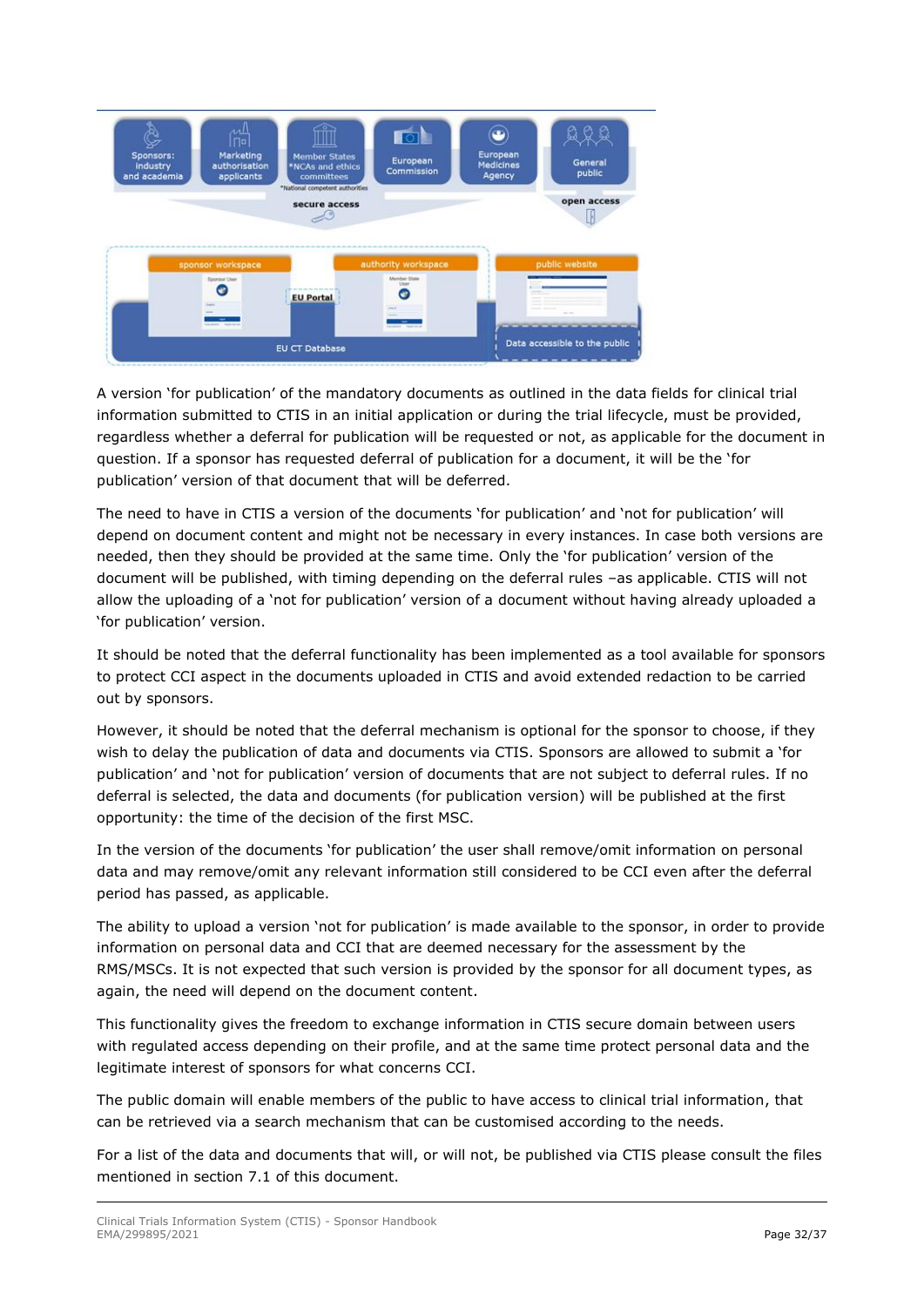| Search results<br>Search criteria    | <b>Display options</b> |                    |                     |
|--------------------------------------|------------------------|--------------------|---------------------|
| <b>Basic Criteria</b>                |                        |                    |                     |
| Contain all of these terms:          |                        |                    |                     |
| Contain any of these terms:          |                        |                    |                     |
| Does not contain any of these terms: |                        |                    |                     |
| <b>Hide Advanced Criteria</b>        |                        |                    |                     |
| <b>Trial status</b>                  | --Select Multiple--    | Country            | --Select Multiple-- |
| Trial number                         |                        | Age group          | --Select Multiple-- |
| <b>Trial title</b>                   |                        | Therapeutic area   | -Select Multiple--  |
| Conditions                           |                        | <b>Trial phase</b> | --Select Multiple-- |
| Sponsor/co-sponsor                   |                        | Sponsor type       | --Select Multiple-- |
| End point                            |                        |                    |                     |
| Product                              |                        | Gender             | --Select Multiple-- |
| Product role                         | --Select Multiple--    | Protocol code      |                     |
| Population type                      | --Select Multiple--    | Rare disease       | $\Box$              |
| Orphan designation<br>number         |                        | PIP                |                     |
| Does this product                    | $\circ$ Yes            | Events             |                     |

| <b>References</b>                                                                                                                                                                              | <b>Location (area or document)</b>                                                                                                                   |
|------------------------------------------------------------------------------------------------------------------------------------------------------------------------------------------------|------------------------------------------------------------------------------------------------------------------------------------------------------|
| Regulation (EU) No 536/2014 of the European<br>Parliament and of the Council of 16 April 2014<br>on clinical trials on medicinal products for<br>human use, and repealing Directive 2001/20/EC | https://eur-lex.europa.eu/legal-<br>content/EN/TXT/?uri=celex%3A32014R0536                                                                           |
| Appendix, on disclosure rules, to the "Functional<br>specifications for the EU portal and EU database<br>to be audited - EMA/42176/2014"                                                       | https://www.ema.europa.eu/en/documents/other/<br>appendix-disclosure-rules-functional-<br>specifications-eu-portal-eu-database-be-<br>audited en.pdf |
| CTIS Training module 12 'Data protection: e-<br>learning course'                                                                                                                               | https://www.ema.europa.eu/en/learning-<br>module/data-protection-ctis/story.html                                                                     |

# <span id="page-32-0"></span>**10. Support**

# <span id="page-32-1"></span>*10.1. CTIS Highlights Newsletters*

To stay up to date with developments and plans, please see EMA CTIS Highlights Newsletters on EMA corporate website: to subscribe write to *[CT.communication@ema.europa.eu](mailto:CT.communication@ema.europa.eu)*

| <b>References</b>                  | Location (area or document)                                                            |
|------------------------------------|----------------------------------------------------------------------------------------|
| <b>CTIS Highlights NewsLetters</b> | https://www.ema.europa.eu/en/news-<br>events/publications/newsletters#clinical-trials- |
|                                    | information-system-(ctis)-highlights-section                                           |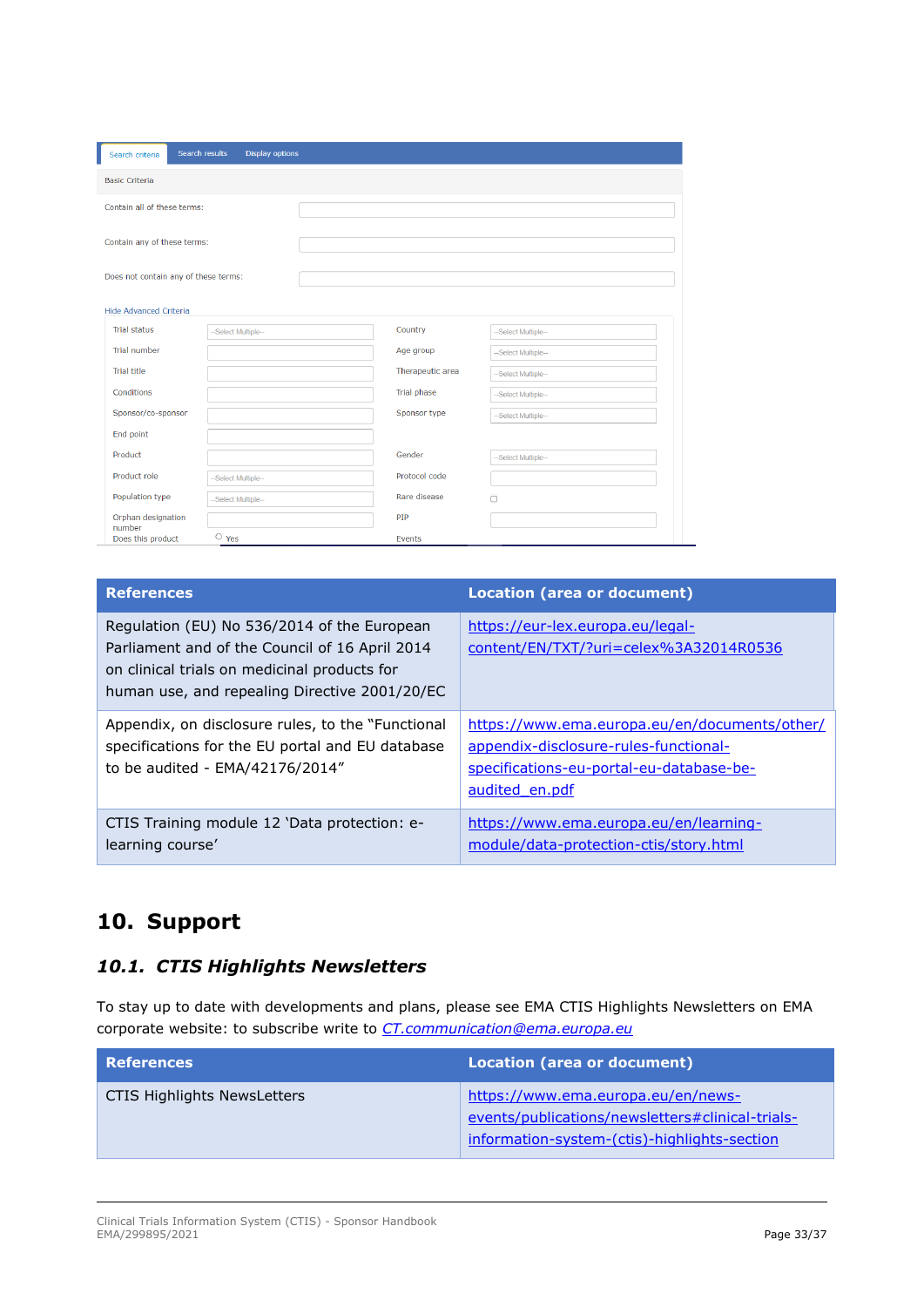## <span id="page-33-0"></span>*10.2. CTIS information events*

The events page on the EMA corporate website will collect information on information events organised by EMA on CTIS (search words e.g. CTIS; SME).

| References                        | Location (area or document)                                                                                                 |
|-----------------------------------|-----------------------------------------------------------------------------------------------------------------------------|
| EMA corporate website Events page | https://www.ema.europa.eu/en/search/search/em<br>a editorial content/ema event?sort=field ema c<br>omputed date fieldℴ=desc |

## <span id="page-33-1"></span>*10.3. CTIS training*

Training is available from EMA on how to use the Clinical Trials Information System (CTIS) ahead of its planned launch. EMA's training resources are tailored for clinical trial sponsors and staff of the European Union (EU) Member States, European Commission and other organisations who will use the system.

The EMA CTIS training programme is mainly composed of **online training modules** available for use from the CTIS training programme page on the EMA corporate website. A wide selection of materials in different formats are available on introductory modules, common functionalities for all registered users, modules on the authority (Member States, EMA and European Commission) workspace and on the sponsor workspace. It also includes recordings from virtual training sessions organised by EMA and a section with information about the Master trainer programme.

When starting to use the training materials, it is advised that organisations and users first make use of the Guide to CTIS Training Material Catalogue.

Reproduction and/or distribution of the content of the published training materials is authorised for non-commercial or commercial purposes, provided that the EMA is acknowledged as the source of the materials (©2021 European Medicines Agency).

The European Medicines Agency has developed the training materials to enhance public access to information on CTIS. The training materials describe initially a preliminary version of CTIS and while the material will undergo revision it may therefore not entirely describe the system as it is at the time of use of the material. The Agency does not warrant or accept any liability in relation to the use (in part or in whole) or the interpretation of the information contained in this training material by third parties.

Limited end user training events will be organised by EMA and announcements will be made on the events page of the EMA corporate website (search e.g. with word "CTIS" or "SME").

| <b>References</b>                                                                               | <b>Location (area or document)</b>                                                                                                                                       |
|-------------------------------------------------------------------------------------------------|--------------------------------------------------------------------------------------------------------------------------------------------------------------------------|
| Clinical Trials Information System (CTIS)<br>training programme page (EMA corporate<br>website) | https://www.ema.europa.eu/en/human-<br>requlatory/research-development/clinical-<br>trials/clinical-trials-information-system-ctis-<br>online-modular-training-programme |
| Guide to CTIS Training Material Catalogue (EMA<br>corporate website)                            | https://www.ema.europa.eu/en/documents/other/<br>guide-ctis-training-material-catalogue en.pdf                                                                           |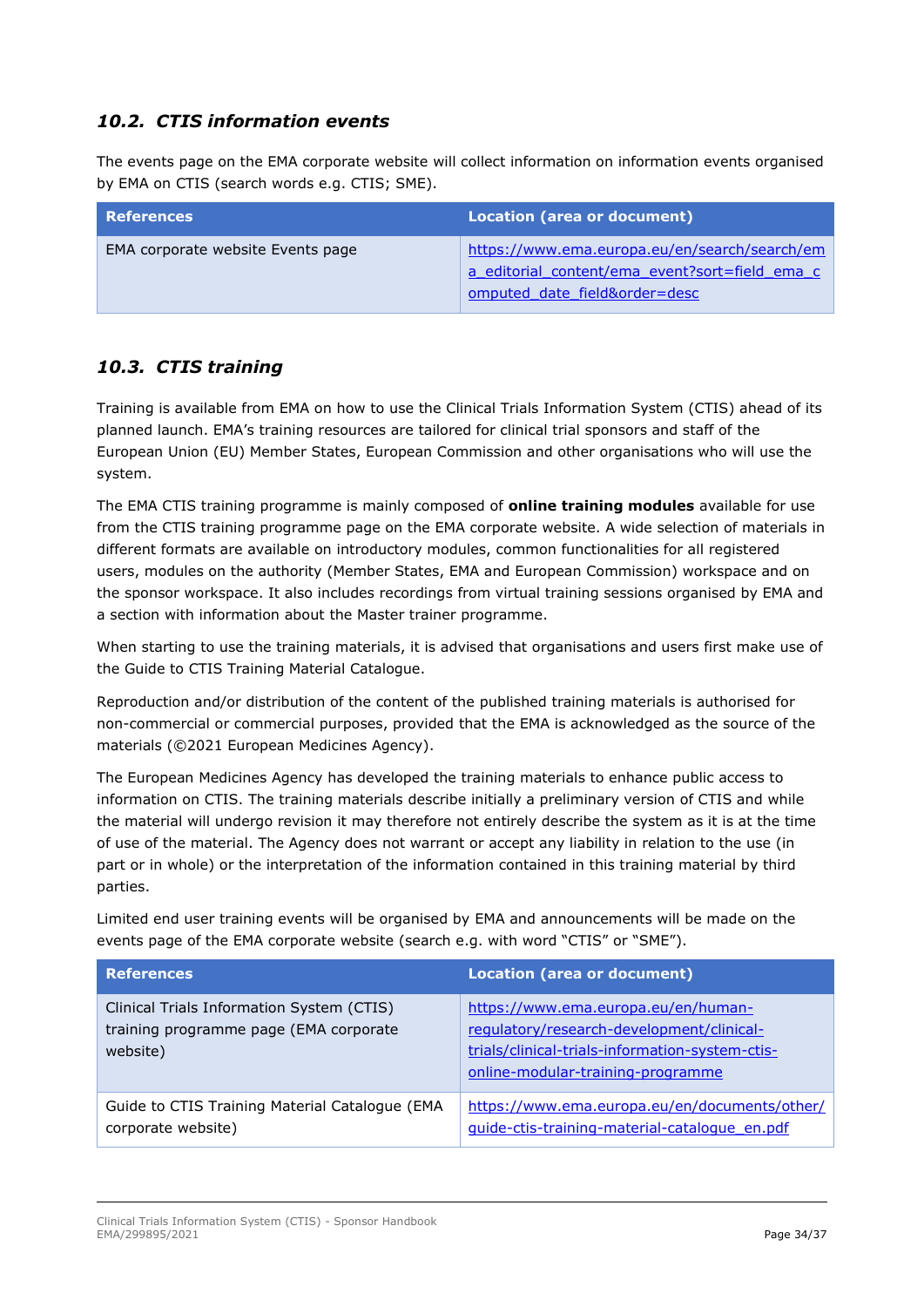| Events page (EMA corporate website) | https://www.ema.europa.eu/en/search/search/em                   |  |
|-------------------------------------|-----------------------------------------------------------------|--|
|                                     | a editorial content/ema event?search api views<br>fulltext=ctis |  |
|                                     |                                                                 |  |

## <span id="page-34-0"></span>*10.4. CTIS training environment for user training and organisation preparedness*

The Clinical Trial Information System training environment (CTIS Sandbox) is typically a copy of a recent version of CTIS albeit not always identical to latest version. The purpose of CTIS Sandbox is to enable knowledge acquisition of the already implemented functionalities of CTIS, by the future CTIS users and their organisations in a practical way and in a safe environment. CTIS Sandbox use will be directed by conditions, instructions and guidance and is made available by EMA. EMA will maintain support for the CTIS Sandbox users through a CTIS User Support Service.

Access to CTIS Sandbox is based on need and urgency and is therefore intended for, and limited to, those individuals and organisations that are the future users of the secure workspaces of CTIS (authority, sponsor workspace) and who are already trained on the system through the CTIS Training Programme (MS Master Trainer, online training modules, thorough self-study).

A phased rollout of the training environment will be provided to defined user groups in sequence, starting with Member States and the European Commission and followed by Sponsors.

More specifically, EMA will provide access to the CTIS Sandbox in 3 waves:

- **Wave 1** (15 October 2021): EU/EEA Member States (MS) and European Commission;
- **Wave 2** (22-26 November 2021): Clinical trial sponsor organisations that have sponsor Master Trainers who were fully trained in the CTIS Sponsor Master Trainer Programme offered by EMA in 2021;
- **Wave 3** (*timing to be confirmed*): other sponsors and CTIS users that will operate in the respective secure workspaces of CTIS.

In this third wave, access to CTIS Sandbox will be provided to representatives of sponsor organisations on the basis of the need and urgency to plan their user configuration, and to experience how to create an initial clinical trial application. Organisations were offered an initial opportunity in October 2021 to complete a self-assessment through a survey that collected information on contact details of individuals, the organisations that they represent, and their plans for the use of CTIS.

The data collected allow EMA to understand their need and urgency for access to CTIS Sandbox and to consider when access will be granted to ensure the Agency is in a position to support the CTIS Sandbox users effectively. Access in wave 3 will be granted in phases and a queuing system will apply based on the outcome of the self-assessment survey. Once wave 3 has started, the survey may be reopened to allow additional representatives of clinical trial sponsor organisations to express their interest for access to the CTIS Sandbox. Information on the survey will be provided in the CTIS Highlights Newsletters.

Before accessing CTIS Sandbox, users will need to be thoroughly trained on CTIS to get the best out of their access.

Version deployments (and times off line) will be communicated to CTIS Sandbox users in advance through the EMA website to enable planning of activities by sponsor organisations having access to CTIS Sandbox.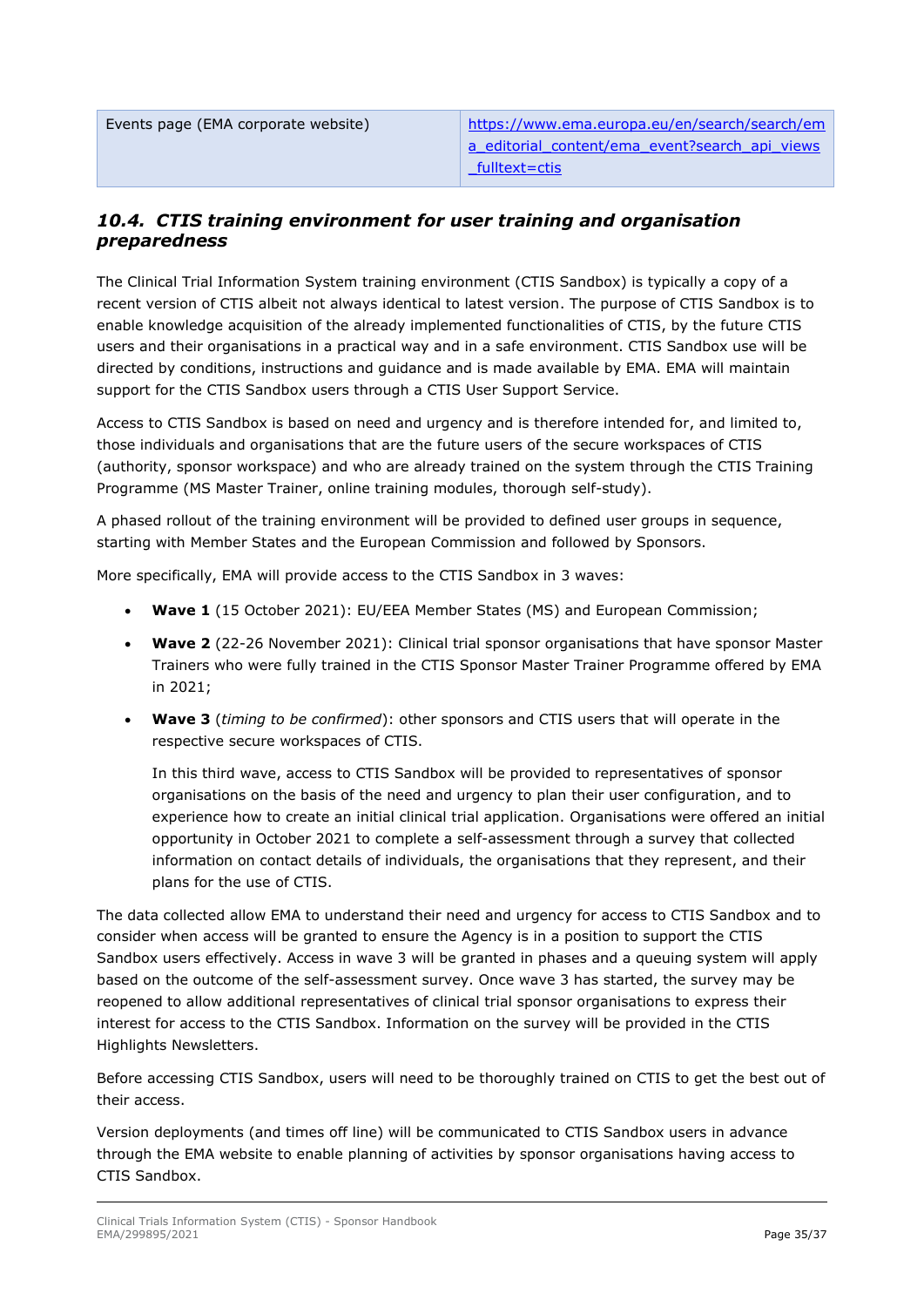# <span id="page-35-0"></span>*10.5. Questions and answers on CTR/CTIS*

Frequently Asked Questions on CTIS functionalities are available as part of the published training material modules. These will be merged into one document and published for easier use.

Until the dedicated CTIS service desk is operational, questions on CTIS functionalities can be directed through AskEMA by use of the general form (see table below for a link). The use of this will enable EMA to improve the Frequently Asked Questions on CTIS.

For technical support with other EMA's IT systems than CTIS (e.g. Eudravigilance, IRIS, EudraCT), please use the EMA Service Desk portal (see table below for a link). The EMA Service Desk will not respond on CTIS questions.

| <b>References</b>                                                                                                                                                                            | <b>Location (area or document)</b>                                                                                                                                   |
|----------------------------------------------------------------------------------------------------------------------------------------------------------------------------------------------|----------------------------------------------------------------------------------------------------------------------------------------------------------------------|
| Frequently Asked Questions on CTIS<br>functionalities - within training<br>modules on the Clinical Trials<br>Information System (CTIS) training<br>programme page (EMA corporate<br>website) | https://www.ema.europa.eu/en/human-regulatory/research-<br>development/clinical-trials/clinical-trials-information-system-<br>ctis-online-modular-training-programme |
| New questions on CTIS<br>functionalities (AskEMA)                                                                                                                                            | https://www.ema.europa.eu/en/about-us/contact/send-<br><u>question-european-medicines-agency</u>                                                                     |
| Technical support with EMA's IT<br>systems other than CTIS (e.g.<br>Eudravigilance, IRIS, EudraCT)                                                                                           | Assistance with information technology (IT) systems<br><b>EMA Service Desk</b>                                                                                       |
| Questions on CTR - Link to<br>EudraLex - Volume 10 - Clinical<br>trials guidelines - QUESTIONS &<br>ANSWERS draft                                                                            | https://ec.europa.eu/health/sites/health/files/files/eudralex/v<br>ol-10/regulation5362014 ga en.pdf                                                                 |

Questions and answers on the CTR are available in Eudralex Volume 10 Q&A.

# <span id="page-35-1"></span>*10.6. CTIS Helpdesk at EMA*

Information on the CTIS Service desk will be made available in a later version of the Sponsor Handbook.

# <span id="page-35-2"></span>*10.7. Support for SME and academia sponsors*

Specific events and dedicated training materials will be organised for SME and academia sponsors.

| <b>References</b>                                       | <b>Location (area or document)</b>                                                                                                        |
|---------------------------------------------------------|-------------------------------------------------------------------------------------------------------------------------------------------|
| CTIS Training Module 19 'CTIS for SMEs and<br>academia' | https://www.ema.europa.eu/en/documents/other/g<br>uick-quide-introduction-ctis-smes-academia-ctis-<br>training-programme-module-19 en.pdf |